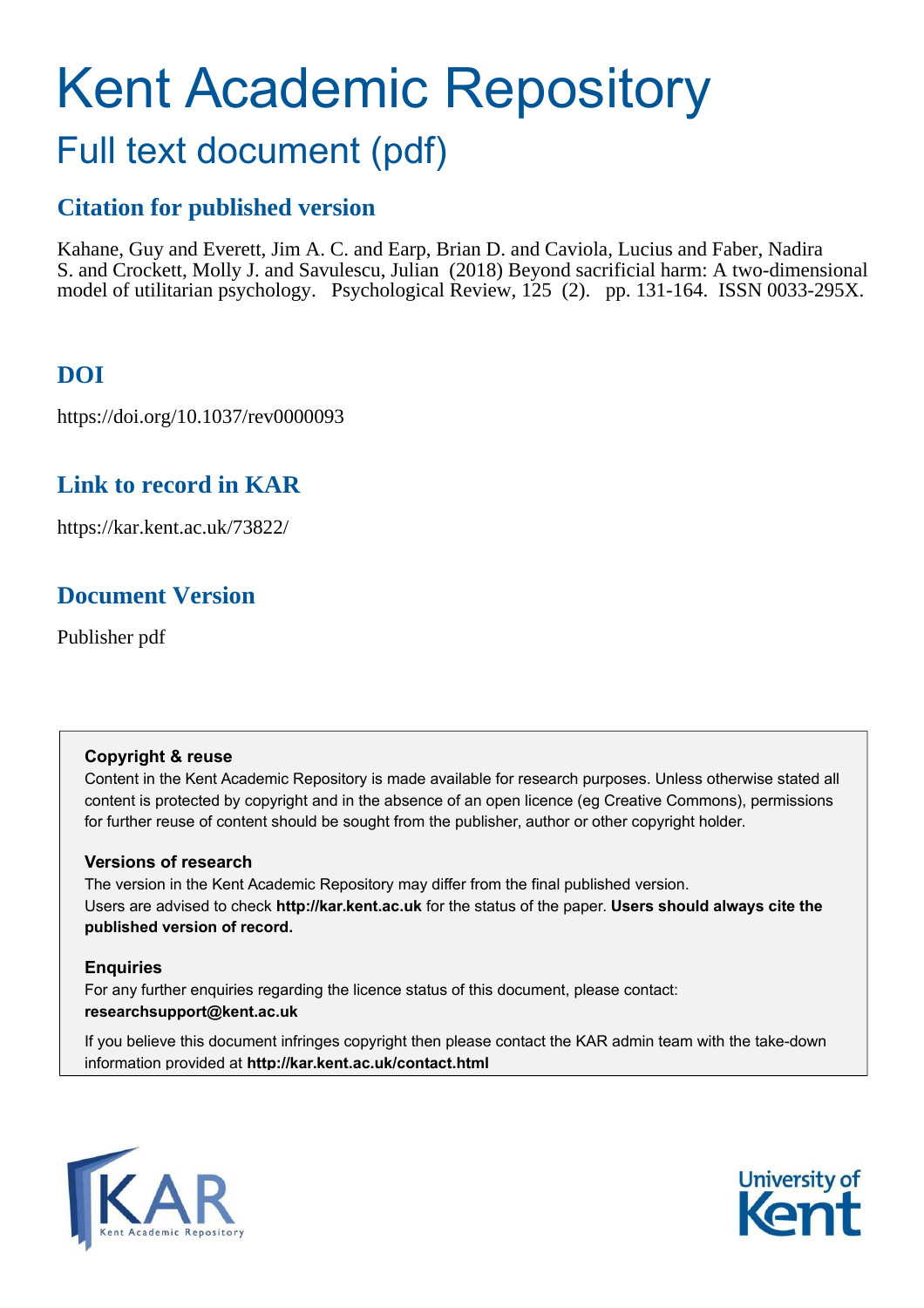### Beyond Sacrificial Harm: A Two-Dimensional Model of Utilitarian Psychology

#### Guy Kahane, Jim A. C. Everett, Brian D. Earp, Lucius Caviola, Nadira S. Faber, Molly J. Crockett, and Julian Savulescu University of Oxford

Recent research has relied on trolley-type sacrificial moral dilemmas to study utilitarian versus nonutilitarian modes of moral decision-making. This research has generated important insights into people's attitudes toward instrumental harm—that is, the sacrifice of an individual to save a greater number. But this approach also has serious limitations. Most notably, it ignores the positive, altruistic core of utilitarianism, which is characterized by impartial concern for the well-being of everyone, whether near or far. Here, we develop, refine, and validate a new scale—the Oxford Utilitarianism Scale—to dissociate individual differences in the 'negative' (permissive attitude toward instrumental harm) and 'positive' (impartial concern for the greater good) dimensions of utilitarian thinking as manifested in the general population. We show that these are two independent dimensions of proto-utilitarian tendencies in the lay population, each exhibiting a distinct psychological profile. Empathic concern, identification with the whole of humanity, and concern for future generations were positively associated with impartial beneficence but negatively associated with instrumental harm; and although instrumental harm was associated with subclinical psychopathy, impartial beneficence was associated with higher religiosity. Importantly, although these two dimensions were independent in the lay population, they were closely associated in a sample of moral philosophers. Acknowledging this dissociation between the instrumental harm and impartial beneficence components of utilitarian thinking in ordinary people can clarify existing debates about the nature of moral psychology and its relation to moral philosophy as well as generate fruitful avenues for further research.

*Keywords:* empathy, impartiality, moral dilemmas, moral psychology, utilitarianism

*Supplemental materials:* http://dx.doi.org/10.1037/rev0000093.supp

According to classical utilitarianism, we should always act in the way that would maximize aggregate well-being. Since its introduction in the 18th century by the philosopher Jeremy Bentham, this simple idea has been massively influential—and massively controversial. Modern-day secular morality can be seen as the gradual expansion of our circle of moral concern from those who are emotionally close, physically near, or similar to us, to cover the whole of humanity, and even all sentient life (Singer, 1981; see also Pinker, 2011). Utilitarians like Bentham, John Stuart Mill, and, in our time, Peter Singer, have played a pivotal role in this process, and in progressive causes more generally. They have been leading figures in the fights against sexism, racism, and 'speciesism;' influential supporters of political and sexual liberty; and key actors in attempts to eradicate poverty in developing countries as well as to encourage more permissive attitudes to prenatal screening, abortion, and euthanasia within our own societies (Bentham, 1789/1983; Mill, 1863; Singer, 2011). Yet utilitarians have never constituted more than a tiny minority, and utilitarianism has always faced fierce resistance. Pope John Paul II famously wrote: "Utilitarianism is a civilization of production and of use, a civilization of 'things' and not of 'persons,' a civilization in

*Editor's Note.* Guy Kahane and Jim A. C. Everett contributed equally and share first authorship.

Guy Kahane, Uehiro Centre for Practical Ethics, University of Oxford; Jim A. C. Everett, Uehiro Centre for Practical Ethics and Department of Experimental Psychology, University of Oxford; Brian D. Earp, Uehiro Centre for Practical Ethics, University of Oxford; Lucius Caviola, Department of Experimental Psychology, University of Oxford; Nadira S. Faber, Uehiro Centre for Practical Ethics and Department of Experimental Psychology, University of Oxford; Molly J. Crockett, Department of Experimental Psychology, University of Oxford; Julian

Savulescu, Uehiro Centre for Practical Ethics, University of Oxford.

This research was supported by research grants from the Uehiro Foundation on Ethics and Education, the Wellcome Trust Institutional Strategic Support Fund, and the Wellcome Centre for Ethics and Humanities (WT203132/Z/16/Z). The authors gratefully acknowledge the assistance of an expert panel of philosophers who helped review items, and the assistance of Simon Lolliot for his statistical advice in the initial stages of the scale development.

Correspondence concerning this article should be addressed to Jim A. C. Everett, Department of Experimental Psychology, University of Oxford, South Parks Road, Oxford, United Kingdom, OX1 3UD. E-mail: Jim.ac.everett@gmail.com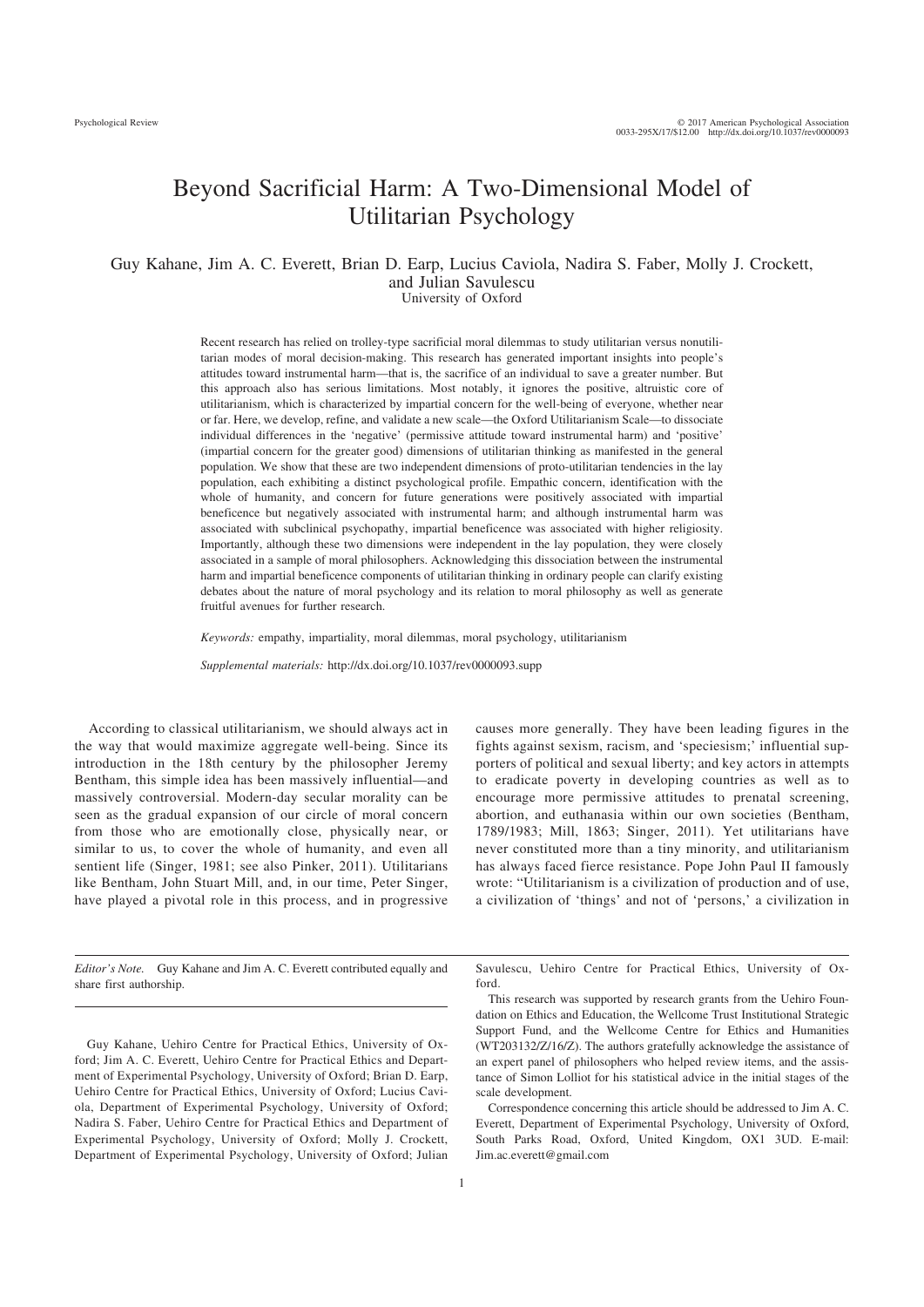which persons are used in the same way as things are used" (John Paul II, 1995). But it is not only defenders of traditional morality who reject utilitarianism; prominent progressive thinkers have criticized utilitarianism in similar terms (Rawls, 1971; Williams, 1973), and many continue to angrily protest the views of utilitarians such as Singer (Schaler, 2009). Clearly, utilitarianism is a distinctive, influential, and controversial ethical view.

Given the influential but controversial reach of utilitarianism in ethics and society, questions about the psychological basis of utilitarian moral thinking—and why some people are so attracted to it while others are so repelled—have been of considerable interest to philosophers and psychologists alike. Utilitarians have often answered such questions by appealing to a contrast between cool logic and misguided intuitions and emotions. They argue that common moral views have their source in gut reactions and intuitions shaped by discredited religious views or evolutionary pressures, and that careful reflection should lead us to abandon these views and endorse utilitarianism, a more logical view based in rational reflection (Singer, 2005). Recognizing that this notion is, in part, a testable hypothesis about human moral psychology, some advocates of utilitarianism have generated an influential body of empirical research that has by and large seemed to confirm it.

The main approach in this research has been to study responses to 'sacrificial' moral dilemmas (such as the famous 'trolley' scenario and its various permutations; see Foot, 1967) which present a choice between sacrificing one innocent person to save a greater number of people, or doing nothing and letting them die. In analyzing these responses and relating them to other variables, such as individual difference scores on personality measures or patterns of brain activity, researchers have tried to uncover the psychological and even neural underpinnings of the dispute between utilitarians and their opponents such as defenders of deontological, rights-based views of the kind associated with Immanuel Kant.

In keeping with the 'cool logic' versus 'misguided emotions' framework, these researchers have made heavy use of a dualprocess approach to understanding human cognition. Dual process models conceptualize cognition as resulting from the competition between quick, intuitive, and automatic processes, and slow, deliberative, and controlled processes (e.g., Bargh & Chartrand, 1999; Chaiken & Trope, 1999; Shiffrin & Schneider, 1977). Running with this idea, influential research by Greene and colleagues has applied a dual process lens to our moral judgments to suggest that while deontological judgments (refusing to sacrifice the one) are based in immediate intuition and emotional gutreactions, utilitarian judgments (sacrificing one to save a greater number) are uniquely attributable to effortful reasoning (Greene, 2007; Paxton, Bruni, & Greene, 2014). It has also been suggested that these opposing utilitarian and deontological forms of decision-making are based in distinct neural systems (Greene, Nystrom, Engell, Darley, & Cohen, 2004).

Despite an abundance of early findings in support of Greene's account, more recent research has yielded results that are more difficult to square with its—ultimately flattering picture of utilitarian thinking. For example, multiple studies have reported an association between 'utilitarian' responses to sacrificial dilemmas and psychopathy and, more generally, aggressive and antisocial tendencies including reduced concern about harm to others (Bartels & Pizarro, 2011; Glenn, Koleva, Iyer, Graham, & Ditto, 2010; Kahane, Everett, Earp, Farias, & Savulescu, 2015; Wiech et al., 2013). These findings are puzzling. Utilitarians are supposed to care about the good of all sentient beings; psychopaths notoriously care only about their own good. So why is psychopathy one of the traits most consistently associated with what are supposed to be paradigm cases of utilitarian judgment?

The answer to this puzzle may be found by way of illustration. In March 2017, disability activists outraged by Peter Singer's support for the infanticide of severely disabled babies prevented him from speaking (via an Internet link) at an event organized by the Effective Altruism Club of Victoria University in Canada—a club whose founding, in turn, was inspired by Singer's advocacy of self-sacrifice in the name of charity (Singer, 2015). This incident—and the two 'sides' of Singer's views attracting both censure and praise—offers the beginnings of an answer to our question by showing two distinct ways in which utilitarianism radically departs from commonsense morality.

The first way utilitarianism departs from such commonsense morality is that it places no constraints whatsoever on the maximization of aggregate well-being. If killing a severely disabled child would lead to more good overall—as Singer believes is at least sometimes the case—then utilitarianism, in stark contrast to commonsense morality, requires that the child be killed. This explains the angry protests at Singer's talk. But this requirement is just one aspect of utilitarianism: specifically, it is the *negative* dimension according to which we are permitted (and even required) to instrumentally use, severely harm, or even kill innocent people to promote the greater good. We call this dimension 'instrumental harm.'

There is also a positive dimension to utilitarianism, and this dimension, too, departs from commonsense morality. Recall that utilitarianism requires us to maximize, not our own preferences or well-being—not even that of those near or dear to us, or of our compatriots—but the well-being of all sentient beings on the planet, and to do so in such a way that "[e]ach is to count for one and none for more than one" (Bentham, 1789/1983). This dimension explains why utilitarianism is sometimes described as a form of universal or impartial beneficence (which is what we shall call this positive dimension). For people in affluent countries, the demand to impartially maximize welfare is likely to require significant self-sacrifice—for example, giving much of our income to charity. And although many find this level of sacrifice far too demanding (Cullity, 2006), this impartial ideal has inspired a global movement of 'effective altruists,' including those in attendance at Singer's event at Victoria University (MacAskill, 2015; Singer, 2015).

Now we can resolve the puzzle. The sacrificial dilemmas paradigm, we claim, has yielded such strange and even contradictory findings because it focuses almost exclusively on the negative side of utilitarian decision-making. So, while psychopaths may be more willing to push someone off a footbridge to save five others (or be less shocked by support for infanticide or euthanasia), it would be surprising if these same psychopaths signed up to join an Effective Altruism Club or showed care for the plight of strangers in the developing world. In other words,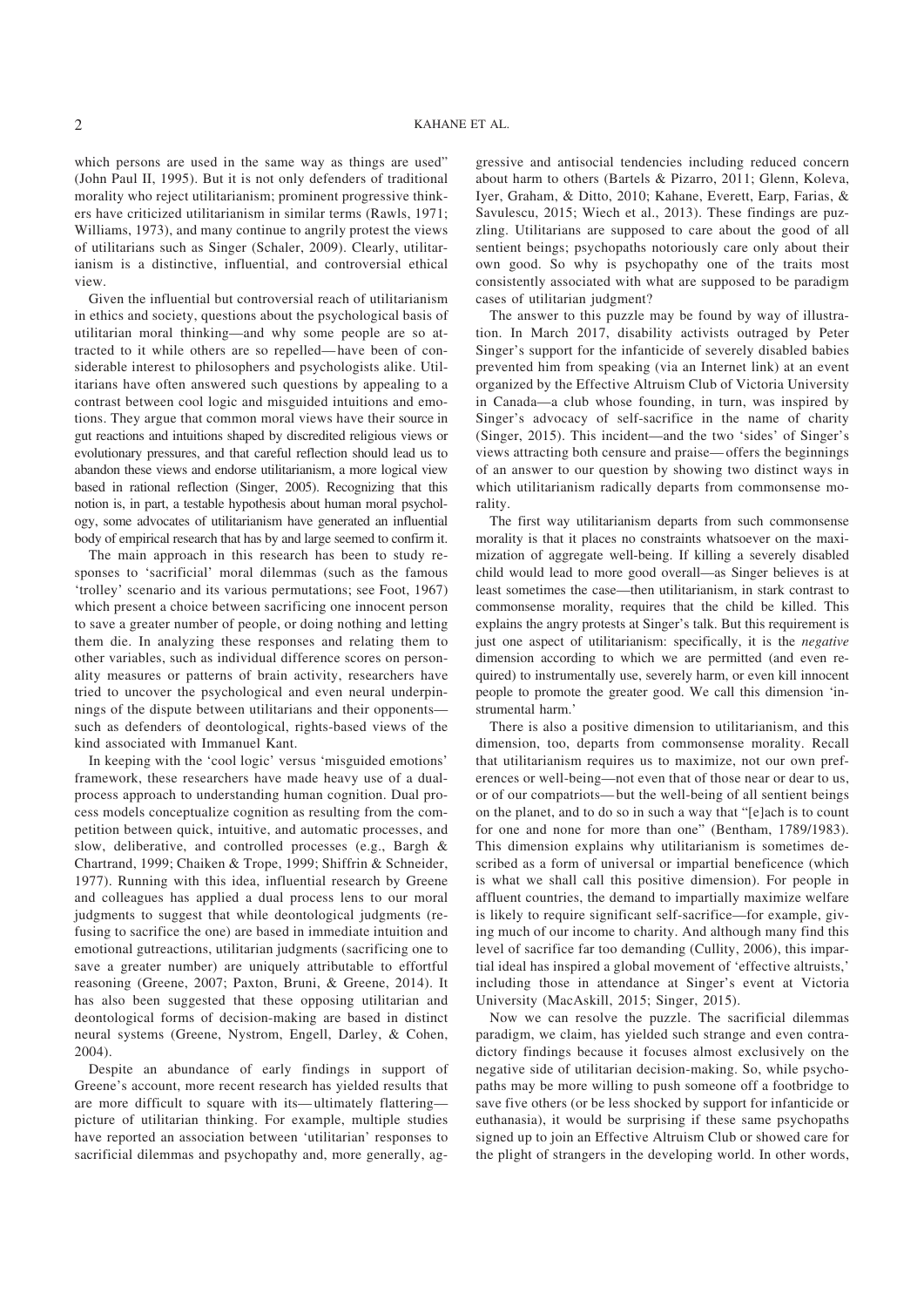the sacrificial dilemmas paradigm ignores or downplays the positive, impartial and altruistic core of a utilitarian approach to ethics. Accordingly, over a decade of research employing sacrificial dilemmas to study 'utilitarian' thinking has shed light only or primarily on instrumental harm: the conditions under which people find it acceptable to cause harm for a greater good. Such dilemmas, however, tell us little about the sources of impartial concern for the greater good, despite the fact that this positive, all-encompassing altruistic aim is at the very heart of a utilitarian approach. In short, recent research has told only half of the story about the psychology of utilitarianism. And because impartial beneficence is the philosophical core of utilitarian thought—whereas acceptance of instrumental harm is one implication of that central core, when it is endorsed without qualification—it has arguably focused on the less important half.

Our paper has three aims. First, we will propose a new conceptual framework for thinking about the psychology of utilitarian tendencies in the lay population. We hope that this framework will also serve as a general model for thinking about the relationship between the explicit ethical theories debated by philosophers and the pretheoretical moral decision-making of ordinary people. Second, using this framework, we will outline a new approach for studying individual differences in protoutilitarian tendencies. We will introduce and validate a new scale—the Oxford Utilitarianism Scale (OUS)—that was designed to address important limitations of the sacrificial dilemmas paradigm. Third, we will propose a new theory of the psychological sources of proto-utilitarian modes of thinking, a theory that can explain the recent (puzzling) findings about utilitarian judgment as well as generate new directions for future research.

Current work in moral psychology has largely assumed that utilitarian decision-making is a unitary psychological phenomenon. By contrast, the *Two Dimensional* (2D) model of utilitarian thinking we develop here highlights the distinct positive and negative components of utilitarian decision-making. Although these two dimensions overlap in explicit utilitarian theorizing, they often come apart in the moral thinking of lay persons and are indeed in some tension in that domain. We will end by exploring the theoretical, methodological, and practical implications of this overlooked division within utilitarian thinking. We will highlight, in particular, the way in which the 2D model casts doubt upon dominant philosophical and psychological accounts both of the psychological basis of utilitarianism and of the sources of continuing resistance to it.

#### **Utilitarianism and Moral Decision-Making in the Lay Population**

#### **Ethical Theory and Moral Judgment in Nonphilosophers**

Although there is a large and growing body of psychological research into utilitarian decision-making, this research has largely proceeded without a precise account of the sense in which the moral judgments of nonphilosophers can usefully be described be in terms drawn from explicit philosophical theories (but see Greene, 2008).

Moral philosophers develop, elaborate, and debate explicit ethical theories. But although some ethical theories, or ideas derived from such theories (e.g., the Kantian concept of human dignity), occasionally become more widely known, there is little reason to think that lay people employ explicit ethical theories in forming their moral judgments—let alone the specific theories debated by academic philosophers. It is plausible, however, that such philosophical theories draw upon pretheoretical moral intuitions and tendencies. It is also likely that both attraction to, and rejection of, explicit ethical theories is driven, at least in part, by individual differences in such pretheoretical moral tendencies. Such tendencies would involve being responsive to and emphasizing the factors that a given ethical theory regards as morally relevant. They will therefore often also be reflected by patterns of moral judgments that at least partly mirror those supported by the theory. Less centrally, such tendencies can also involve forms of moral reasoning and deliberation that echo (or are the precursors of) those recommended by the theory.

Importantly, we should not treat such pretheoretical tendencies in an all-or-nothing manner; few if any nonphilosophers are fullblown utilitarians. Such tendencies are rather a matter of degree: the moral thinking of ordinary individuals will approximate to a greater or lesser extent—as well as in some but not other respects—the patterns of judgments and response that characterize a given explicit ethical theory.

One could still ask, however: Even if nonphilosophers do not form their moral judgments by applying an explicit ethical theory, why not simply ask them to what extent they endorse such a theory? Although tempting, this approach is not, we claim, a promising way to measure the moral views of ordinary people. To begin with, there is considerable evidence that people often do not have introspective access to the principles and factors to which their moral judgments are actually responsive. In addition, their judgments about concrete cases needn't reflect the general moral principles that they would endorse upon reflection (Cushman, Young, & Hauser, 2006; Hauser, Cushman, Young, Kang-Xing Jin, & Mikhail, 2007; Lombrozo, 2009). To illustrate: the utilitarian idea that we should act in ways that promote everyone's happiness can sound very attractive in the abstract, but many reject utilitarianism when they realize the highly counterintuitive implications of treating this idea as the sole criterion of moral action that is, its uncompromising demand for impartiality and selfsacrifice, on the one hand, and for the sacrifice of innocent others for the greater good, on the other (as, e.g., in Judith Jarvis Thomson's [Thomson, 1985] case of killing a patient and using his organs to save five others; see Horne, Powell, & Hummel, 2015). Thus, even when people endorse the core utilitarian principle in the abstract, their actual moral judgments may still be guided by deontological considerations relating to rights, duties, or degrees of personal relationship. In fact, lay people who endorse utilitarian principles in the abstract do not tend to also reject opposing deontological principles (Tanner, Medin, & Iliev, 2008). Therefore, to measure the extent to which people approximate an ethical theory such as utilitarianism, we need to approach things more indirectly, by examining a broader range of patterns of moral thought and judgment (Kahane & Shackel, 2010).

Finally, we need to strike a balance between philosophical accuracy and empirical plausibility. It is unlikely that the moral judgments of nonphilosophers mirror the most intricate and subtle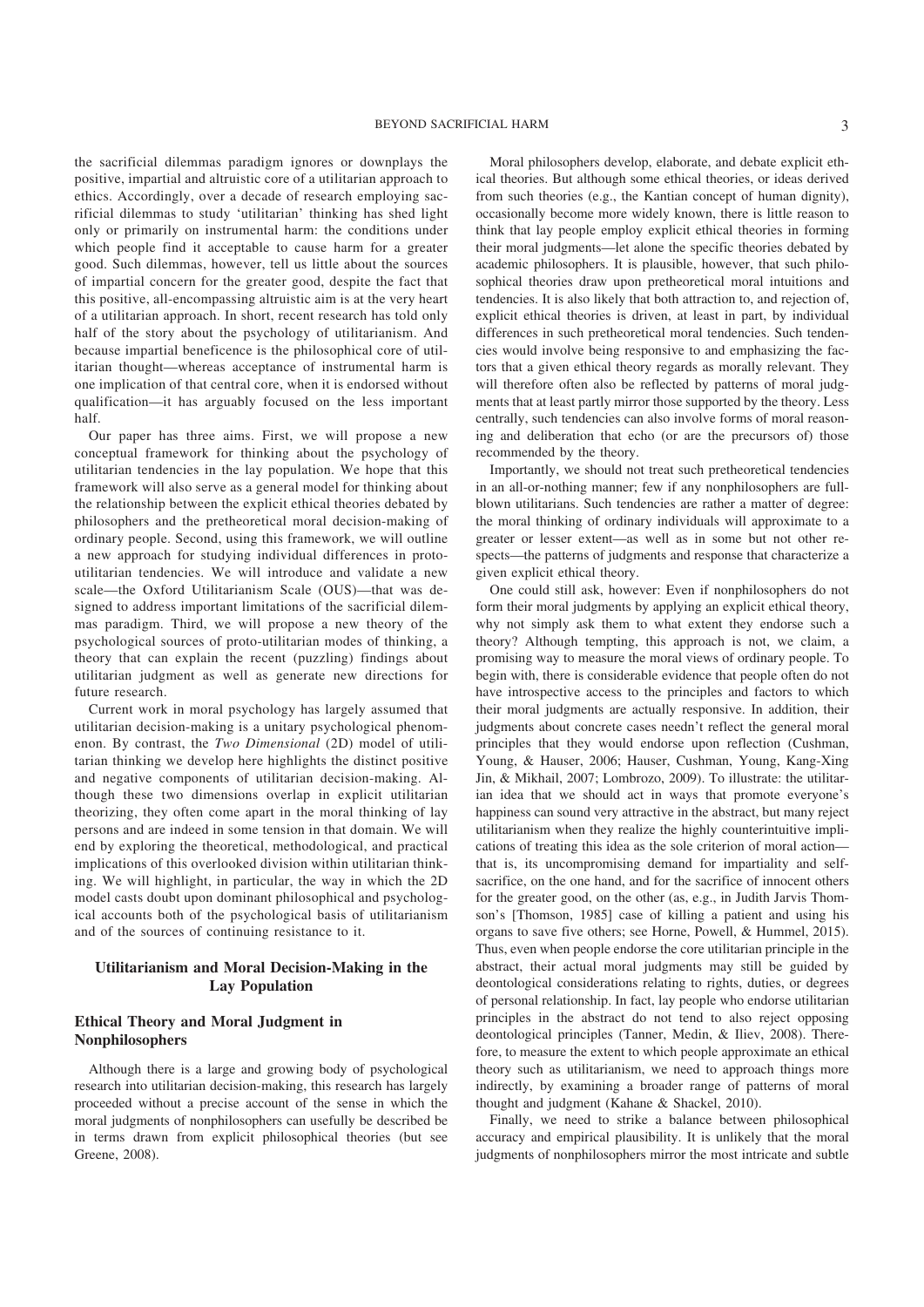forms of the ethical theories developed by philosophers, nor should we expect the moral views of ordinary people to be fully consistent. At the same time, if we use terms such as 'utilitarian' too loosely, these terms will lack any interesting theoretical content and, indeed, will mislead us into reading more into more mundane forms of ordinary moral judgment than is really there (Kahane, 2015). In the next section, we give specific examples to illustrate these considerations.

#### **Understanding Utilitarianism**

Utilitarianism involves more than the commonplace ideas that we should aim to prevent suffering and promote happiness, or that it is morally better to save more rather than fewer lives (all else equal). Utilitarians make a far more radical claim: that we should adopt a thoroughly impartial standpoint, aiming to maximize the well-being of all persons (or even all sentient beings), regardless of personal, emotional, spatial, or temporal distance (*positive dimension*); and that this should be our one and only aim, unconstrained by any other moral rules, including rules forbidding us from intentionally harming innocent others (*negative dimension*). In line with the framework set out above, it is worth pausing to spell out the distinctive patterns of moral thought and judgment involved in each of these dimensions of utilitarianism.

**The positive dimension of utilitarianism: Impartiality.** The philosophical core of utilitarianism lies in the impartial maximization of the greater good.<sup>1</sup> To adopt a thoroughly impartial moral standpoint is to treat the well-being of every individual as equally important. No priority should be given to one's own good, nor to that of one's family, friends, compatriots, or even fellow humans over nonhuman animals. Such a standpoint would normally imply highly demanding forms of self-sacrifice—whether by becoming vegetarian or vegan, giving much of one's money to effective charities aiming to relieve suffering in distant countries, or perhaps even donating one's own kidney. Indeed, utilitarianism instructs moral agents to sacrifice their own well-being even if there is only a tiny increment in the well-being of others over what they themselves have lost.

Notice, however, that such moral impartiality is not the same thing as altruism and self-sacrifice. Someone might not hesitate to risk their life to save a drowning child, while at the same time failing to conclude that they have any reason to give up an affluent lifestyle. Ordinary, 'commonsense' morality encourages modest acts of altruism (e.g., helping a beggar or making an occasional donation to charity) and rewards heroism in the context of acute emergencies. But complete impartiality requires more—much more. The utilitarian Peter Singer, for example, is as we noted a leading proponent of effective altruism, a movement built around the idea of using reason and evidence to identify the best ways of helping others. Many effective altruists have pledged to give at least 10% of their income to cost-effective charities (MacAskill, 2015; Singer, 2015)—and even this arguably falls considerably short of the strict utilitarian ideal. In the U.K., the median amount given to charity per year is £168, and of the four most popular causes that people donate to (charities focused on children, medical research, animals, and hospices: Charities Aid Foundation, 2016), none are focused on the developing world, where arguably the most good can be done. With a median salary of around £27,000, on utilitarian effective altruism principles we should donate at least £2,700—or 16 times the actual amount—and we should send it to charities that would impartially do the most good. In fact, people typically do neither.

Utilitarianism diverges from ordinary morality not only with respect to how *much* we should sacrifice but also for *whose* sake. Some individuals engage in acts of extreme self-sacrifice—in some cases, sacrificing their lives to promote the good of their family, country, or religious group. But such altruistic acts are hardly expressions of impartiality since they focus on one's friends, family, or ingroup. Utilitarianism, by contrast, actually forbids us from giving any special priority to those close to us over others (saving the lives of compatriots, or even family, before those of distant strangers); indeed, if it would maximize welfare, we must make sacrifices for our greatest enemies. Of course, how much one approximates this impartial ideal is a matter of degree even avowed utilitarians admit that they fail to realize it without qualification (Singer, 2015). Finally, there is more than one way of departing from this ideal: a religious fundamentalist may discount self interest in favor of her ingroup while an egoist might care only about himself without differentiating much between strangers and his closest family members.<sup>2</sup>

**The negative dimension of utilitarianism: Harming and breaking rules.** Although a thoroughly impartial moral outlook is necessary for utilitarianism, it is not sufficient. One can adopt such an outlook while still holding that the goal of maximizing everyone's well-being must only be pursued in line with various moral rules constraining us from certain ways of harming innocent people, lying, breaking promises, and the like. In other words, even if one endorses this impartial moral *goal*, one may still think that we are forbidden from taking certain *means* to achieve it. The negative component of classical utilitarianism is the denial that there are any such constraints. We should of course still usually tell the truth, keep our promises, and refuse to harm innocent people but only when (and because) these acts are likely to lead to a better impartial outcome. When they get in the way of achieving such an outcome, such familiar moral rules can and should be broken.

The most central of these rules relates to what we called instrumental harm—willingness to harm and even kill others when this is needed to achieve a better outcome. Such a willingness can be seen when—as in the classic thought experiment—someone

<sup>&</sup>lt;sup>1</sup> Some nonutilitarian moral views, including Kantianism and some forms of Christian and Buddhist ethics, are also radically impartial (e.g., Kant tells us to give equal respect to all rational beings) but that impartiality is not expressed in the goal of maximizing the well-being of all.

<sup>2</sup> For ease of presentation, we distinguished here the *degree* of the sacrifices we make to aid others and for *whose sake* we make these sacrifices—specifically, whether in doing so we treat everyone's wellbeing as equally important. This could give the impression that impartial beneficence consists of how beneficent we are (degree of sacrifice) and how impartial we are (whether or not we prioritize certain others). However, from a utilitarian standpoint these are not conceptually distinct: prioritizing the self and prioritizing family, friends, or compatriots, are both forms of partiality that utilitarianism rejects (unless such differential treatment can be justified in impartial terms—e.g., if we can generate more utility by taking care of those we know well). Moreover, impartial beneficence needn't require any sacrifice—as, for example, when one has to choose whether to prevent harm to a family member versus a greater number of strangers. Still, while complete impartiality involves giving equal importance to the good of all individuals (including oneself), departures from such impartiality can go both in the direction of greater prioritisation of self and greater prioritisation of those close to us.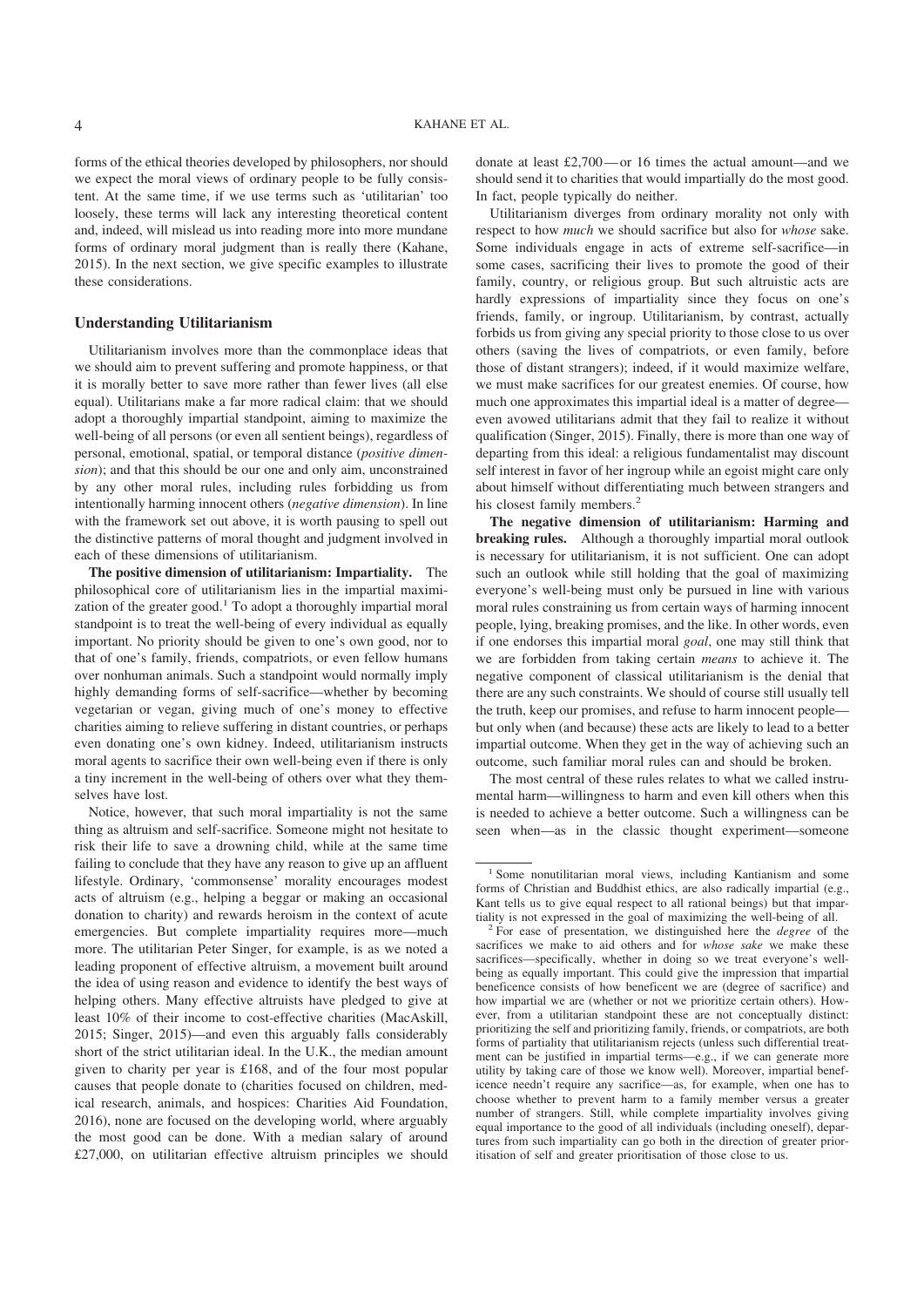pushes an innocent person off a footbridge to save a greater number of lives. But it can also be seen in more realistic examples, such as when someone holds that torture is morally acceptable if needed to reduce the risk of a major terrorist attack. Similar reasoning explains why some utilitarians support the legalization of so-called 'active euthanasia' as well as, more controversially, the abortion (and in some cases even infanticide) of the severely disabled. However, willingness to cause instrumental harm is not the only way in which utilitarians reject the authority of many other putative moral rules—including, as mentioned, those relating to honesty and keeping promises, as well as to fairness, hierarchy, and 'purity' (i.e., a concern for strict sexual and other boundaries). It is for this reason that utilitarians were among the earliest to support the legalization of homosexuality and, more generally, to defend a permissive attitude toward sexuality (Bentham, 1785/ 1978).

One final clarification. Just as one can endorse an impartial aim to maximize welfare without rejecting common moral constraints, so can one reject many or even most of these rules and values without endorsing the impartial positive aim of utilitarianism. An avowed egoist, for example, might also regard constraints against lying or even killing in a purely instrumental way yet see no reason at all to care about the greater good.<sup>3</sup>

#### **Degrees of Proto-Utilitarian Tendencies in Lay Moral Judgment**

Understood as an explicit ethical theory, classical utilitarianism is firmly committed both to unqualified impartiality and to the rejection of all inherent moral constraints on the maximization of aggregate well-being. Now, few if any nonphilosophers are likely to consciously apply such an explicit theory. However, the moral thinking of ordinary people may approximate such an outlook to varying degrees. We propose that the closer a person approaches moral questions in ways that give weight to the concepts and considerations central to paradigmatic utilitarianism (i.e., the 'classic' view associated with Bentham and Mill), the stronger the utilitarian tendencies of that individual. Spelled out in the terms set out above, a person's moral thinking should count as more utilitarian (a) the greater its focus on the impartial maximization of well-being across different moral contexts (*positive dimension*) and (b) the less space and weight it gives to values other than well-being, and to moral rules constraining the promotion of well-being (*negative dimension*).<sup>4</sup>

With respect to (a), we have seen that an individual can reject impartial morality both by privileging the self and by privileging family, friends, or compatriots, or generally those who are spatially and temporally closer. With respect to (b), the other values and rules in question could be both a matter of *number* (e.g., traditional morality accepts multiple moral rules that can constrain the promotion of aggregate well-being, such as rules relating to hierarchy, purity, and so on; see Haidt, 2012) and *strength* (e.g., libertarians typically accept far fewer moral rules than traditionalists, but the few rules they do accept with respect to, e.g., property rights are extremely strong). In their strongest form, such competing moral rules state absolute prohibitions. But they needn't be as strong as that. Many nonutilitarians accept that we can break certain moral rules (e.g., relating to truth-telling or promises) when adhering to them would lead to significant harm (Holyoak & Powell, 2016), and plenty of nonutilitarians are willing to endorse causing severe harm to innocents in situations where the costs of refusing to do so are catastrophic (Fried, 1978). Stronger rules will have higher thresholds, and different individuals will draw those thresholds at different points (Trémolière & Bonnefon, 2014).

Someone who thinks about morality in unqualifiedly impartial terms, privileging no one over another while rejecting any constraint whatsoever on the maximization of well-being, would count as fully utilitarian on the proposed construct. Such a person would closely conform, at least in their moral thinking, to classical act utilitarianism, and to the form of utilitarianism presently defended by philosophers such as Peter Singer (2011).

Utilitarianism can also take other forms. One is 'rule' utilitarianism, which holds that the morally right action is the one that conforms to rules that, if widely adhered to, would maximize well-being. There are also nonutilitarian forms of consequentialism that recognize values beyond that of utility (e.g., the value of fairness) and even accommodate forms of partiality (Scheffler, 1982; Sen, 1983). Because they depart from classical utilitarianism in ways that bring them closer to commonsense morality, adherents of such views would count as somewhat less utilitarian on the proposed construct.

It may be worth clarifying at the outset why we privilege classical act utilitarianism in this way. First, as a minor point, this is the form of utilitarianism assumed by most work in current moral psychology; our framework aims to improve on existing practice but also to be continuous with it rather than to change the subject. Second and more importantly, classical act utilitarianism is the original form of the view and remains the most famous, most influential, and most controversial. Third, some more recent developments of utilitarianism (e.g., 'motive' or 'global' utilitarianism, or the distinction between criterion-of-rightness and decisionprocedure; see Sinnott-Armstrong, 2015) are probably too subtle or complex to be reflected in the moral thinking of nonphilosophers: it is not by accident that it took many decades of intense philosophical reflection to identify these variants. Fourth, most important deviations from classical act utilitarianism—rule utilitarianism, satisficing utilitarianism and nonutilitarian consequentialism being prime examples—are attempts to bring utilitarianism closer to commonsense morality and tone down its more radical and counterintuitive aspects. Since we are proposing a way to rank moral outlooks as *more* or *less* utilitarian, it is hard to see what could replace the most unqualified form of the view (which also

<sup>3</sup> Notice, however, that we defined 'instrumental harm' as harm that aims to bring about a greater good. Throwing someone onto the track of a train just for fun is thus *not* a case of instrumental harm in our sense. Does this mean that instrumental harm inherently involves an element of impartial beneficence, and is therefore an overlapping construct? Endorsing instrumental harm involves an element of *beneficence*, that is, acting in ways that benefit (or prevent harm to) others and, indeed, in a way that is responsive to the number of lives saved. But such an act typically involves no self-sacrifice nor need it express any kind of impartiality—in typical sacrificial dilemmas, both the person to be sacrificed and those who can be saved are strangers. Notice also that beneficence in this weak sense is a mundane moral notion that is endorsed by virtually all moral views, including stringent deontological theories.

<sup>&</sup>lt;sup>4</sup> At the theoretical level, it is possible to understand giving moral weight to different forms of partiality as themselves reflecting a set of deontological rules. But in the psychological context it is more illuminating to treat this dimension separately.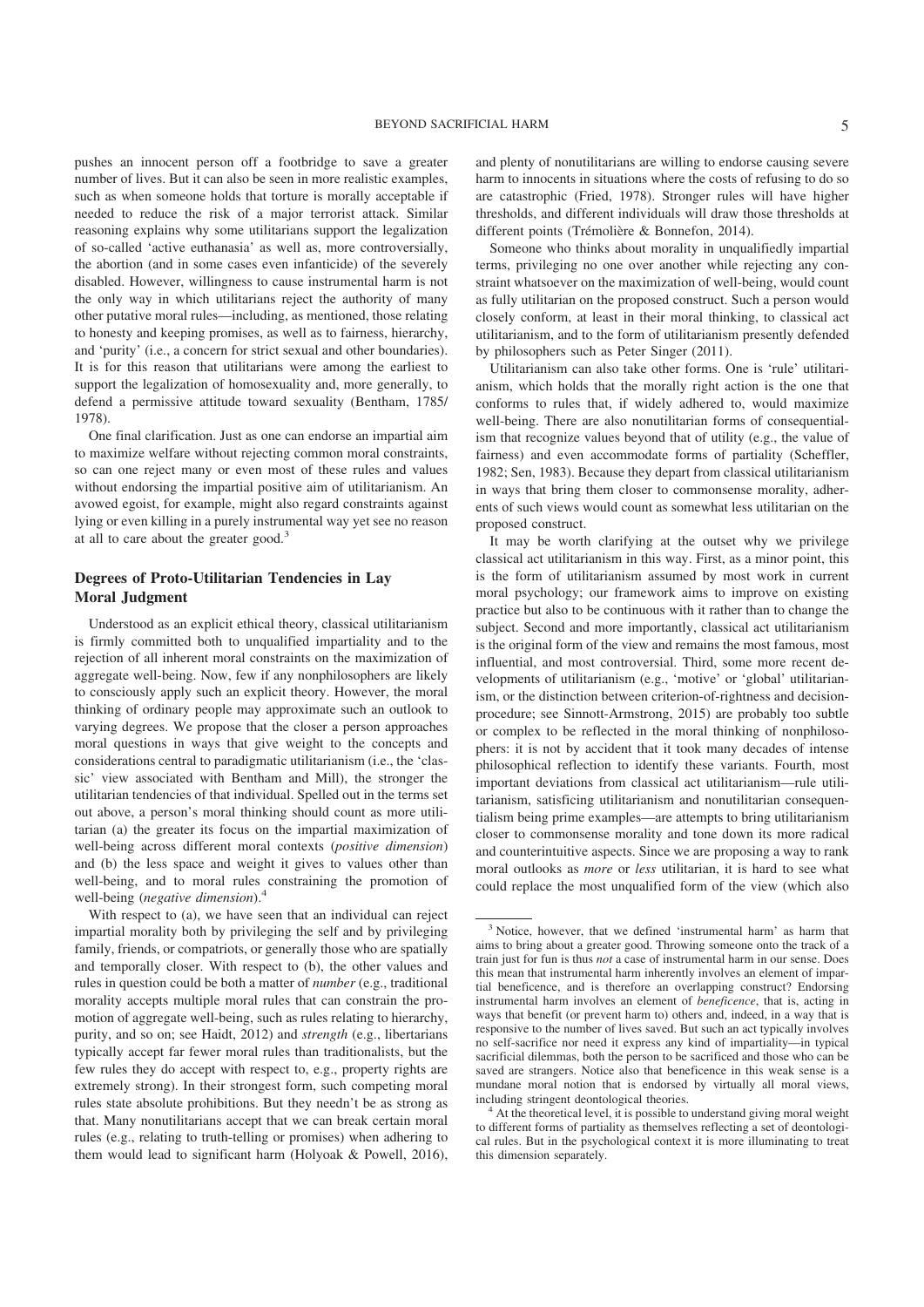happens to be the most paradigmatic) at the 'top' of the scale. Importantly, however, other forms of utilitarianism are not ignored by our framework—their adherents would be ranked as leaning strongly toward utilitarianism but somewhat less so than classical utilitarians. This seems exactly right.

As we move further away from utilitarianism in its paradigmatic forms, we find approaches to morality that are increasingly partial and that recognize a greater number of increasingly stringent deontological constraints. Individuals who think of morality in these ways would count as low on utilitarian dispositions. Notice, though, that the construct we are developing is a measure of utilitarian tendencies, not a general taxonomy of possible moral views. There are multiple ways to reject utilitarianism—we already mentioned traditional morality, libertarianism, Kantian ethics and other rights-based approaches; there is also virtue ethics (Hursthouse, 1999) as well as others. These are very different nonutilitarian views, and the proposed construct is not intended to differentiate between them.

Finally, although we explained above what would count as a stronger or weaker utilitarian tendency by reference to a range of utilitarian and nonutilitarian theories, it bears emphasizing again that the construct we have in mind is a measure of broad tendencies in moral deliberation and judgment in the lay population. It is not likely that ordinary people apply anything resembling an explicit ethical theory (whether utilitarian or not), nor is it likely that their moral judgments are fully consistent across different moral contexts.

#### **Existing Measures of Utilitarian Decision-Making**

#### **Sacrificial Dilemmas**

Armed with this theoretical framework, we can return to the sacrificial dilemmas paradigm. Sacrificial dilemmas are by far the most dominant experimental paradigm in contemporary moral psychology (Christensen & Gomila, 2012), and are widely assumed to be a reliable measure of utilitarian decision-making. Prosacrifice responses to such dilemmas are routinely classified as 'utilitarian judgments,' and the psychological processes and mechanisms implicated in such judgments interpreted as reflecting general features of utilitarian decision-making (Greene, 2008). Moreover, the number of prosacrifice responses to batteries of such dilemmas are widely used as measures of differences in utilitarian tendencies both within (Bègue & Laine, 2017; Lombrozo, 2009) and between populations (Koenigs et al., 2007).

The work of Greene and colleagues on sacrificial dilemmas has been deeply influential to the field. It has spurred more than a decade of fascinating research in moral psychology, and has made substantial advances to our understanding of instrumental harm. That said, despite—or perhaps because of—how popular sacrificial dilemmas have been in moral psychology, this approach has naturally invited some criticism, for example, relating to the highly artificial character of the scenarios typically used (Bauman, McGraw, Bartels, & Warren, 2014). Our aim here is not to offer further criticism of this paradigm but to highlight its limits as a general measure of utilitarian tendencies.

Sacrificial dilemmas only directly measure what we call the negative dimension of utilitarianism. In fact, they measure only attitudes to instrumental harm—just one aspect of the negative dimension, albeit a very important one, given the moral centrality of prohibitions against harming others. To judge that, for example, we should push one innocent person off a footbridge is to reject (or at least discount) one possible deontological rule against directly harming someone (as a means to preventing a greater harm to others). But one could reject this particular deontological rule while still accepting many other rules—for example, rules relating to fairness, honesty, or promise-keeping. And one can certainly reject this rule while remaining highly partial in one's moral decision-making.

That someone makes a judgment that happens to be in line with utilitarianism in a specific context does not, of course, immediately show that their judgments stem from, or are responsive to, the considerations that lie at the heart of a utilitarian moral outlook. Nor does it show that they will make judgments in a way that resembles such an outlook in other contexts. It is nevertheless an empirical possibility that prosacrifice responses to sacrificial dilemmas reflect the application of a general utilitarian principle ('impartially maximize expected utility') or even indicate a broader tendency to approach moral decision-making in a utilitarian manner. If that were the case, this could potentially justify the near exclusive focus on sacrificial dilemmas, because utilitarian decision-making would be a *unitary* psychological phenomenon in the context of the lay population, with a common set of processes and factors leading to judgments in line with utilitarianism in a range of moral contexts. By studying responses to sacrificial dilemmas, we would be shedding light on this general phenomenon. This assumption is implicit in Greene's pioneering research (Greene, 2008), which is largely focused on sacrificial dilemmas yet makes general claims about utilitarian decision-making and judgments. But the assumption that utilitarian decision-making is a unitary psychological phenomenon that is fully (or even uniquely) reflected in prosacrifice responses to sacrificial dilemmas also seems to underlie much other research employing such dilemmas whereby results are routinely stated as supporting *general* conclusions about the psychology of utilitarian decision-making (see, e.g., Côté, Piff, & Willer, 2013; Duke & Bègue, 2015; Koenigs et al., 2007; Robinson, Joel, & Plaks, 2015). And yet, the association we discussed earlier between 'utilitarian' judgments in sacrificial dilemmas and antisocial traits such as psychopathy in both clinical (Koenigs et al., 2012) and subclinical (Bartels & Pizarro, 2011; Glenn et al., 2010; Kahane et al., 2015; Wiech et al., 2013) populations casts doubt upon this assumption. Still other studies have shown a relationship between prosacrifice judgments and libertarian political views (Iyer, Koleva, Graham, Ditto, & Haidt, 2012) as well as explicit endorsement of various forms of egoism (Kahane et al., 2015), both of which give heightened or even exclusive priority to one's own self-interest over the welfare of others.

Psychopaths are obviously not paragons of impartial concern for the greater good, and egoists explicitly reject any such concern. These findings directly contradict the strict impartial concern for all people's interests that is at the core of utilitarian theory. Further departure from such impartiality is seen in research suggesting that prosacrifice judgments are more likely to be made when they are in the participants' self-interest (Moore, Clark, & Kane, 2008), and in research suggesting that rates of prosacrifice judgments are strongly influenced by in-group membership: whether the comparison is between foreigners versus compatriots (Swann, Gomez, Dovidio, Hart, & Jetten, 2010), strangers versus family members (Petrinovich, O'Neill, & Jorgensen, 1993), or even animals versus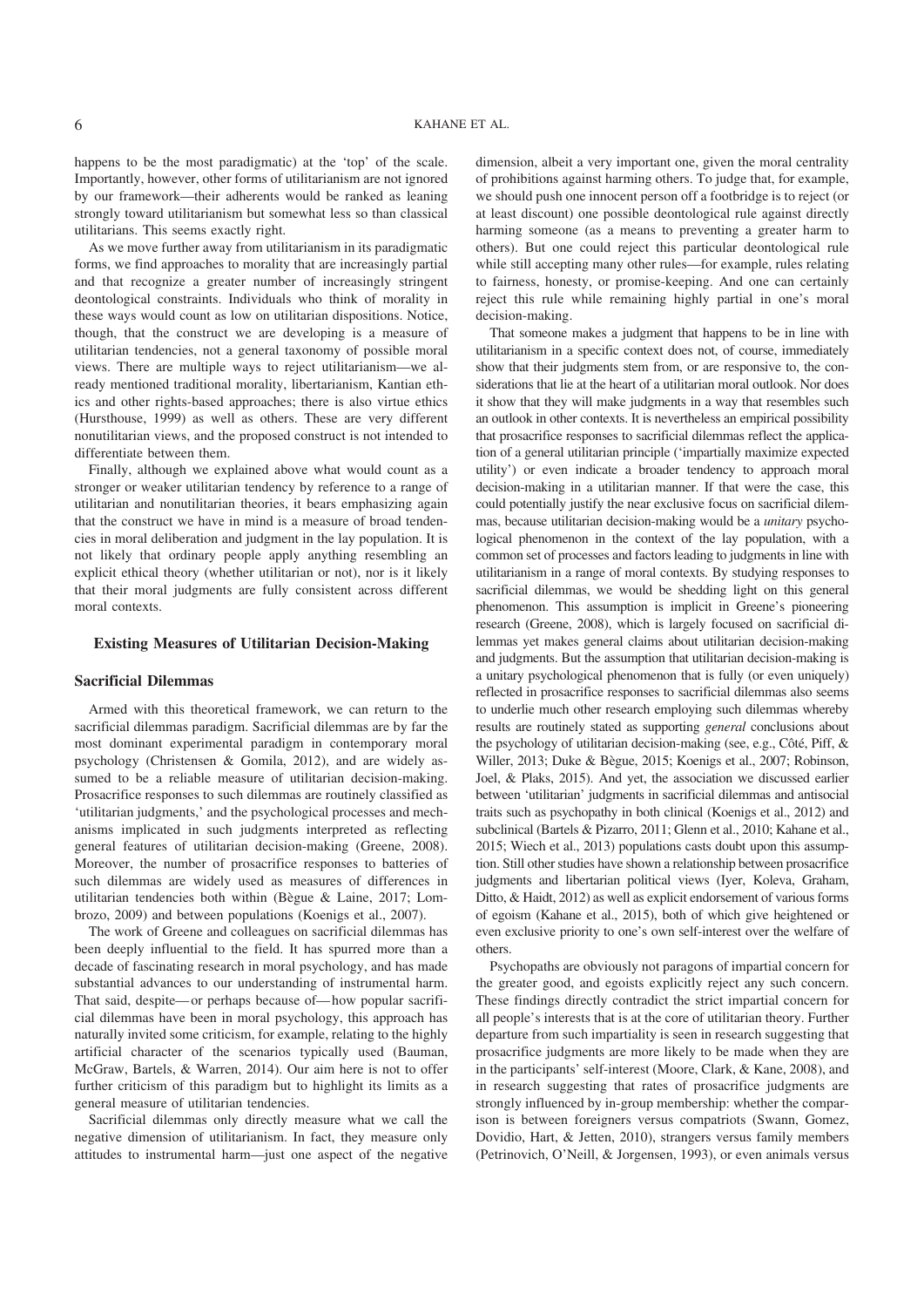humans (Petrinovich et al., 1993), in-group members are more likely to be saved. Such findings suggest that prosacrifice judgments in these dilemmas are rarely based in the kind of impartial maximization of aggregate welfare that utilitarianism demands.

In Kahane et al. (2015) we directly investigated the relationship between a tendency to make prosacrifice judgments in sacrificial dilemmas and a wide range of measures of impartial moral concern for the greater good in other contexts. Such measures included: willingness to donate money to reduce the suffering of those in need in poor countries, rejecting favoritism toward one's compatriots over distant strangers, and identifying with the whole of humanity. We consistently found either no relation or a negative relation between prosacrifice judgments and such impartial concern for the greater good (Kahane et al., 2015). These findings suggest that an impartial moral view may actually be in tension with a permissive attitude toward instrumental harm. Our hypothesis gains some support from other recent research. Although psychopathy has been associated with smaller amygdalae, reduced amygdala responses to fear-related stimuli, inferior ability to recognize fearful expressions, (Dawel, O'Kearney, McKone, & Palermo, 2012; Marsh & Blair, 2008), and reduced empathic concern (Decety, Lewis, & Cowell, 2015), recent studies of individuals who donated their kidney to a complete stranger—an extreme form of altruism which is strongly consistent with the positive core of utilitarianism—found that such individuals have large right amygdalae and superior ability to recognize fearful expressions, compared with control subjects (Marsh et al., 2014). Such extreme altruism was also found to be associated with higher empathic concern (Brethel-Haurwitz, Stoycos, Cardinale, Huebner, & Marsh, 2016) and reduced social discounting toward distant strangers (Vekaria, Brethel-Haurwitz, Cardinale, Stoycos, & Marsh, 2017), indicating greater impartiality.

Utilitarian judgments in sacrificial dilemmas clearly do not measure the positive dimension of utilitarianism. In fact, it is not clear that they measure its negative dimension more generally, beyond attitudes to instrumental harm. For example, Kahane et al. (2012) found no association between prosacrifice judgments in sacrificial dilemmas and greater endorsement of lying when it leads to greater overall utility (another characteristic utilitarian judgment). It thus seems that rejecting moral rules relating to instrumental harm does not predict the rejection of deontological rules in other domains (e.g., relating to honesty).

These results make sense when one considers that although utilitarians and deontologists often do endorse contrasting responses to sacrificial dilemmas, these dilemmas were not designed by philosophers as a way of bringing out the core disagreement between utilitarianism and its opponents. In fact—contrary to what is commonly assumed by many researchers—the 'trolley' scenarios on which sacrificial dilemmas are based were actually introduced as a way of exploring certain issues *within* the deontological approach (see Foot, 1967; Thomson, 1985). Thus, although sacrificial dilemmas were an important first step in studying utilitarian decision-making, and have already yielded valuable findings about attitudes in favor of and against instrumental harm, they need to be supplemented with further tools that allow us to study utilitarian decision-making along both its dimensions, and that do not rest on the assumption that utilitarian decision-making refers to any unified psychological phenomenon in the everyday context—an assumption that is already put into question by the evidence we have reviewed.

The theoretical framework we propose here makes no such problematic assumptions. Importantly, it avoids classifying the moral judgments of nonphilosophers as 'utilitarian,' and does not conceive of proto-utilitarian tendencies in ordinary people in terms of the frequency of such judgments—let alone their frequency in one highly specific moral domain. Instead, our proposed framework understands utilitarian tendencies in terms of the distance of broader patterns of moral dispositions from the paradigmatic concerns of an unqualified utilitarian outlook, leaving open the possibility that one can be more or less utilitarian in some respects yet not in others.

In an important contribution, Conway & Gawronski (2013) used a process dissociation approach to disentangle two distinct factors that can drive prosacrifice judgments: a permissive attitude to directly harming others, and giving greater weight to saving the larger number. This is a significant advance, but it is worth explaining why it does not address the issues we have been raising. Although the two may sound similar, the distinction between a permissive attitude to harm and increased weight to consequences in the context of sacrificial dilemmas does not correspond to our distinction between negative and positive dimensions of utilitarianism. To judge that saving five lives is morally more important than sacrificing the life of another in an emergency situation in no way indicates the kind of impartiality that is at the heart of the positive dimension of utilitarianism, because such an act involves neither self-sacrifice nor regarding distant strangers as having the same moral importance as those dear or near to us. After all, standard sacrificial dilemmas do not typically involve a choice between those close to us and others, and the relevant individuals are all in great proximity. While the link between antisocial traits and greater rates of prosacrifice judgment is likely to be associated with reduced aversion to causing harm rather than increased concern with saving more lives (Conway & Gawronski, 2013), in Kahane et al. (2015) we found that prosacrifice judgments were *not* associated with markers of impartial concern for the greater good even when we controlled for such antisocial traits.<sup>5</sup>

#### **Existing Individual Difference Scales**

An adequate measure of proto-utilitarian psychological tendencies would need to collect responses that are not confined to a specific moral context. This would be hard to achieve effectively using detailed vignettes along the lines of conventional sacrificial dilemmas, since a great many such vignettes would be needed to

 $5$  Conway and Gawronski (2013) label a reluctance to endorse directly harming others a 'deontological inclination' and giving greater weight to saving more lives a 'utilitarian inclination.' But as one of us has argued (Kahane, 2015), this opposition can also be understood as one between a duty not to harm (nonmaleficence) and a duty to rescue/aid (broadly falling within the duty of beneficence). Understood in this way, this opposition really operates *within* a deontological framework (Ross, 2002 system of *prima facie* duties is a classic example of such a framework). As discussed above, what is distinctive of utilitarianism isn't that it recognizes a duty of beneficence but that it (a) interprets it in a radically impartial and maximizing way, and (b) regards it as the whole of morality. Notice that to approach sacrificial dilemmas (and instrumental harm more generally) in a thoroughly utilitarian manner, it is not enough to give greater weight to beneficence (i.e., to saving five lives); one must also thoroughly reject any deontological constraint on directly harming others—that is, one must *also* have no deontological inclination whatsoever, in Gawronski and Conway's terms. It is enough that the number of lives saved counts for more; for a utilitarian, it is the *only* thing that counts (Kahane, 2015).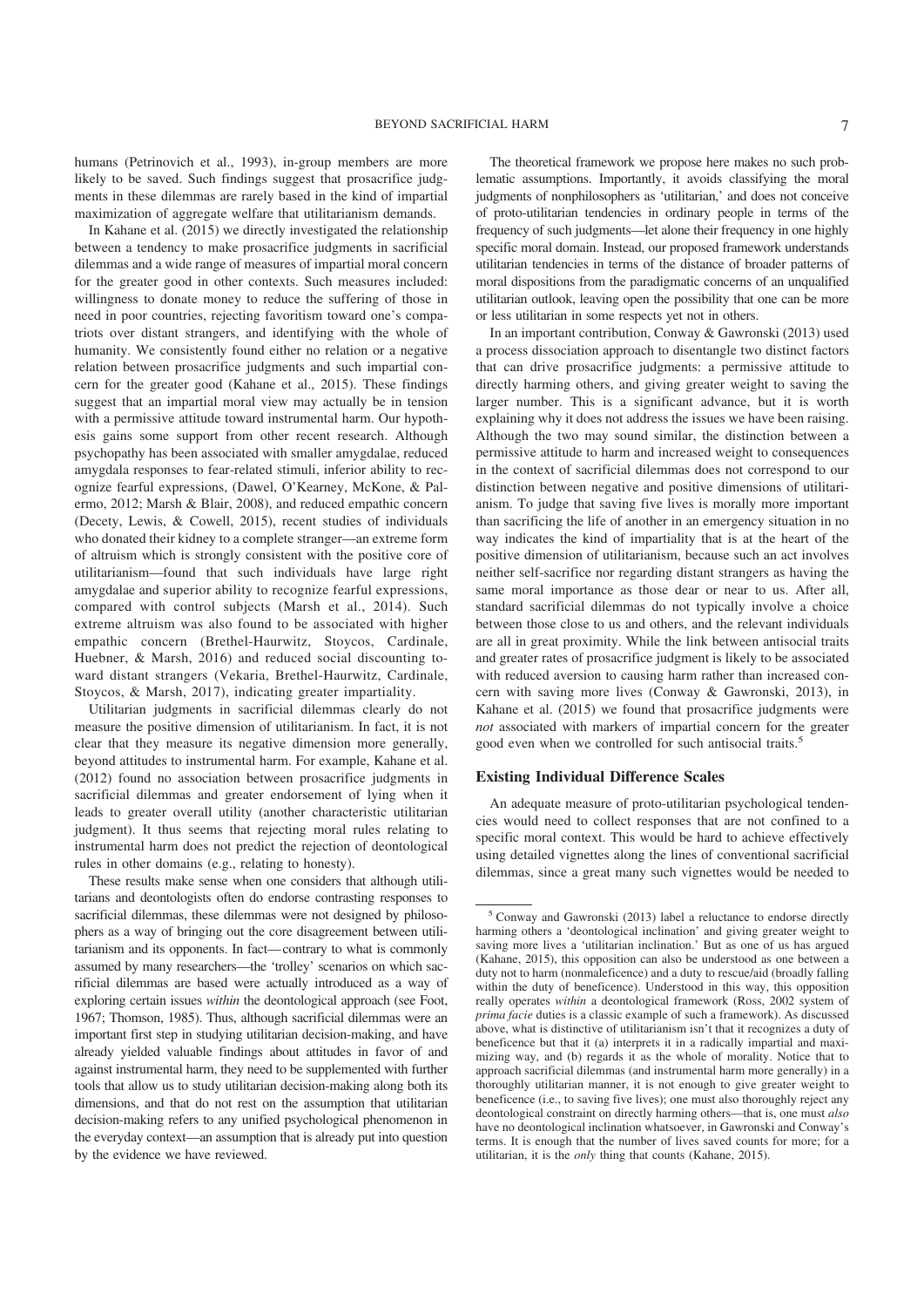cover a wide range of scenarios, and this would be unduly burdensome on both participants and researchers. To the extent that we regard proto-utilitarian decision-making tendencies as a fairly stable feature of individuals, a preferable approach would be to administer a scale that could capture individual differences in such tendencies using shorter items. Several such scales purporting to measure utilitarian (or, more broadly, 'consequentialist') tendencies have already been developed—for example, the Consequentialist Thinking Scale (Piazza & Sousa, 2014), Baron's Revised Utilitarianism Scale (U-Scale: Baron, Scott, Fincher, & Emlen Metz, 2015)—which includes parts of the Consequentialist Thinking Scale—and Robinson's unpublished Consequentialist Scale (Robinson, 2012). However, these scales have broadly the same limitations as the sacrificial dilemmas we discussed above: as with sacrificial dilemmas, they typically only capture the negative dimension of utilitarianism, with characteristic items across the scales including "When we can help some people a lot by harming other people a little, we should do this" (Baron et al., 2015); "Killing someone can be morally right if it is for the greater good" (Baron et al., 2015; Piazza & Sousa, 2014); and "It is never morally justified to cause someone harm" (reverse scored; Robinson, 2012). In other words, these scales largely ignore utilitarianism's positive impartial ideal and the practical contexts in which it may be manifested (e.g., situations that pit self-interest or concern for those close to us against the well-being of distant strangers). Moreover, formal scale development procedures such as exploratory factor analysis (EFA) and confirmatory factor analysis (CFA) have not been reported for some existing scales (e.g., Baron et al., 2015; Piazza & Sousa, 2014). Using empirical, data-driven, models for scale development is particularly important when trying to measure an abstract concept like utilitarianism because it cannot be assumed a priori that what is conceptually unitary in the philosophical context will also be so in the psychology of ordinary people (Kahane, 2015; see Supplemental Materials for a more extended discussion of existing scales). The need for a new scale is therefore apparent.

#### **A New Approach to Measuring Proto-Utilitarian Tendencies**

Both conceptual considerations and considerable empirical evidence strongly suggest that sacrificial dilemmas are a limited basis for studying utilitarian tendencies, and an adequate scale has not yet been developed. To study utilitarian decision-making in the lay population, a new measure is required. The theoretical framework we outlined above suggests an alternative approach.

First and foremost, an adequate tool for investigating protoutilitarian tendencies would need to draw on philosophical expertise to ensure that the psychological construct being measured correctly captures the relevant ethical concepts. But it also needs to make sure that the construct maps on to tendencies in general populations rather than the theoretical views of professional philosophers. Consequently, such a tool would need to be a measure of *degrees* of individual differences in utilitarian tendencies instead of an all-or-nothing construct. Few individuals in the lay population are likely to be full-fledged utilitarians, but some may be more utilitarian than others, or may be so only along certain dimensions.

Second, in contrast to both sacrificial dilemmas and existing individual difference questionnaires that purport to measure utilitarian or 'consequentialist' tendencies (but which similarly focus on willingness to cause harm), such a measure would need to cover both the 'negative' and 'positive' aspects of utilitarianism. That is, the scale should also cover the degree to which individuals think about morality and the well-being of others in impartial terms, giving no more (or less) moral priority to the self, as well as to those with whom one has close ties.

The present study aimed to develop a new measure of individual differences in utilitarian tendencies that meets the above desiderata. It also sought to use this new measure to study the relationship between utilitarian tendencies and various other traits to advance our understanding of proto-utilitarian thinking. Because the desiderata include treating utilitarian tendencies as a matter of degree and assessing responses across a range of moral situations (i.e., not only in relation to willingness to violently sacrifice others), we developed a measure more along trait-level individual differences in utilitarian tendencies rather than a measure of an episodic psychological process—that is, a measure of whether or not a subject is engaged in 'utilitarian decision-making' at a given point in time. In other words, the measure we developed is akin to measures of individual differences in endorsement of core moral values, such as the Moral Foundations Questionnaire (Graham et al., 2011). Notice, however, that while we aimed to develop a measure of the moral outlook of *individuals*, such a measure would also provide strong (if defeasible) evidence about the moral factors that underlie their moral *judgments* in more specific contexts. For example, if such a measure indicates that someone's moral outlook is strongly impartial, this would make it more likely that this person's judgments about, for example, permissible harm, duties of aid, or the stringency of promises, reflect such impartiality.

Given this need to measure responses across a range of moral situations and dimensions, a battery of detailed moral dilemmas would be long and cumbersome. We therefore opted for a short scale measuring responses to a list of brief items. Finally, to ensure that the proposed scale adequately reflects the relevant philosophical concepts and theories, our scale was developed by a joint team of psychologists and moral philosophers. We formulated the pool of items on which the scale is based by conducting a systematic review of the ethical literature; these items were then vetted by leading professional philosophers in the U.S.A. and U.K., both utilitarian and nonutilitarian.

#### **Scale Development Procedure**

#### **Overview**

To develop and validate our scale, we set in advance and then followed a formal scale development procedure to ensure that our measure was both reliable and valid. First, we created an initial pool of items based on the existing literature on the target construct of utilitarianism. After paring the pool down by, for example, eliminating redundancies or unclear items, we submitted the items to an expert panel of academic philosophers for review, and then modified the items in response to their feedback. Third, we recruited a large sample of participants to complete the revised pool of items and then conducted a series of exploratory factor analyses (EFA) to obtain the best factor structure with the best items. Fourth, we conducted a series of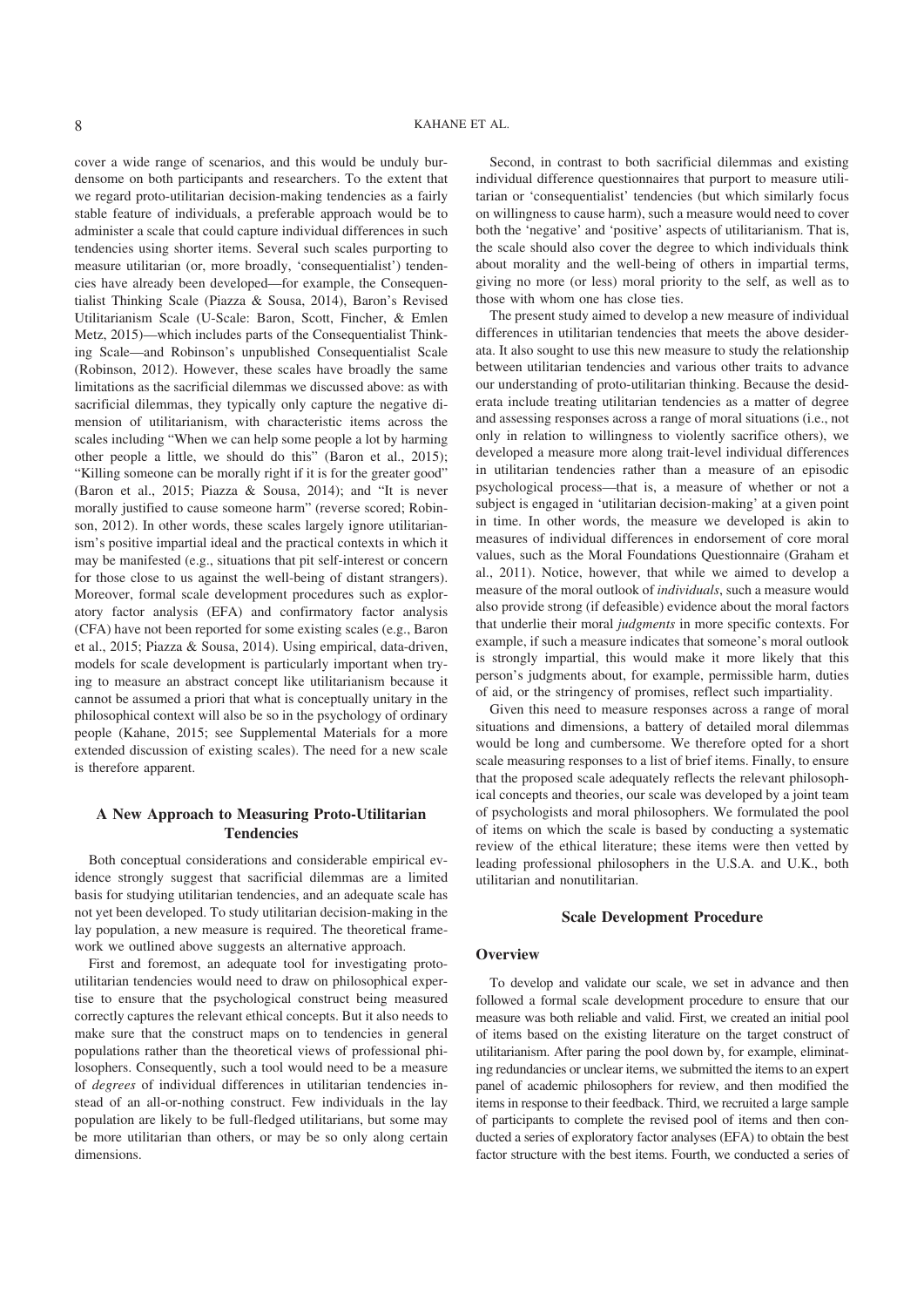confirmatory factor analyses (CFA) to evaluate and refine the best factor structure based on predetermined indices of model fit obtained from recent recommendations in the literature. Fifth, we recruited a new sample of participants to complete the items determined by the CFA and then we confirmed, using this new sample, that the measure had appropriate factor structure and psychometric properties. Sixth, we confirmed that the data fit this model and factor structure better than alternative models (e.g., that a multidimensional model obtained from the CFA accounted for the data better than a one-dimensional model, or vice versa). Seventh, we explored construct validity by testing how scores on the final scale obtained from the previous steps were connected to other established measures. Finally, based on helpful feedback from reviewers of a previous draft of this paper, we investigated external validity by administering the scale to an expert sample of graduate students and academics specializing in moral philosophy. A more extended account of the scale development process can be found in the Supplemental Materials; in the interests of brevity we report only the essential information in the main paper.

#### **Item Generation**

An initial pool of items was generated through a comprehensive survey of the existing literature on utilitarianism. In creating the initial pool of items, several considerations were taken into account. First, we judged it necessary to include items that tapped into the abstract tenets of utilitarianism as well as items that bore on real-world moral judgments that track utilitarian thinking. Second, it was essential to include items that captured both the positive and negative components of utilitarianism: namely, that the right act is the one that impartially maximizes the greater good (positive component), and that this maximization is all there is to morality such that deontological rules and constraints must be rejected when they stand in the way of achieving this goal (negative component). Moreover, we hoped to have a range of items that included: (a) abstract statements of utilitarian belief (b) antiutilitarian views, (c) items reflecting the application of utilitarianism to concrete contexts, and (d) items briefly stating seminal examples or illustrations used by both critics and defenders of utilitarianism. Finally, the items all involved moral judgments of various kinds. For simplicity of presentation, these were phrased using a range of explicit normative terms with synonymous or closely overlapping content such as what is 'right,' 'required,' or what we 'should do' or are 'obliged to do' (prior studies suggest that such minor variation in wording has little or no effect on responses; O'Hara, Sinnott-Armstrong, & Sinnott-Armstrong, 2010). When an item could also be interpreted in legal terms, we made it explicit that the question was concerned with what is morally right or wrong rather than legally right or wrong—that is, with what we should do from a moral point of view.

We employed both a 'bottom-up' and a 'top-down' approach to identifying relevant items. The 'bottom-up' approach involved compiling sources from the existing empirical literature purporting to measure utilitarian judgments and extracting relevant citations from their references sections in a systematic fashion (e.g., Greene et al., 2001; Moore, Clark, & Kane, 2008; Piazza & Sousa, 2014; Robinson, 2012). This resulted in more than 200 items, mostly in the form of vignettes or short statements describing moral dilemmas. An initial review of these items revealed considerable redundancy in terms of theoretical content, with the majority of cases clustering around variants of the well-known 'push' and 'switch' dilemmas (Foot, 1967; Greene, Sommerville, Nystrom, Darley, & Cohen, 2001; Thomson, 1985). We therefore deemed it necessary to perform a 'top-down' analysis, as well, to ensure a more robust theoretical foundation. For this analysis, we drew on the philosophical literature as well as the expertise of professional moral philosophers—including members of the present research team—and reviewed both classical and more recent discussions of utilitarianism. Classical statements of the theory included those by Bentham (1789/1983), Mill (1863), and Sidgwick (1901); important recent contributions included work by, for example, Smart and Williams (1973), along with critiques (e.g., Rawls, 1971) and defenses (e.g., Kagan, 1989) of utilitarianism or consequentialism more generally, as well as influential further developments of the theory (e.g., Parfit, 1984). We also took care to include works focusing on the practical implications of utilitarianism (e.g., Singer, 1993). Special emphasis was put on identifying key points of conflict between a strict utilitarian approach and commonsense morality as well as competing ethical theories—conflicts that include willingness to cause harm, break moral rules, compromise virtue or integrity, place limits on the demandingness of morality, and so forth. Finally, after filtering out major redundancies between items, irrelevant items, and poorly worded or confusing items, we were left with a smaller pool of 94 items that were then edited for theoretical clarity and ease of understanding.

#### **Expert Review**

Having generated this pool of 94 items based on initial assessments from within the research team, we then recruited an external panel of leading experts to review the items. Our panel consisted of 11 professional philosophers working in ethics or moral philosophy who had a diversity of viewpoints (including classical act utilitarians, consequentialists who depart from classical utilitarian views, and ethicists who reject consequentialism in all of its forms). Our expert panel included some of the most prominent living contributors to the philosophical literature on utilitarianism, for example, Peter Singer, Shelly Kagan, John Broome, and Alistair Norcross. To ensure that our final set of items would be intelligible to nonphilosophers, we asked our experts to evaluate the items in terms of their brevity, simplicity, and accessibility, while maintaining theoretical specificity. At the same time, we explained that the planned scale was intended to measure utilitarian tendencies in nonphilosophers, such that highly subtle philosophical distinctions that were unlikely to be relevant in such a context should not be emphasized in the assessment of items (see Supplemental Materials for actual text and instructions). In an online survey, each expert was given a list of all 94 statements and asked to indicate "How good do you think this item is for discriminating utilitarian and nonutilitarian views?"  $(1 = not at all; 5 = very$ *much*),<sup>6</sup> with space for written comments. Our interest was primarily in the experts' qualitative feedback and comments on the items, but we also collected the numerical ratings as a complementary source of data. We then removed or modified items to incorporate the experts' philosophical insights on a case-by-case basis, carefully considering their written comments and their corresponding numerical ratings. We opted for a relatively inclusive pool of items, only dropping items that

<sup>6</sup> We also asked the experts to indicate "How much do you personally agree with this statement?"  $(1 = not at all; 5 = very much)$ . These data were not used in the present study.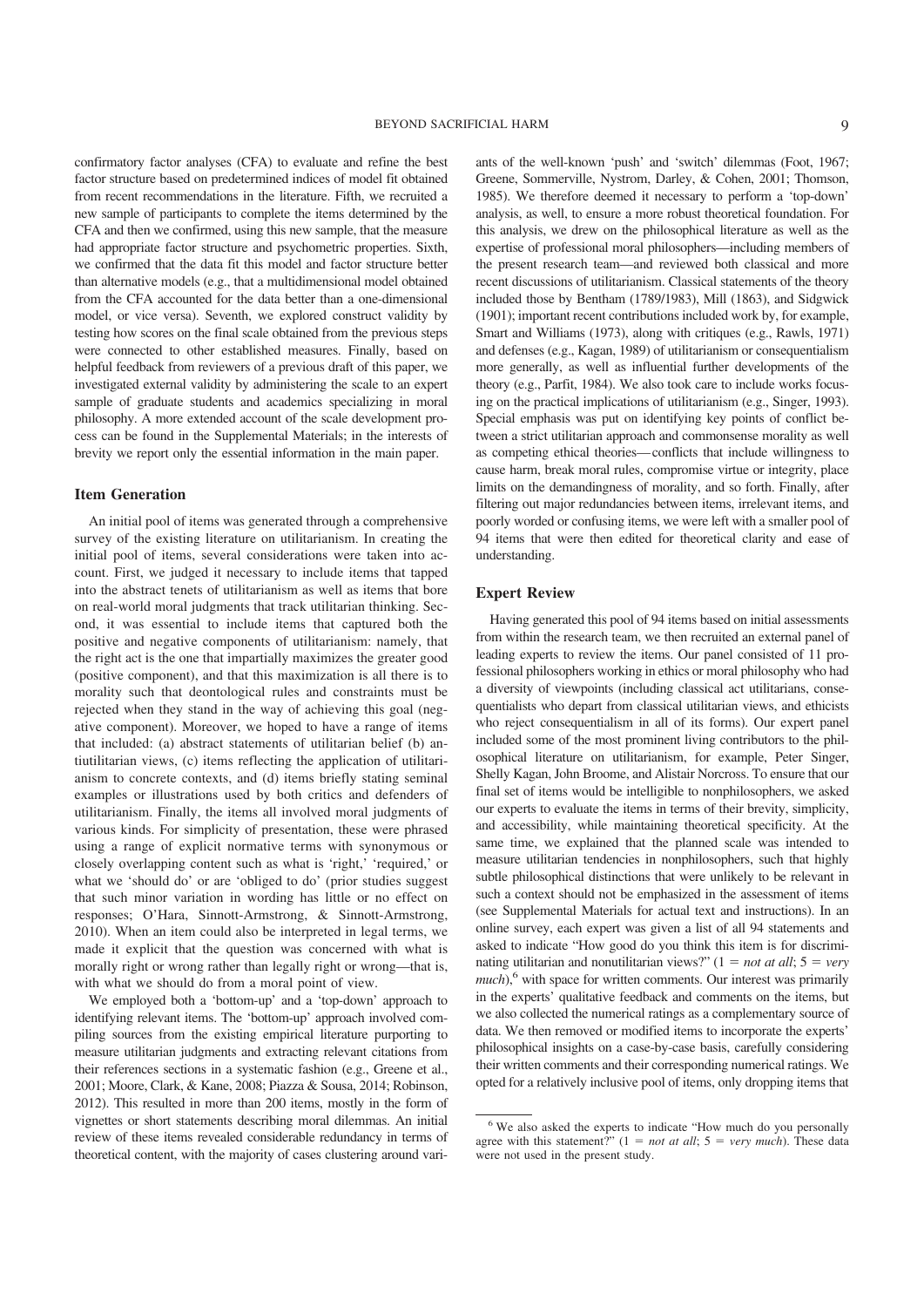the experts found particularly unhelpful to discriminating utilitarian and nonutilitarian views. The items that were retained had a mean rating of 3.52 and those that were dropped a mean rating of 2.96. In a substantial number of cases a lower rating reflected 'fixable' concerns about the wording of an item rather than intractable concerns about its underlying content; in these cases we opted to revise the items rather than drop them. The specific suggestions of the experts were discussed within the research team until a consensus on exclusion or revised wording was achieved.

These efforts resulted in a smaller pool of 77 items with which to conduct the next stage of the scale development: the exploratory factor analysis in a lay sample. It is worth noting that although the experts were given space to propose new items for inclusion in our scale, none was suggested, indicating that the 94 items provided good coverage of the relevant moral issues. And while the numerical data were not our focus, all of the original items that the experts rated and which were included in the final scale (including modification, if necessary) were rated above the midpoint of the scale, suggesting that they were good items for discriminating utilitarian and nonutilitarian views.

#### **Study 1**

#### **Ethics Statement**

Relevant ethical guidelines were followed and the research was approved through University of Oxford's Central University Research Ethics Committee, with the reference number MSD-R50145/RE001. Written informed consent was obtained electronically from all participants.

#### **Participants and Procedure**

1009 participants completed the survey online using Amazon Mechanical Turk (MTurk). Participants were excluded from analysis if they completed the survey more than once (in which case only their first attempt was included), or if they failed one or more of five simple attention checks embedded among the items requiring them to "Please click scale point X to confirm you are paying attention." This left a final sample of 960 participants (489 female,  $M_{\text{age}} = 35$ ,  $SD = 12.11$ ), of whom the majority of participants had attended college or higher education (81%). Participants were given the expert-assessed list of 77 items, presented in a semirandomized order. For each item, participants were asked to "indicate how much you agree or disagree with each of the following statements"  $(1 = strongly disagree, 4 = neither agree nor dis$  $agree, 7 = strongly agree.$ 

Our final sample size of 960 was more than adequate. Compared with experimental designs and statistical techniques such as ANOVA where one can compute the required power given the effect size, determination of sample size for factor analysis is notoriously tricky (Mundfrom, Shaw, & Ke, 2005). One approach is to focus on the absolute sample size. While some have suggested a minimum sample size of 250 (Cattell, 1978) or even 100 (Gorsuch, 1983), more recent estimates have suggested that a good sample size is at least 300, and that 1,000 or more is excellent (Comrey & Lee, 1992). Another approach is to focus more on the subject-to-item ratio, or the number of participants for each item used. It is typically accepted that a subject-to-item ratio should be

no lower than 5:1 (Gorsuch, 1983), and that 10:1 is appropriate (Everitt, 1975; Nunnally, 1978). Based on these considerations, we therefore decided to recruit 1000 participants. This represented an excellent absolute sample size, and (with 77 items), gave us a good final subject-to-item ratio of 12:1.

#### **Exploratory Factor Analysis**

We first performed a series of exploratory factor analyses (EFA) on the full set of items (77 in total) to ascertain the underlying factor structure. For factor extraction, we used both Kaiser's criterion (eigenvalues set to 1) in conjunction with inspecting the scree plots. We did this because Kaiser's criterion tends to overextract factors when the number of variables is large (Linn, 1968). For all EFAs, we used the maximum likelihood estimator with direct oblimin rotation. The first EFA, according to Kaiser's criterion, yielded 19 factors explaining 57% of the variance in the 77 items whereas the scree plot indicated a 6 factor solution. Inspecting the rotated factor matrix indicated that a number of items did not load onto any factor, as indicated by a factor loading falling under the .30 mark. We excluded these 13 items and reran the EFA. This second EFA indicated that a further 5 items did not load significantly onto any factor. We repeated this process a total of 10 times. The 10th EFA yielded a four-factor solution that explained 43% of the variance in all the items. See Table 1 for the factor solution and for the reliabilities.

#### **Confirmatory Factor Analysis**

Next, using the *lavaan* package in *R*, we performed a Confirmatory Factor Analysis (CFA) on the items obtained from the initial EFA structure (see Table 2 for items). For the CFA, we used the maximum likelihood estimator with robust standard errors and a combination of fit indices to adjudge model fit. There are a plethora of model fit indices at a researcher's disposal, with disagreement as to what the cut-offs for these indices should be (for an overview, see Hooper, Coughlan, & Mullen, 2008). There are concerns with using only one indicator of model fit (if some indices are more favorable than others, then this could be the only one reported), and so prior to data collection we decided to report four of the most widely acceptable and recommended indices: the chi-square statistic; root mean square error of approximation (RMSEA) and its associated confidence interval; the standardized root-mean-square residual (SRMR), and comparative fit index (CFI; Bentler, 2007; Hu & Bentler, 1999; Kenny, 2015; Kline, 2005). In the process of writing the paper we decided to also report the two parsimony fit indices, AIC and BIC, as recommended by Hooper et al. (2008). Therefore, following the best recommendations in the literature, we conducted and report a combination of six model fit indices: the chi-square statistic; RMSEA and its associated confidence interval; SRMR; CFI; and the parsimony fit indices AIC and BIC (see Table 3). We shall briefly discuss each of these in turn.

First, we report the chi-squared test. This is the traditional test used in factor analysis, and indicates the difference between the observed and expected covariance matrices. In the chi-squared test, good model fit is indicated by a nonsignificant result at the level of  $p < .05$ . Unfortunately, the chi-squared test is very sensitive to sample size, leading to problems of false-negatives in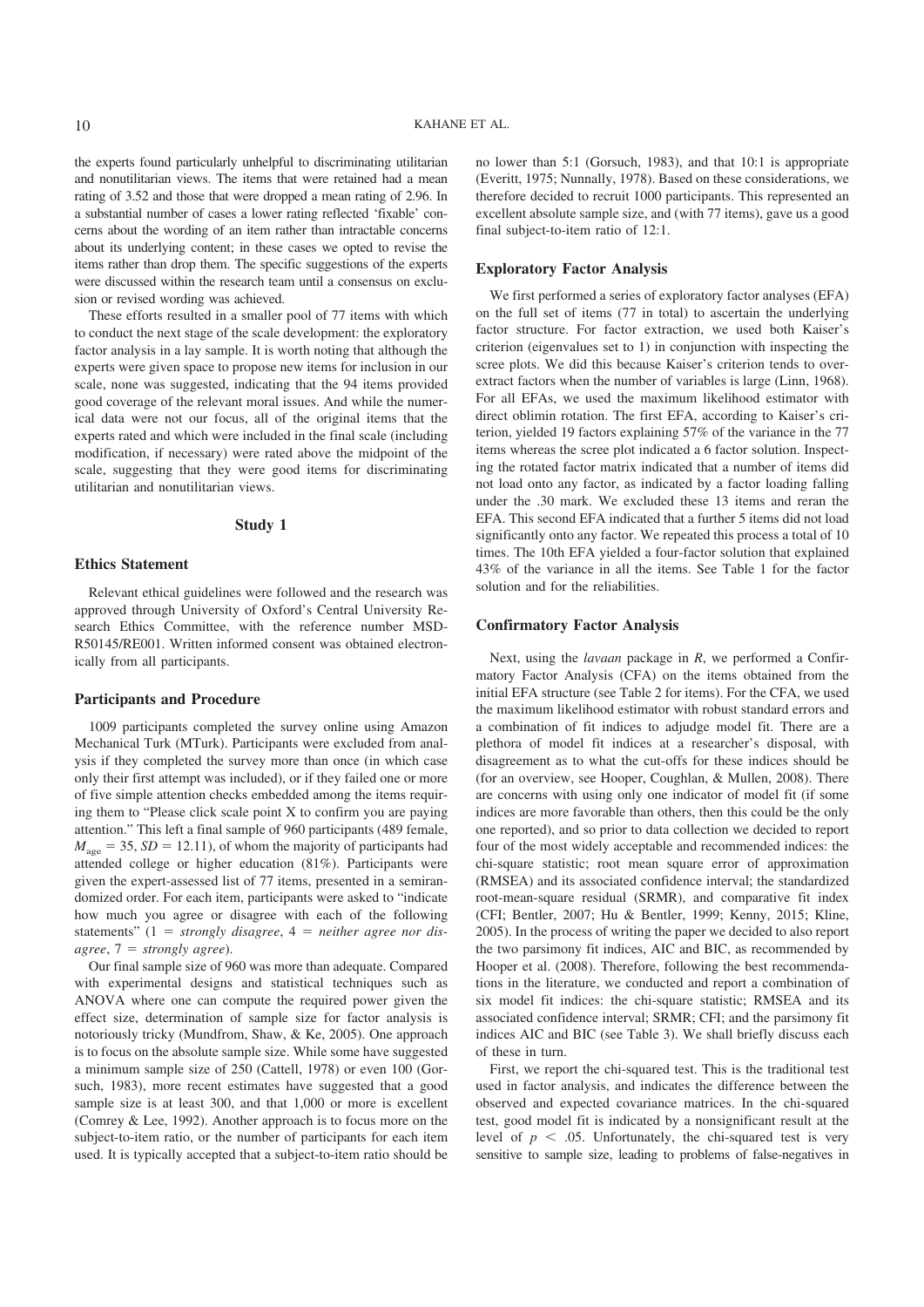Table 1 *Factor Loadings for the 10th EFA Resultant Rotated Factor Matrix*

|                |                          |          | Factor loadings          |                          |
|----------------|--------------------------|----------|--------------------------|--------------------------|
| Item           | Factor 1                 | Factor 2 | Factor 3                 | Factor 4                 |
| 14             | .74                      |          |                          |                          |
| 16             | .65                      |          |                          |                          |
| 17             | .65                      |          |                          |                          |
| 11             | .61                      |          |                          | $\overline{\phantom{0}}$ |
| 15             | .48                      |          |                          | $\overline{\phantom{0}}$ |
| 62             | .48                      |          |                          | $\overline{\phantom{0}}$ |
| 77             | .48                      |          |                          | $\overline{\phantom{0}}$ |
| 73             | .47                      |          | $\overline{\phantom{0}}$ | $\overline{\phantom{0}}$ |
| 61             | .43                      |          |                          | $\overline{\phantom{0}}$ |
| 63             | .43                      |          |                          | $\overline{\phantom{0}}$ |
| 48             | .41                      |          | $\overline{\phantom{0}}$ | $\equiv$                 |
| 68             |                          | .77      | $\overline{\phantom{0}}$ |                          |
| 69             |                          | .76      | $\overline{\phantom{0}}$ | $\equiv$                 |
| 67             |                          | .68      | $\overline{\phantom{0}}$ | $\overline{\phantom{0}}$ |
| 72             |                          | .67      | $\overline{\phantom{0}}$ | $      -$                |
| 20             | $\overline{\phantom{0}}$ | .48      | $\overline{\phantom{0}}$ |                          |
| 59             |                          | .44      |                          |                          |
| 70             |                          | .37      |                          |                          |
| 52             |                          | .36      |                          |                          |
| 43             | $\overline{\phantom{0}}$ | .35      |                          |                          |
| 26             | $\overline{\phantom{0}}$ |          | .70                      | $\overline{\phantom{0}}$ |
| 27             |                          |          | .63                      | $\overline{\phantom{0}}$ |
| $\overline{2}$ |                          |          | .62                      |                          |
| 25             |                          |          | .59                      |                          |
| 18             | $\overline{\phantom{0}}$ |          | .54                      |                          |
| $\overline{4}$ |                          |          | .54                      | .30                      |
| 57             | $\overline{\phantom{a}}$ |          | .43                      |                          |
| 28             | $\overline{\phantom{a}}$ |          | .38                      |                          |
| $21\,$         | $\overline{\phantom{0}}$ |          | .34                      |                          |
| 23             | $\overline{\phantom{0}}$ |          | .34                      |                          |
| 44             | $\overline{\phantom{0}}$ |          |                          | .76                      |
| 47             |                          |          |                          | .72                      |
| 3              |                          |          |                          | .64                      |
| 45             |                          |          |                          | .61                      |
| 46             |                          |          |                          | .44                      |
| Alphas         | 81                       | 79       | 79                       | 79                       |

*Note.* — indicates that the factor loading was  $\lt$  .30. EFA = exploratory factor analyses.

small sample sizes and false-positives in large sample sizes. Given this, it is necessary to supplement the chi-squared test with the better indices below, and while we report the chi-square test it is these other (better) indices on which we focused when evaluating model fit.

Second, we use root mean square error of approximation (RMSEA). This an absolute measure of fit that adjusts for sample size when chi-squared tests are used. The RMSEA yields values ranging from 0 to 1, with smaller values indicating better fit. While traditionally it has been suggested that an RMSEA of  $\leq 0.08$  indicates good fit, this has been revised to suggest that values closer to  $\leq$ .06 are better (Hu & Bentler, 1999), and should not exceed .07 (Steiger, 2007). One of the key benefits of using RMSEA is that a confidence interval is available for its value, and recommendations suggest that this should be reported in addition, and that in a well-fitting model the lower the values the better, with the upper limit being ≤.08 (Hooper et al., 2008; Hu & Bentler, 1999; Kenny, 2015; Steiger, 2007).

Third, we report the standardized root-mean-square residual (SRMR), which is again an absolute measure of fit and represents the square root of the discrepancy between the observed covariance matrix and the hypothesized covariance matrix. Values range from 0 to 1, with smaller values indicating better fit and a value of  $\leq 0.08$  indicating acceptable fit (Hooper et al., 2008; Hu & Bentler, 1999; Kenny, 2015; Steiger, 2007).

Fourth, we used the comparative fit index (CFI): a relative fit index that examines the discrepancy between the actual data and the hypothesized model, making adjustment for the issues of sample size that can be problematic in the chi-squared test of model fit. CFI is one of the most popularly reported fit indices and is least affected by sample size (Fan, Thompson, & Wang, 1999). Like RMSEA and SRMR, CFI yields values from 0 to 1, but unlike the others, for the CFI it is higher values that indicate better fit. Traditionally, CFI scores of  $\geq 90$  have been taken to indicate acceptable fit, but this has since been revised to suggest that this is too lenient and that for good fit, scores should be  $\geq .95$  (Hu & Bentler, 1999) It is this more conservative level we settled upon for our analyses.

Fifth and sixth, when comparing the eventual models we looked at the parsimony fit indices of the Akaike Information Criterion (AIC: Akaike, 1974) and the closely related Bayesian Information Criterion (BIC: Schwarz, 1978). These indices indicate which model is more parsimonious, with smaller values indicating good fit. In contrast to the other indices, there is no cut-off here, but the recommendation is that when comparing two models, that which produces the lowest AIC and BIC score is the better fitting model (Hooper et al., 2008; Kenny, 2015).

Note that all of these are recommendations rather than determinative rules; an overall decision should be made through considering the results across the different indices. Nevertheless, we provisionally agreed upon the following cut-off criteria as indicative of adequate model fit: RMSEA  $\leq$  .07, SRMR  $\leq$  .08, and  $CFI \ge .95$  (Bentler, 2007; Hooper et al., 2008; Hu & Bentler, 1999; Kenny, 2015). In addition, we decided to look at the AIC and BIC scores because even though there are no cut-off criteria, when comparing two models one can see which has the lowest AIC/BIC scores, thus indicating a better fit. By using such a range of recommended fit indices, we aimed to improve confidence in our results. We first performed the CFAs for the four above factors individually, and then, once all items were finalized, we entered the factors into a CFA simultaneously. We had two main aims in our CFA analyses: to find a factor structure that would give the best statistical fit, but also to produce a short scale.

#### **Individual Factor CFAs**

**Factor 1 ('Impartial Beneficence').** Factor 1 contained 11 items that converged around the concept of impartial beneficence, consisting of items such as "It is morally wrong to keep money that one doesn't really need if one can donate it to causes that provide effective help to those who will benefit a great deal." The CFA for Factor 1 with 11 items returned fit statistics that were less than adequate and did not meet our cut-off criteria,  $\chi^2(44) = 401.518$ ,  $p < .001$ , CFI = .855, RMSEA = .092 [.08, .10], SRMR = .059,  $AIC = 38445.33$ ,  $BIC = 38552.41$ . To increase factor stability, we decided to exclude all items with factor loadings lower than .40. As a result, item 63 (standardized factor loading  $= .39$ ) and 48 (standardized factor loading  $= .39$ ) were dropped. Dropping these two items resulted in a 9-item solution that did fit better but which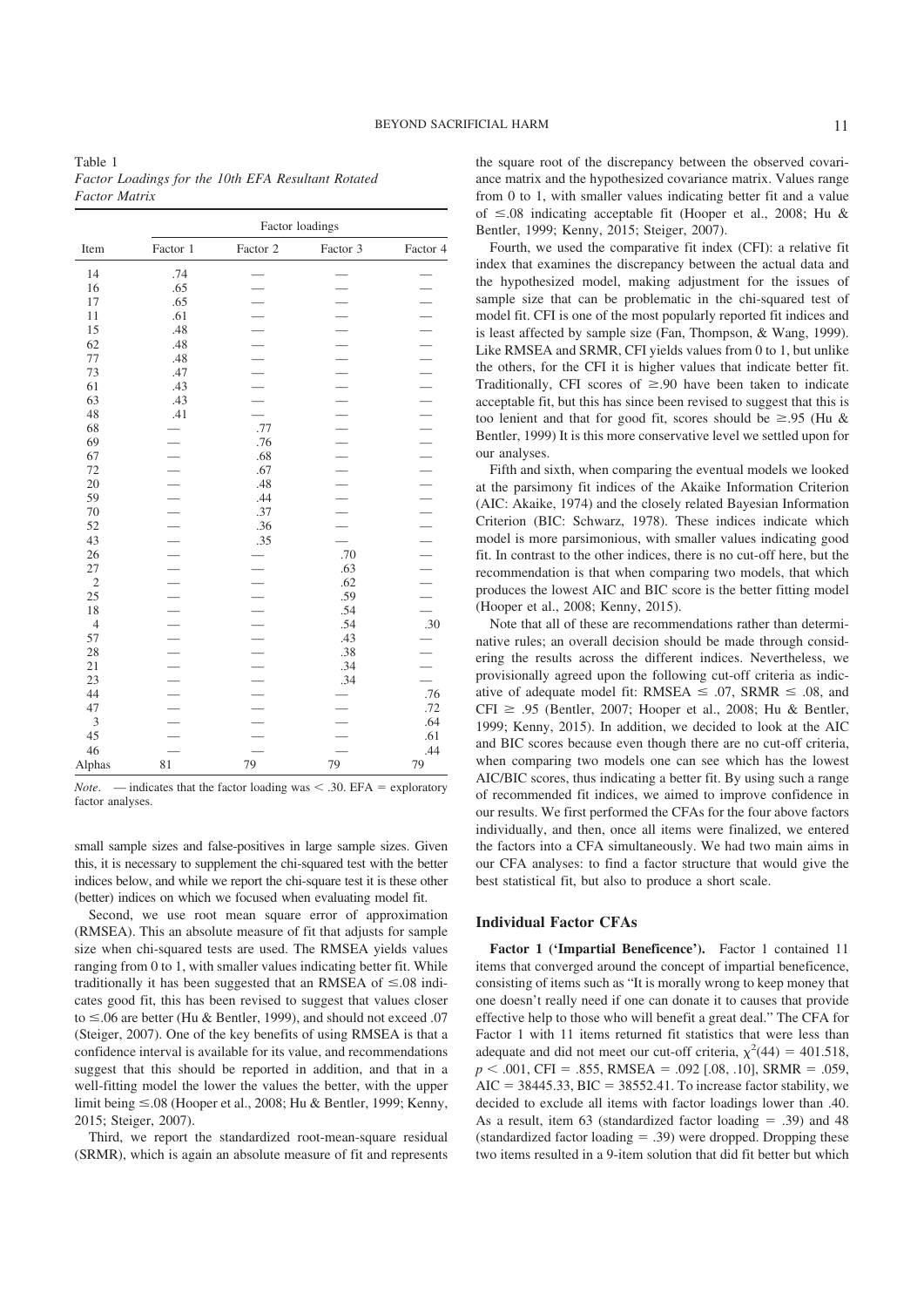12 KAHANE ET AL.

| Table 2 |                                                   |  |  |  |
|---------|---------------------------------------------------|--|--|--|
|         | Item Labels for Final Items Used in CFA (Study 1) |  |  |  |

| Item           | Factor         | Item label                                                                                                                                                                                                                                                                                                                                                           | Final item<br>and subscale |
|----------------|----------------|----------------------------------------------------------------------------------------------------------------------------------------------------------------------------------------------------------------------------------------------------------------------------------------------------------------------------------------------------------------------|----------------------------|
| $\overline{c}$ | 3              | There are some things that are simply right or wrong, no matter what the consequences.                                                                                                                                                                                                                                                                               |                            |
| 3              | $\overline{4}$ | It is sometimes acceptable to break a moral rule in order to do good.                                                                                                                                                                                                                                                                                                |                            |
| $\overline{4}$ | 3              | Some moral rules should never be broken, no matter how good the consequences.                                                                                                                                                                                                                                                                                        |                            |
| 11             | 1              | From a moral point of view, we should feel obliged to give one of our kidneys to a person with kidney failure since<br>we don't need two kidneys to survive, but really only one to be healthy.                                                                                                                                                                      | $IB-1$                     |
| 14             | 1              | We have a moral obligation to do everything we can to help others in need, even if this requires giving away most of<br>our money.                                                                                                                                                                                                                                   |                            |
| 15             | 1              | From a moral point of view, we shouldn't act in self-defense if this would cause great harm to other innocent people.                                                                                                                                                                                                                                                |                            |
| 16             | $\mathbf{1}$   | It is morally wrong to keep money that one doesn't really need if one can donate it to causes that provide effective<br>help to those who will benefit a great deal.                                                                                                                                                                                                 | $IB-2$                     |
| 17             | 1              | If the only way to save another person's life during an emergency is to sacrifice one's own leg, then one is morally<br>required to make this sacrifice.                                                                                                                                                                                                             | $IB-3$                     |
| 18             | 3              | Some of society's laws and rules should never be broken.                                                                                                                                                                                                                                                                                                             |                            |
| 20             | $\overline{c}$ | If the only way to ensure the overall well-being and happiness of the people is through the use of political oppression<br>for a short, limited period, then political oppression should be used.                                                                                                                                                                    | $IH-2$                     |
| 21             | 3              | Sometimes it's inevitable that something morally bad will occur, but it's much worse if you're the one who made it<br>happen.                                                                                                                                                                                                                                        |                            |
| 23             | 3              | Virtues like kindness and wisdom are morally important in and of themselves, whether or not they lead to good<br>consequences overall.                                                                                                                                                                                                                               |                            |
| 25             | 3              | Some things are wrong because they violate human dignity, even if they would lead to better consequences.                                                                                                                                                                                                                                                            |                            |
| 26             | 3              | Some things are wrong because they are contrary to nature, even if no one is harmed.                                                                                                                                                                                                                                                                                 |                            |
| 27             | 3              | Some sexual acts and relationships are inherently wrong, even if they are consensual and nobody is harmed.                                                                                                                                                                                                                                                           |                            |
| 28             | 3              | If someone is in a position of legitimate authority over us, we have a moral duty to do and respect what they say,<br>even if we personally think this will lead to a worse result.                                                                                                                                                                                  |                            |
| 43             | 2              | Freedom has to be weighed against the public welfare: if it is necessary to restrict individuals' freedom to promote<br>the greater good, then that is what should be done.                                                                                                                                                                                          |                            |
| 44             | 4              | It is morally permissible to lie if doing so would help others a great deal.                                                                                                                                                                                                                                                                                         |                            |
| 45             | $\overline{4}$ | It is morally wrong to lie to a person, even if it is for their own good, and will make them better off.                                                                                                                                                                                                                                                             |                            |
| 46             | 4              | It is morally wrong to break promises even if this would bring about good outcomes.                                                                                                                                                                                                                                                                                  |                            |
| 47<br>48       | 4<br>1         | It is important to be truthful as a general rule, but sometimes people have to lie to do the right thing.<br>It is morally wrong for you to take a high-paying job in an industry that causes some harm (such as tobacco or<br>petrochemical)—even if you would donate much of your earnings to an important charity that would prevent a<br>greater amount of harm. |                            |
| 52             | 2              | If faced with the choice, it is morally better to kill a human being who is severely mentally disabled than it is to kill<br>a healthy chimpanzee with greater self-awareness and cognitive and emotional capacities.                                                                                                                                                | $IH-3$                     |
| 57             | 3              | Criminals should receive the punishment they deserve—even if this will not protect the public or deter crime in the<br>future.                                                                                                                                                                                                                                       |                            |
| 59             | 2              | If letting an innocent person go free in some particular instance would certainly cause riots—riots that would lead to<br>a serious loss of life—then it is OK to send this innocent person to jail.                                                                                                                                                                 |                            |
| 61             | 1              | If someone had a choice between saving the life of their own child, versus saving the lives of three strangers'<br>children, it would be morally better for that person to save the three strangers' children.                                                                                                                                                       |                            |
| 62             | 1              | From a moral perspective, people should care about the well-being of all human beings on the planet equally; they<br>should not favor the well-being of people who are especially close to them either physically or emotionally.                                                                                                                                    | $IB-5$                     |
| 63             | 1              | When trying to help suffering people, it is just as morally important to help those in a faraway country as it is to<br>help those suffering in your own neighborhood.                                                                                                                                                                                               |                            |
| 67             | 2              | Sometimes it is morally necessary for innocent people to die as collateral damage—if more people are saved overall.                                                                                                                                                                                                                                                  | $IH-5$                     |
| 68             | $\overline{c}$ | It is morally right to harm an innocent person if harming them is a necessary means to helping several other innocent<br>people.                                                                                                                                                                                                                                     | $IH-1$                     |
| 69             | 2              | It is morally right to harm a single innocent person if harming them is a necessary means to preventing harm to a<br>greater number of innocent people.                                                                                                                                                                                                              |                            |
| 70             | $\overline{2}$ | It is morally wrong to take advantage of someone, even if it is to help a large number of other people.                                                                                                                                                                                                                                                              |                            |
| 72             | $\mathbf{2}$   | It is permissible to torture an innocent person if this would be necessary to provide information to prevent a bomb<br>going off that would kill hundreds of people.                                                                                                                                                                                                 | $IH-4$                     |
| 73             | $\mathbf{1}$   | It is just as wrong to fail to help someone as it is to actively harm them yourself.                                                                                                                                                                                                                                                                                 | $IB-4$                     |
| 77             | $\mathbf{1}$   | Failing to send money to a charity to save an innocent person's life—someone you know will die without your<br>help—is just as morally bad an action as sending a package of poison that will directly cause that person to die.                                                                                                                                     |                            |

*Note*. IB = Impartial Beneficence subscale; IH = Instrumental Harm; CFA = confirmatory factor analysis.

still did not meet our cut-off criteria,  $\chi^2(27) = 258.331$ ,  $p < .001$ ,  $CFI = .889$ , RMSEA = .094 [.084, .105], SRMR = .054, AIC = 31346.90, BIC  $=$  31434.51. Looking over the model modification indices, there was evidence of correlated error variances between items 77 and 73. Both items seemed to measure rejection of the Doctrine of Double Effect (i.e., that it can be permissible to cause harm as a side effect but not as an intended outcome), but because item 77 was much longer and potentially confusing, we decided to remove item 77. The resultant modification indices showed better fit for the 8-item solution, but again still did not meet our cut-off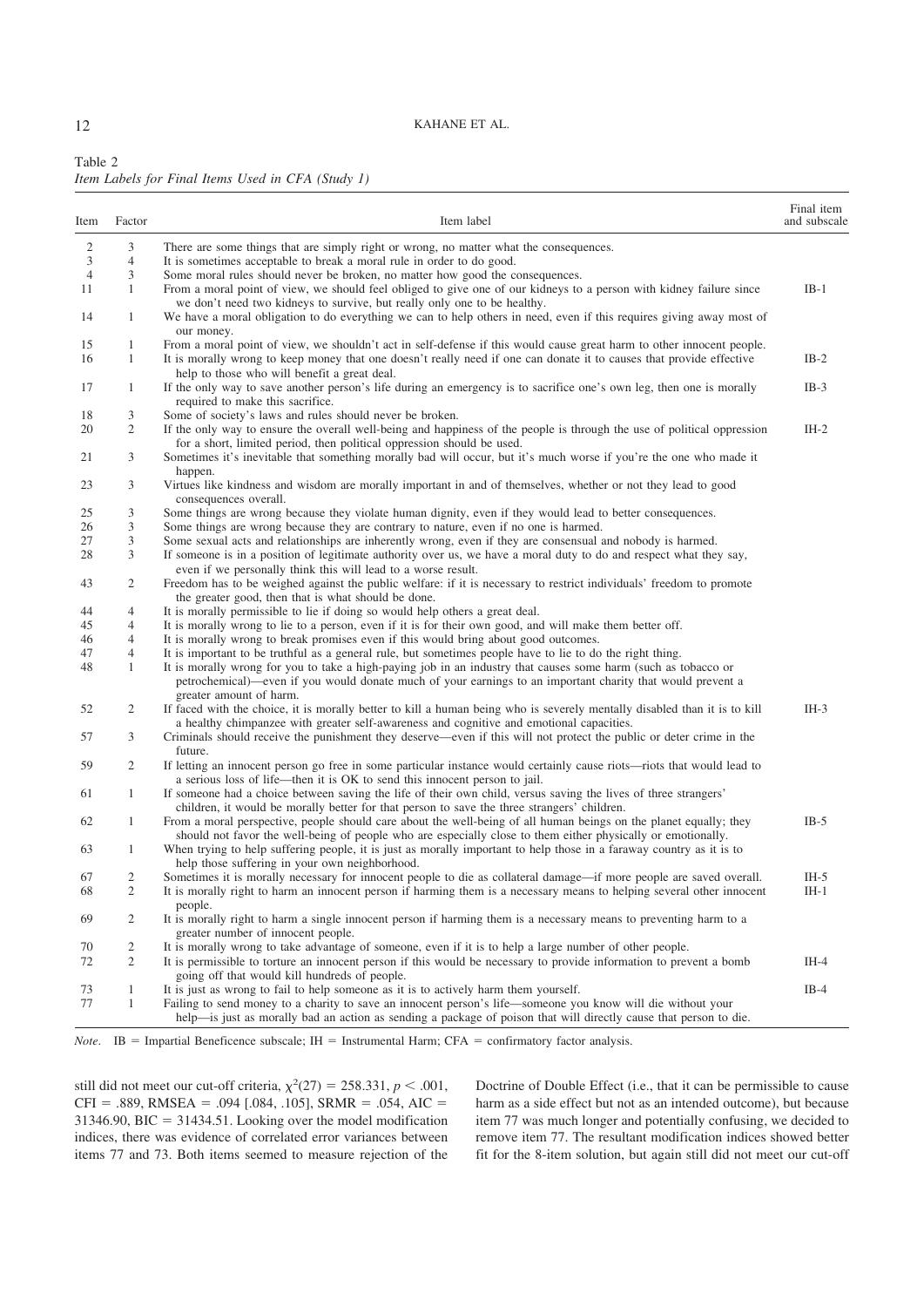|              |                      |                           | Study 1                   |                                  |                           | Study 2                   |                                  |
|--------------|----------------------|---------------------------|---------------------------|----------------------------------|---------------------------|---------------------------|----------------------------------|
| Measure      | Recommended<br>value | Factor 1<br><b>OUS-IB</b> | Factor 2<br><b>OUS-IH</b> | 2-factor solution<br>Overall OUS | Factor 1<br><b>OUS-IB</b> | Factor 2<br><b>OUS-IH</b> | 2-factor solution<br>Overall OUS |
| <b>RMSEA</b> | $\leq 0.07$          | .07                       | .04                       | .05                              | .07                       | .05                       | .04                              |
| <b>SRMR</b>  | $\leq 0.08$          | .03                       | .01                       | .04                              | .03                       | .02                       | .04                              |
| <b>CFI</b>   | $\geq 95$            | .97                       | .10                       | .97                              | .96                       | .99                       | .98                              |

Table 3 *Recommended and Actual Model Fit Indices*

*Note*. RMSEA = root mean square error of approximation; SRMR = standardized root-mean-square residual; CFI = comparative fit index; OUS-IB = Impartial Beneficence Sub-Scale;  $OUS-H =$  Instrumental Harm Sub-Scale;  $OUS =$  Oxford Utilitarianism Scale.

criteria,  $\chi^2(20) = 163.687, p < .001$ , CFI = .919, RMSEA = .087 [.075, .099], SRMR = .046, AIC = 27877.68, BIC = 27955.55. We next removed items 14 and 15 on theoretical grounds: item 14 was similar to, but less precise than, item 16; and item 15 was not theoretically critical because questions about self-defense are not central to debates about utilitarianism. After deleting these two items, the resultant 6-item model showed better model fit but still did not meet our cutoff criteria,  $\chi^2(9) = 83.69$ ,  $p < .001$ , CFI = .926, RMSEA = .093 [.075, .112], SRMR = .047, AIC = 21284.17, BIC = 21342.57. Items 61 and 62 both concerned impartiality in helping those close to us, but because item 61 had the weakest loading and item 62 was better as an abstract statement of impartiality, we next deleted item 61, which led to a 5-item model with substantially improved fit,  $\chi^2(5) = 26.83$ ,  $p < .001$ ,  $CFI = .974$ , RMSEA = .067 [.044, .093], SRMR = .032, AIC = 17845.76, BIC  $=$  17894.43. This 5-item solution had the lowest AIC and BIC of the models tested, and met our cut-offs for the CFI  $(\geq .95)$ , RMSEA ( $\leq .07$ ), and SRMR ( $\leq .08$ ). Therefore, items 16, 17, 11, 73, and 62 were included in the final CFA for the first construct. Because these items seemed to tap into the aspect of utilitarianism that seeks to impartially maximize welfare and the greater good, even at expense to oneself, we labeled this factor *Impartial Beneficence*.

**Factor 2 ('Instrumental Harm').** Next, we conducted a CFA on Factor 2. Factor 2 consisted of 9 items that seemed to tap the construct of willingness to endorse instrumental harm, including items such as "It is morally right to harm an innocent person if harming them is a necessary means to helping several other innocent people." The model with all 9 items showed acceptable model fit, but did not meet all of our cut-off criteria,  $\chi^2(27) = 149.01$ ,  $p \leq .001$ , CFI = .940, RMSEA = .069 [.058, .080], SRMR = .045, AIC  $= 30732.32$ , BIC  $= 30819.92$ . We wanted to improve the model fit and reduce the number of items to be more comparable to the first factor, and so because item 70 had fairly low loadings, we removed it from the next CFA to have an 8-item solution,  $\chi^2(20) = 131.43$ ,  $p < .001$ , CFI = .94, RMSEA = .076 [.064, .089], SRMR = .048, AIC = 27289.42, BIC = 27367.29. This model still did not meet our cut-off criteria. Next, we noted that the error variance for item 59 was correlated with the error variances of three other items (67, 20, and 52), indicating that there was another factor that was not accounted for by our model which explained a significant amount of variance between these three items. To gain as clean a factor structure as possible, we next removed item 59 from the CFA. This 7-item solution resulted in decent model fit,  $\chi^2(14) = 70.25$ ,  $p < .001$ , CFI = .97, RMSEA = .065 [.050, .080], SRMR = .037, AIC = 23803.09, BIC =

23871.23. However, items 43 and 20 still shared a significant amount of error variance and so to obtain as clean a factor structure as possible, we deleted item 43, which was theoretically less fundamental because it referred to political restriction of freedom rather than to causing acute harm. The resultant six-item CFA showed good model fit,  $\chi^2(9) = 50.149$ ,  $p < .001$ , CFI = .976, RMSEA =  $.07$  [.051, .088], SRMR =  $.03$ , AIC = 20362.66,  $BIC = 20421.06$ . We remained concerned, however, that two items (68 and 69) in the model were too similar in both content and language and so we next excluded the weaker loading item (item 69). This five item factor-solution showed good model fit:  $\chi^2(5)$  = 26.870,  $p < .001$ , CFI = .978, RMSEA = .068 [.044, .094], SRMR = .031, AIC = 17416.26, BIC = 17464.93. Finally, we removed item 52—the weakest loading—because it included elements relating both to instrumental harm and to impartiality and was therefore somewhat theoretically removed from the other items. Deleting this item resulted in a four-item solution with excellent fit, meeting all of the recommended fit index cut-off levels we specified before data collection (CFI  $\ge$  .95; RMSEA  $\le$ .07; SRMR  $\leq$  .08), and having the lowest AIC and BIC of the different solutions tested:  $\chi^2(2) = 4.47$ ,  $p = .11$ , CFI = .997, RMSEA =  $.036$  [ $.00$ ,  $.08$ ], SRMR =  $.014$ , AIC = 13766.89,  $BIC = 13805.82$ . Therefore, this four-item solution with the items 20, 67, 68, and 72 was chosen as the final solution for the second factor. Because the second factor tapped support of allowing harm in the service of the greater good, we labeled it *Instrumental Harm*.

**Factor 3 ('Anti-Traditional Morality').** Factor 3 consisted of 10 items that were concerned with traditional morality—a set of deontological ideas associated with conservative thought, such as retributive punishment, sexual morality, human dignity, and an absolutist view of social and moral rules. An example of an item from this factor is "Criminals should receive the punishment they deserve—even if this will not protect the public or deter crime in the future." The CFA for the third factor with 10 items showed poor model fit,  $\chi^2(35) = 417.182$ ,  $p < .001$ , CFI = .830, RMSEA = .107 [.098, .116], SRMR = .067, AIC = 34950.38,  $BIC = 35047.72$ . Looking at the factor loadings, items 21 and 23 had very low factor loadings (both  $= .25$ ), and so we removed them from the model. Removing these two items gave a 8-item model with slightly better fit, though it was still substandard,  $\chi^2(20) = 252.735, p < .001, \text{CFI} = .884, \text{RMSEA} = .110$  [.098, .122], SRMR = .058, AIC = 28576.34, BIC = 28654.21. The modification indices highlighted a strong correlation between the error variances for items 27 and 26, and so we decided to remove the item with more error variance (item 26). Dropping this item gave us a 7-item model that had better fit but still did not meet our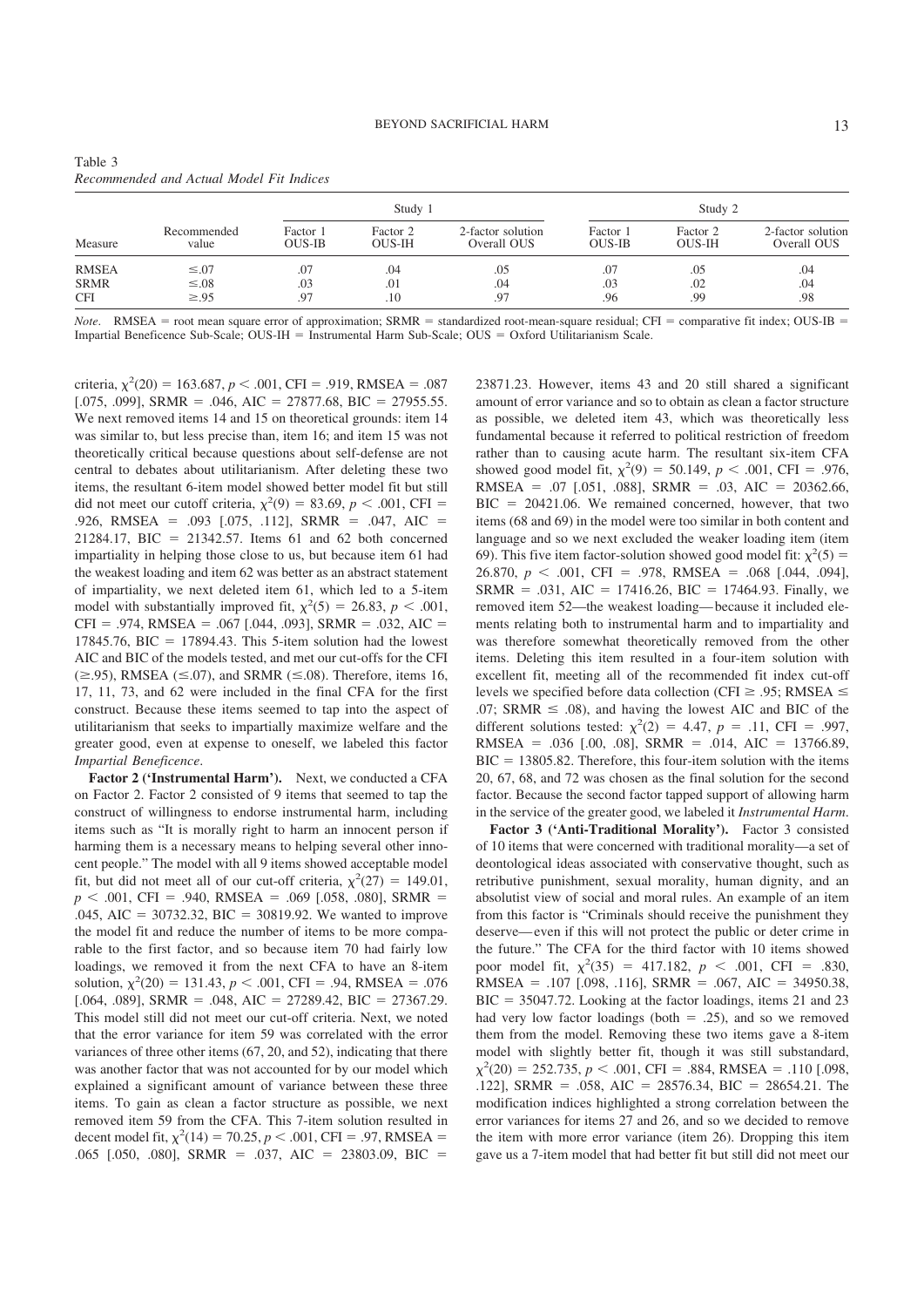cut-off criteria,  $\chi^2(14) = 92.073$ ,  $p < .001$ , CFI = .938, RMSEA =  $.076$  [ $.062$ ,  $.091$ ], SRMR =  $.041$ , AIC = 25144.06,  $BIC = 25212.20$ . To improve fit, we next deleted item 28, which in addition to being the lowest-loading item, also was more theoretically distinct by focusing more on political authority than morality. The resulting six-item model fit the data well,  $\chi^2(9)$  = 49.617,  $p \leq .001$ , CFI = .962, RMSEA = .069 [.051, .088],  $SRMR = .034$ , AIC = 21653.56, BIC = 21711.97. This model consisting of items 2, 4, 18, 25, 27, and 57 met all of the recommended fit index cut-off levels we specified before data collection (CFI  $\ge$  .95; RMSEA  $\le$  .07; SRMR  $\le$  .08), and had the lowest AIC and BIC of the different solutions tested. Therefore, this was chosen as the final solution for the third factor, and because this factor tapped the rejection of traditional deontological moralities we labeled it *Anti-Traditional Morality*.

**Factor 4 ('Truth-Telling and Promise-Keeping').** Finally, we looked at Factor 4, which consisted of 5 items concerning truth-telling and promise keeping, such as "It is morally wrong to break promises even if this would bring about good outcomes" and "It is morally permissible to lie if doing so would help others a great deal." In addition to explaining the least variance, Factor 4 also represented a group of moral views that are not distinctive of utilitarianism given that few hold that it is never permitted to lie or break promises, limiting its usefulness to the scale. Nonetheless, for completeness we again conducted a CFA. The first CFA with all 5 items showed weak model fit,  $\chi^2(5) = 181.942$ ,  $p < .001$ ,  $CFI = .882$ , RMSEA = .192 [.169, .216], SRMR = .070, AIC = 15988.92, BIC  $= 16037.59$ . Because item 46 was the weakest loading and shared a lot of variance with items 45 and 47, we next excluded this item. This four-item solution was better but still had unacceptable model fit,  $\chi^2(2) = 30.773$ ,  $p < .001$ , CFI = .975, RMSEA =  $.122$  [.087, .162], SRMR =  $.030$ , AIC = 12743.30,  $BIC = 12782.24$ . Given both prior theoretical concerns (that issues relating to honesty and promise-keeping are not central, or even particularly important, to utilitarianism) and the suboptimal results from the CFA, we therefore decided to not include this factor in the final scale.

#### **Overall Factor Solutions**

We first tested a three-factor solution by conducting a CFA with all three retained factors and their corresponding manifest items entered into the model simultaneously (Factor 1: items 11,16,17,73,62; Factor 2: items 20,67,68,72; Factor 3: items 2,4,18,25,27,57) The resulting model fit was acceptable, but still did not meet our cut-off criteria,  $\chi^2(87) = 352.167$ ,  $p < .001$ , CFI = .913, RMSEA = .056 [.050, .063], SRMR = .056, AIC = 53253.596, BIC = 53414.205. Given this, we compared this factor model to one where all 15 items loaded onto a single factor. This model produced a significantly worse model fit,  $\chi^2(90) = 2256.238$ ,  $p < .001$ , CFI = .287, RMSEA =  $.158$  [.153, .164], SRMR =  $.159$ , AIC = 55151.666,  $BIC = 55297.674$ . The one-factor model provided extremely poor fit, empirically supporting our theoretical basis for believing that a multifactor solution would best characterize utilitarian tendencies in the lay population. At the same time, these results suggested that a three-factor might not be the most appropriate multifactor solution.

Given that the three-factor solution did not meet the recommended threshold (specifically for the CFI), we considered

whether a two-factor solution consisting of Impartial Beneficence and Instrumental Harm might be more appropriate. This two-factor model demonstrated excellent fit:  $\chi^2(26) = 84.914$ ,  $p < .001$ ,  $CFI = .967$ , RMSEA = .049 [.037, .060], SRMR = .040, AIC = 31610.403, BIC = 31702.875 (see Table 4 for Factor Loadings and Table 5 for Final Items). Recall that we had followed recommended cut-off criteria of CFI  $\ge$  .95, RMSEA  $\le$  .07, SRMR  $\le$ .08, and the use of AIC and BIC to see which model had the lowest value, thus indicating better fit (Bentler, 2007; Hooper et al., 2008; Hu & Bentler, 1999; Kenny, 2015). Unlike the three-factor model, the two-factor model met the CFI criterion. Moreover, compared with a three-factor model, the two-factor model consisting of Impartial Beneficence and Instrumental Harm had superior fit indices across the board: it had a higher CFI (.967 vs. 913); a lower RMSEA (.049 vs. .056); a lower SRMR (.040 vs. .056); a lower AIC (31610.403 vs. 53253.596); and a lower BIC (31702.875 vs. 53414.205).

A two-factor model with only Impartial Beneficence and Instrumental Harm was clearly better than a three-factor model, but might an alternative two-factor model be even better? We compared our two-factor model consisting of Impartial Beneficence and Instrumental Harm with two-factor models consisting of Impartial Beneficence and Anti-Traditional Morality, and instrumental harm and Anti-Traditional Morality. Results indicated that our selected model consisting of Impartial Beneficence and Instrumental Harm showed better fit than the other versions. A two-factor model consisting of Impartial Beneficence and Anti-Traditional Morality did not meet our cut-off criteria for the CFI, and indeed had worse fit indices across the board:  $\chi^2(43) = 159.365$ ,  $p <$  $.001$ , CFI = .941, RMSEA = .053 [.044, .062], SRMR = .045,  $AIC = 39493.458$ ,  $BIC = 39605.397$ . The same was observed for a two-factor model consisting of Instrumental Harm and Anti-Traditional Morality:  $\chi^2(34) = 199.499$ ,  $p < .001$ , CFI = .22, RMSEA =  $.071$  [ $.062$ ,  $.081$ ], SRMR =  $.062$ , AIC = 35417.079,  $BIC = 35519.285.$ 

In summary, then, the two-factor model consisting of only Impartial Beneficence and Instrumental Harm (and not the Anti-Traditional Morality factor) showed substantially better fit across the different indices than a unidimensional model, a three-factor

Table 4 *Factor Loadings for the Final Two-Factor CFAs in Studies 1 and 2*

|      |                                        | Study 1                             | Study 2                                |                                     |  |
|------|----------------------------------------|-------------------------------------|----------------------------------------|-------------------------------------|--|
| Item | Factor 1<br>"Impartial<br>Beneficence" | Factor 2<br>"Instrumental"<br>Harm" | Factor 1<br>"Impartial<br>Beneficence" | Factor 2<br>"Instrumental"<br>Harm" |  |
| 62   | .44                                    |                                     | .38                                    |                                     |  |
| 11   | .78                                    |                                     | .74                                    |                                     |  |
| 17   | .71                                    |                                     | .68                                    |                                     |  |
| 73   | .47                                    |                                     | .50                                    |                                     |  |
| 16   | .56                                    |                                     | .57                                    |                                     |  |
| 20   |                                        | .43                                 |                                        | .45                                 |  |
| 68   |                                        | .72                                 |                                        | .78                                 |  |
| 72   |                                        | .68                                 |                                        | .67                                 |  |
| 67   |                                        | .79                                 |                                        | .73                                 |  |

*Note*. All factor loadings are significant at the  $p < .001$  level; CFA = confirmatory factor analysis.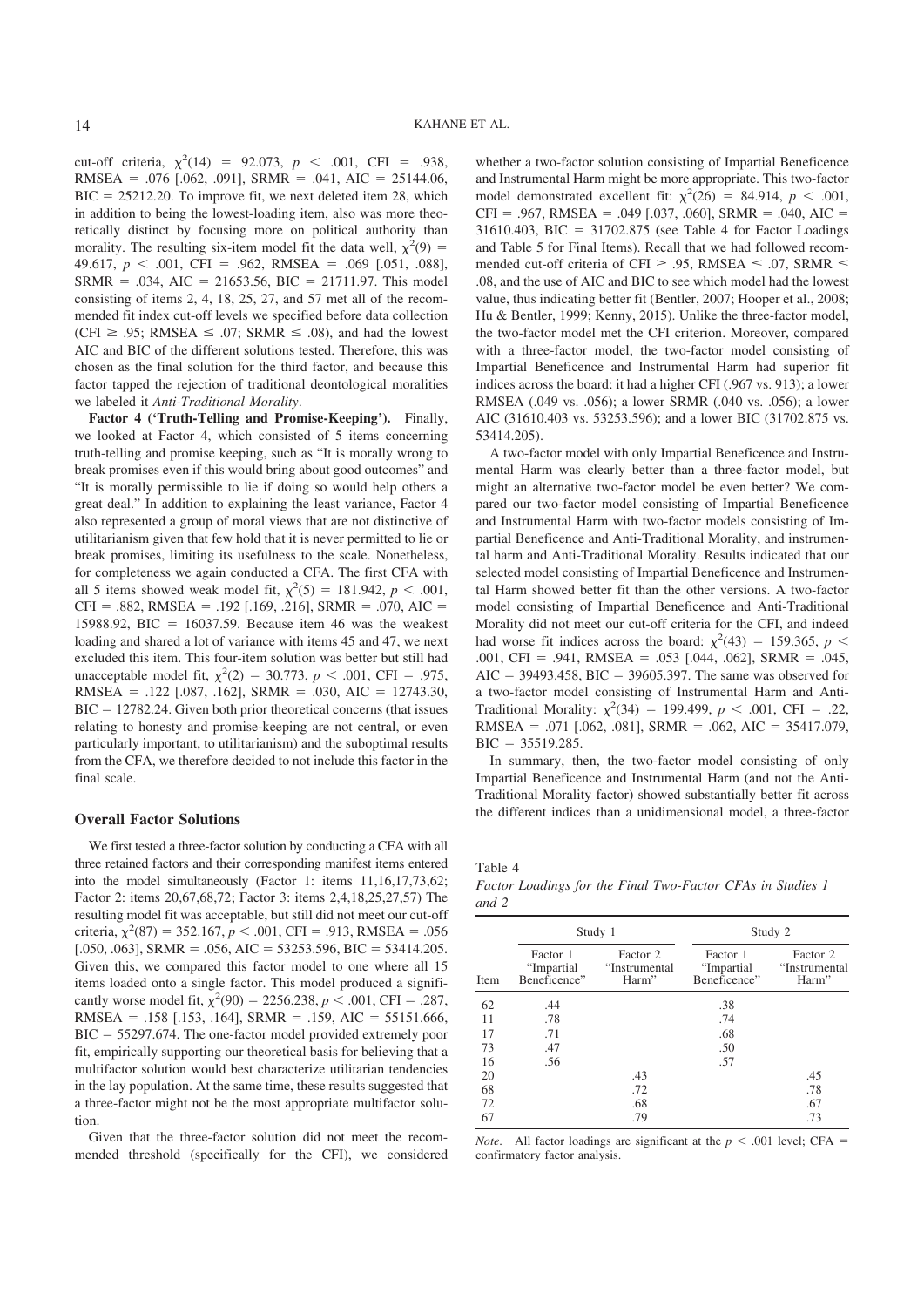| Table 5 |  |  |  |                                                                  |  |
|---------|--|--|--|------------------------------------------------------------------|--|
|         |  |  |  | Final Items and Item Numbers for the Oxford Utilitarianism Scale |  |

| Subscale                        | Development item<br>No. $(Study 1)$ | Final<br>item No. | Final item                                                                                                                                                                                                                           |
|---------------------------------|-------------------------------------|-------------------|--------------------------------------------------------------------------------------------------------------------------------------------------------------------------------------------------------------------------------------|
| Impartial<br><b>Beneficence</b> | 62                                  | $IB-1$            | From a moral perspective, people should care about the well-being of all human beings on the planet<br>equally; they should not favor the well-being of people who are especially close to them either<br>physically or emotionally. |
|                                 | 11                                  | $IB-2$            | From a moral point of view, we should feel obliged to give one of our kidneys to a person with<br>kidney failure since we don't need two kidneys to survive, but really only one to be healthy.                                      |
|                                 | 17                                  | $IB-3$            | If the only way to save another person's life during an emergency is to sacrifice one's own leg, then<br>one is morally required to make this sacrifice.                                                                             |
|                                 | 73                                  | $IB-4$            | It is just as wrong to fail to help someone as it is to actively harm them yourself.                                                                                                                                                 |
|                                 | 16                                  | $IB-5$            | It is morally wrong to keep money that one doesn't really need if one can donate it to causes that<br>provide effective help to those who will benefit a great deal.                                                                 |
| Instrumental<br>Harm            | 68                                  | $IH-1$            | It is morally right to harm an innocent person if harming them is a necessary means to helping<br>several other innocent people.                                                                                                     |
|                                 | 20                                  | IH-2              | If the only way to ensure the overall well-being and happiness of the people is through the use of<br>political oppression for a short, limited period, then political oppression should be used.                                    |
|                                 | 72                                  | $IH-3$            | It is permissible to torture an innocent person if this would be necessary to provide information to<br>prevent a bomb going off that would kill hundreds of people.                                                                 |
|                                 | 67                                  | IH-4              | Sometimes it is morally necessary for innocent people to die as collateral damage—if more people<br>are saved overall.                                                                                                               |

*Note*. IB = Impartial Beneficence subscale; IH = Instrumental Harm.

model with all three factors, a two-factor model consisting of only Impartial Beneficence and Anti-Traditional Morality, and a twofactor model consisting of only Instrumental Harm and Anti-Traditional Morality. In fact, the two-factor Impartial Beneficence and Instrumental Harm model was the only one to meet all the recommended fit indices we had settled on at the start of the project based on the recent directives in the field (Bentler, 2007; Hooper et al., 2008; Hu & Bentler, 1999; Kenny, 2015).

There is therefore a strong psychometric basis for choosing a two-factor model. Such a decision, however, can also be supported on theoretical grounds. The Anti-Traditional Morality factor largely taps the rejection of deontological absolutism and traditional moral rules (e.g., those relating to punishment or sexual purity). Although such views are very distant from utilitarianism, this is not in and of itself diagnostic for distinguishing utilitarians from nonutilitarians. While utilitarians may have been historical pioneers in advocating for sexual freedom and the rejection of rigid moral norms, such moral views are today widely shared within secular morality, including by those holding resolutely nonutilitarian views such as libertarianism or pluralist liberal moralities focusing on rights. Contemporary defenders of Kantian ethics also often reject an absolutist interpretation of the approach, and dismiss Kant's rigid views about, for example, sexuality and suicide. A high score on the Anti-Traditional Morality factor therefore indicates acceptance of a broadly secular morality but does not yet amount to an interesting move in a distinctively utilitarian direction. Indeed, the comparatively poor fit of the three-factor solution may suggest that it is unhelpful to treat moral absolutism as the key contrast with utilitarianism, as some previous scales do.

#### **Study 2: Scale Validation**

In Study 1 we established a provisional 2-factor *Oxford Utilitarianism Scale* (OUS). In Study 2 we sought to confirm—and if needed, refine—this scale. To confirm the factor structure and

establish contrast validity, we recruited a new set of participants to complete the scale and a number of theoretically related constructs. This allowed us to perform a second CFA using the new dataset, and to examine how well scores on the OUS related to existing measures of utilitarianism.

#### **Participants and Procedure**

Three hundred participants were recruited online using MTurk. Eighteen participants were excluded from analysis for answering a simple attention check incorrectly or not completing the survey, leaving a final sample of 282 participants (178 female,  $M_{\text{age}} = 39$ ,  $SD = 12.66$ ). The majority of participants had attended college or higher education (80%). As before, participants rated how much they agreed or disagreed with the statements  $(1 = \frac{strongly}{dis}$  $agree, 7 = strongly agree$ ). Participants completed the provisional OUS first (with the Anti-Traditional Morality items, to confirm, with a new sample, the appropriateness of excluding those items as had been decided before) and then moved on to complete a series of other measures. These measures were designed both to assess construct validity and to show how the OUS can shed light on previously found relationships between individual differences and (so-called) utilitarianism. To prevent order effects, these other measures were presented in a randomized order, with demographic questions and questions on political and religious belief at the end.

#### **Confirmatory Factor Analysis**

Beginning by looking at the factors separately, the first factor of Impartial Beneficence showed excellent model fit,  $\chi^2(5) = 3.754$ ,  $p = .59$ , CFI = .1.00, RMSEA = .000 [.000, .071], SRMR = .021,  $AIC = 5281.130$ ,  $BIC = 5317.549$ . Similarly, the second factor of Instrumental Harm showed excellent fit,  $\chi^2(2) = 3.563$ ,  $p = .168$ ,  $CFI = .994$ , RMSEA = .053 [.00, .140], SRMR = .022, AIC =  $4027.463$ , BIC =  $4056.599$ . Finally, the third factor of Anti-Traditional Morality showed weaker but acceptable fit, meeting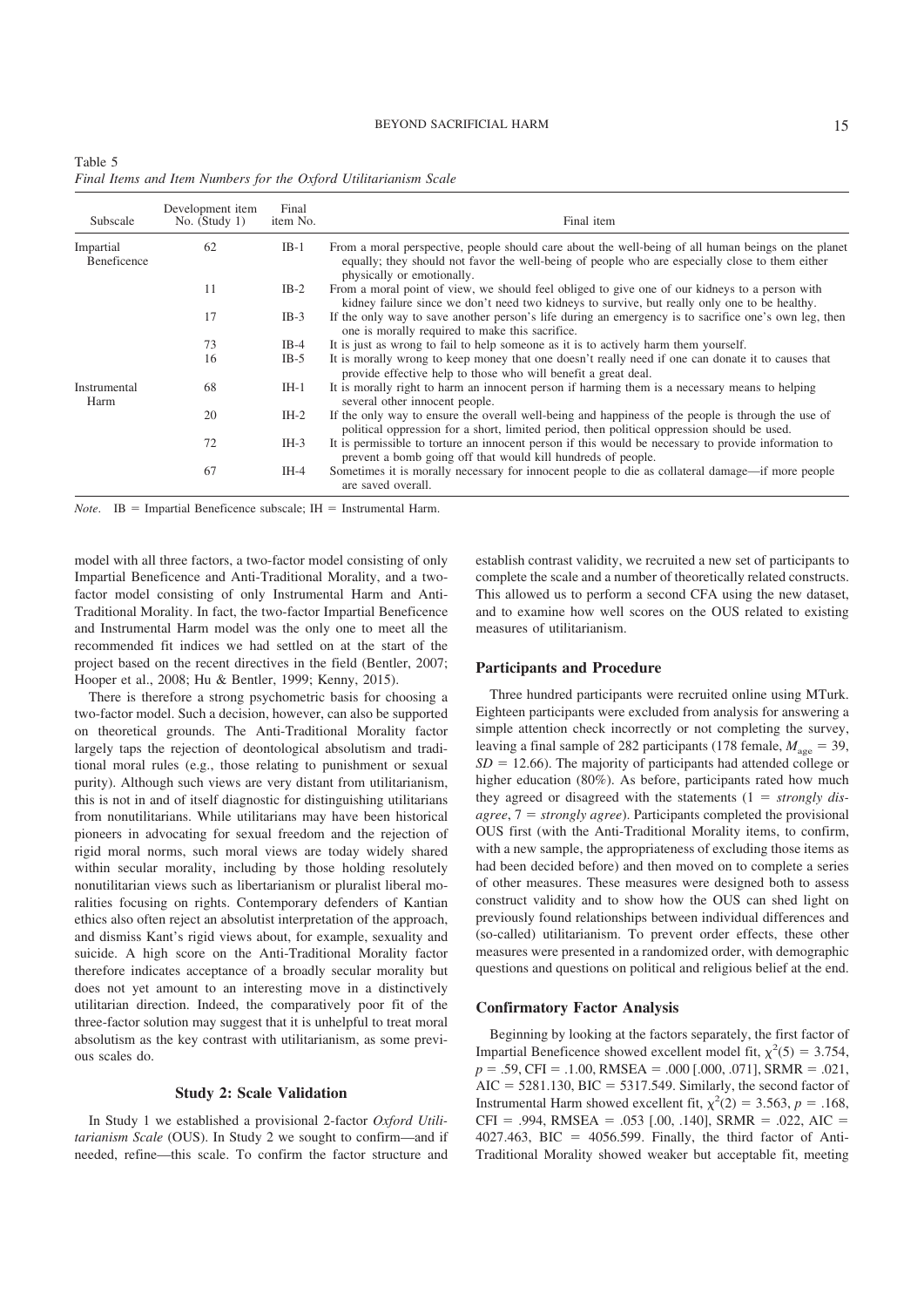the CFI and SRMR criteria, but not the RMSEA:  $\chi^2(9) = 24.549$ ,  $p = .004$ , CFI = .969, RMSEA = .078 [.042, .116], SRMR = .038, AIC =  $6106.079$ , BIC =  $6149.782$ .

Next, we looked at the overall factor solutions. The two-factor CFA model selected from Study 1 with Impartial Beneficence and Instrumental Harm showed excellent fit:  $\chi^2(26) = 39.550, p =$  $.043$ , CFI = .975, RMSEA = .043 [.008, .069], SRMR = .048, AIC =  $9302.380$ , BIC =  $9371.576$ . As in Study 1, our selected model performed substantially better than all the other alternatives, having superior fit across all indices and being the only one to meet all of the recommended cut-offs. Our selected model with Impartial Beneficence and Instrumental Harm performed better than a one-factor model,  $\chi^2(90) = 704.826$ ,  $p < .001$ , CFI = .454, RMSEA =  $.156$  [.145, .166], SRMR =  $.154$ , AIC = 15923.795, BIC = 16033.052; better than a three-factor model,  $\chi^2(87)$  = 184.047,  $p < .001$ , CFI = .914, RMSEA = .063 [.050, .076],  $SRMR = .070$ , AIC = 15409.015, BIC = 15529.198; better than a two-factor model with only Impartial Beneficence and Anti-Traditional Morality,  $\chi^2(43) = 89.527$ ,  $p < .001$ , CFI = .942, RMSEA = .062 [.044, .080], SRMR = .061, AIC = 11387.434,  $BIC = 11471.198$ ; and better than a two-factor model with only Instrumental Harm and Anti-Traditional Morality,  $\chi^2(34)$  = 91.792,  $p < .001$ , CFI = .929, RMSEA = .078 [.059, .097],  $SRMR = .070$ , AIC = 10133.293, BIC = 10209.773. As in Study 1, a two-factor model with Impartial Beneficence and Instrumental Harm had better fit than all the other alternatives, and indeed was the only one to meet all the recommended fit criteria.

#### **The Oxford Utilitarianism Scale (OUS)**

Having assessed the scale on both theoretical and empirical grounds, we therefore arrive at a final scale consisting of 9 items in two subscales. The first subscale—*Impartial Beneficence* (OUS-IB)—consists of 5 items that all tap endorsement of the impartial maximization of the greater good, even at the cost of personal self-sacrifice:

- 1. If the only way to save another person's life during an emergency is to sacrifice one's own leg, then one is morally required to make this sacrifice.
- 2. From a moral point of view, we should feel obliged to give one of our kidneys to a person with kidney failure since we do not need two kidneys to survive, but really only one to be healthy.
- 3. From a moral perspective, people should care about the well-being of all human beings on the planet equally; they should not favor the well-being of people who are especially close to them either physically or emotionally.
- 4. It is just as wrong to fail to help someone as it is to actively harm them yourself.
- 5. It is morally wrong to keep money that one doesn't really need if one can donate it to causes that provide effective help to those who will benefit a great deal.

The second subscale was labeled *Instrumental Harm* (OUS-IH). This subscale consists of 4 items that all tap a willingness to cause harm to bring about the greater good:

- 1. It is morally right to harm an innocent person if harming them is a necessary means to helping several other innocent people.
- 2. If the only way to ensure the overall well-being and happiness of the people is through the use of political oppression for a short, limited period, then political oppression should be used.
- 3. It is permissible to torture an innocent person if this would be necessary to provide information to prevent a bomb going off that would kill hundreds of people.
- Sometimes it is morally necessary for innocent people to die as collateral damage—if more people are saved overall.

#### **Construct Validity**

For the final stage of our scale development procedure, we used the same dataset as was used for the second CFA  $(N = 282)$  to assess the construct validity of the OUS. Since 'proto-utilitarian tendencies' is a new construct and existing measures are flawed, there is no straightforward way to validate the scale. We decided to assess construct validity with three key tests assessing convergent validity (i.e., whether things that are theoretically connected are in fact connected in the data). Specifically, if our OUS scale is measuring what it should be measuring, (a) overall OUS scores should be associated with the extent of agreement with an explicit statement of a utilitarian approach to ethics, (b) OUS-IH scores should be associated with prosacrifice responses in sacrificial moral dilemmas, and (c) OUS-IB scores should be associated with responses in 'greater good' moral dilemmas that capture participants' endorsement of self-sacrifice and impartiality in morality (see Table 6 for all Correlations). Note that our focus here is primarily on convergent rather than divergent validity. We have of course developed an overall OUS scale and because scores on the two subscales are positively but weakly correlated, it would make sense if—in addition to the primary relationship between the OUS-IB and the 'greater good' dilemmas—there is also a weak positive relationship between the OUS-IH and these dilemmas. What is critical for our 2D model is not that there is absolutely no

#### Table 6

*Correlations Between the OUS and Other Measures of Utilitarianism*

| $14*$<br>$37***$<br>$-32**$<br>$-21***$<br>$50^{**}$ | $13*$ |
|------------------------------------------------------|-------|
|                                                      |       |

 $p < .01.$  \*\*  $p < .005.$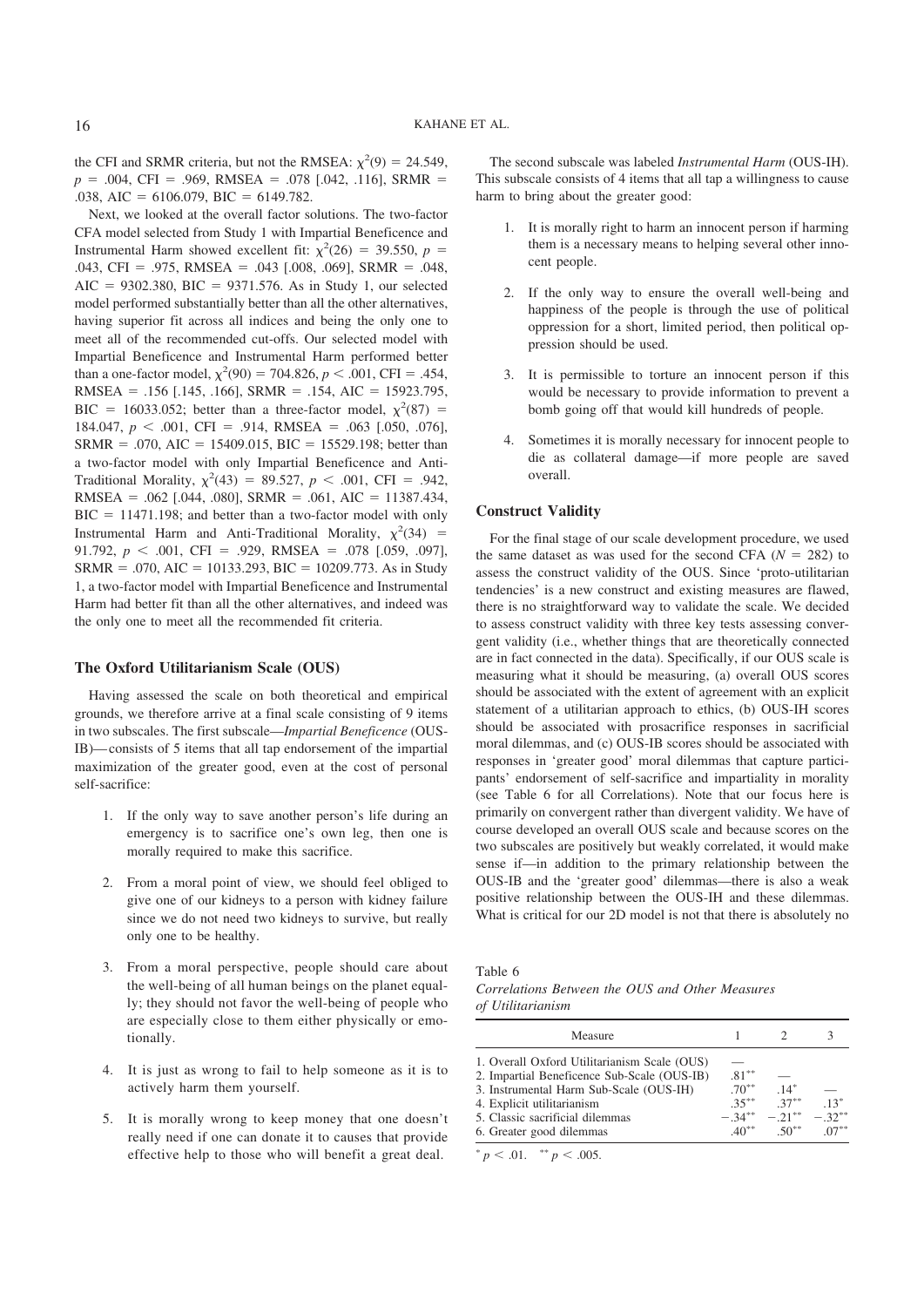relationship between instrumental harm and impartial beneficence, but that they are independent and dissociable factors.

We have focused our assessment of construct validity by comparing the OUS with other measures that have been claimed, however accurately or inaccurately, to directly measure utilitarianism. That said, it is prudent to note that the distinction we draw below between measures directly assessing construct validity and those showing how the OUS works in practice could be seen as somewhat arbitrary, given that nearly all previous psychological work on utilitarianism has ignored impartial beneficence. Both sets of measures are important and meaningful in confirming the scale's validity, but for the specific purpose of assessing construct validity, we begin by looking at purported measures of utilitarianism rather than associated constructs.

#### **Explicit Utilitarianism**

Our first key test of construct validity was to ensure that scores on the OUS were associated with agreement of an explicitly utilitarian moral philosophy. Participants were asked to indicate how much they agreed or disagreed with the following statement:

The only thing that determines whether an act is morally right is whether, out of the available options, it is the act that would lead to the most happiness and the least suffering in the world, taking into account the welfare of all sentient beings, whether human or animal. An act that doesn't maximize welfare in this way is morally wrong. On this moral view, no one counts for more than anyone else: our own interests and needs, and the interests and needs of our family and friends, never count for more than the interests and needs of any other person, however distant from us. Finally, on this view the only thing that matters is how our actions affect the amount of happiness in the world. It is always morally right to break a rule or principle if doing so would lead to the better outcome.

Note that this explicit description of utilitarianism is wellgrounded theoretically and the one that we took as our standard when developing this scale and thus, to the extent that scores on the OUS reflect endorsement of specifically utilitarian moral thinking, they should correlate positively with agreement with this statement of explicit utilitarianism. This was the case. Agreement with the statement of explicit utilitarianism was associated with higher scores on the OUS overall,  $r = .35$ ,  $p < .001$ , and for each of the two subscales: the Impartial Beneficence subscale,  $r = .37$ ,  $p < .001$  and, more weakly, the Instrumental Harm subscale,  $r =$ .16,  $p < .001$ . A test of significance between these two correlations (Steiger, 1980) showed that these correlations were significantly different  $(Z = 2.84, p = .005)$ , providing empirical support for our theoretically grounded claim that it is impartial beneficence rather than instrumental harm that is at the core of a distinctively utilitarian outlook.<sup>7</sup>

#### **Sacrificial Moral Dilemmas**

As just described, our first key test was to look at how overall OUS scores were associated with a statement of explicit utilitarianism. Our next two tests were focused more on providing convergent validity for the two subscales in isolation, starting with responses to 'trolley-style' sacrificial moral dilemmas. Although there are serious concerns about identifying utilitarian judgments with prosacrifice judgments in such dilemmas (Kahane, 2015), such sacrificial dilemmas do seem to track the endorsement of instrumental harm. To the extent that our Instrumental Harm subscale directly measures this negative component of utilitarianism—a willingness to cause harm for the greater good—there should be a significant, positive association between scores on the overall OUS (likely driven by the OUS-IH) and endorsement of the sacrificial action in these trolley-style sacrificial dilemmas.

To assess the convergent validity of the OUS through the association with sacrificial dilemmas, we used three dilemmas involving 'up-close-and personal' harm that were adapted from previous research (Moore et al., 2008). The dilemmas we used included, and were inspired by, the classic Footbridge case, in which one can save five people from a runaway trolley only by pushing another person onto the tracks, leading to that person's death (see Supplemental Materials for a full description). For each of the three dilemmas, participants were asked "How wrong would it be to [perform the 'utilitarian' act, for example, push the stranger in the Footbridge case]?"  $(1 = not at all wrong, 7 = extremely)$ *wrong*). These ratings across the three dilemmas were combined into a single reliable measure of participants' 'utilitarianism' (viz., endorsement of instrumental harm) in sacrificial dilemmas ( $\alpha$  = .74), where lower scores indicated higher 'utilitarianism.' Confirming the validity of the OUS, participants who scored higher on the OUS-IH subscale,  $r = -.32$ ,  $p < .001$  and the OUS overall,  $r = -.34$ ,  $p < .001$  were more likely to endorse the sacrifice in these dilemmas.

Recall that our focus here was on the convergent validity of the OUS-IH subscale with responses in sacrificial dilemmas, because the OUS-IH is supposed to measure instrumental harm and this is also measured in sacrificial dilemmas. It was less important, but nonetheless interesting, to determine if scores on the OUS-IB were associated (positively or negatively) with responses to these dilemmas. We approached this question in two ways. First, we looked at the correlations between the sacrificial dilemmas and the OUS-IB and found that participants who scored higher on the OUS-IB were also—perhaps surprisingly—more likely to endorse the sacrificial option in the dilemmas,  $r = -.21$ ,  $p < .001$ . The strengths of correlations between the dilemmas and the two subscales were not significantly different ( $Z = -1.48$ ,  $p = .14$ ). Second, we looked at wrongness ratings for the sacrificial action in the dilemmas by categorizing participants based on whether they were high (i.e., above the scale midpoint) or low (i.e., below the scale midpoint) on both, either, or neither, of the two OUS subscales. To do this we coded participants based on whether they were above or below the midpoint on each of the scales separately, and then entered this into a 2 (OUS-IB: Low vs. High)  $\times$  2 (OUS-IH: Low vs. High)

Although the OUS scores correlated well with an explicit statement of utilitarianism, it is also worth highlighting at this junction that we would not recommend using such an explicit statement of utilitarianism as an independent measure of utilitarian tendencies. First, the explicit description does not completely distinguish between the positive and negative components of utilitarianism. Second, and relatedly, although OUS scores correlated well with the explicit statement, this was far from a perfect correlation, and OUS scores often had stronger correlations with the other measures than did the explicit statement. For example, as reported below, scores on the OUS-IB had a much stronger correlation with perceptions of wrongness on the greater good dilemmas from Kahane et al. 2015; discussed below:  $r = .50$ ,  $p < .001$ ), whereas the correlation with the explicit statement of utilitarianism was substantially weaker,  $r = .27$ ,  $p < .001$ .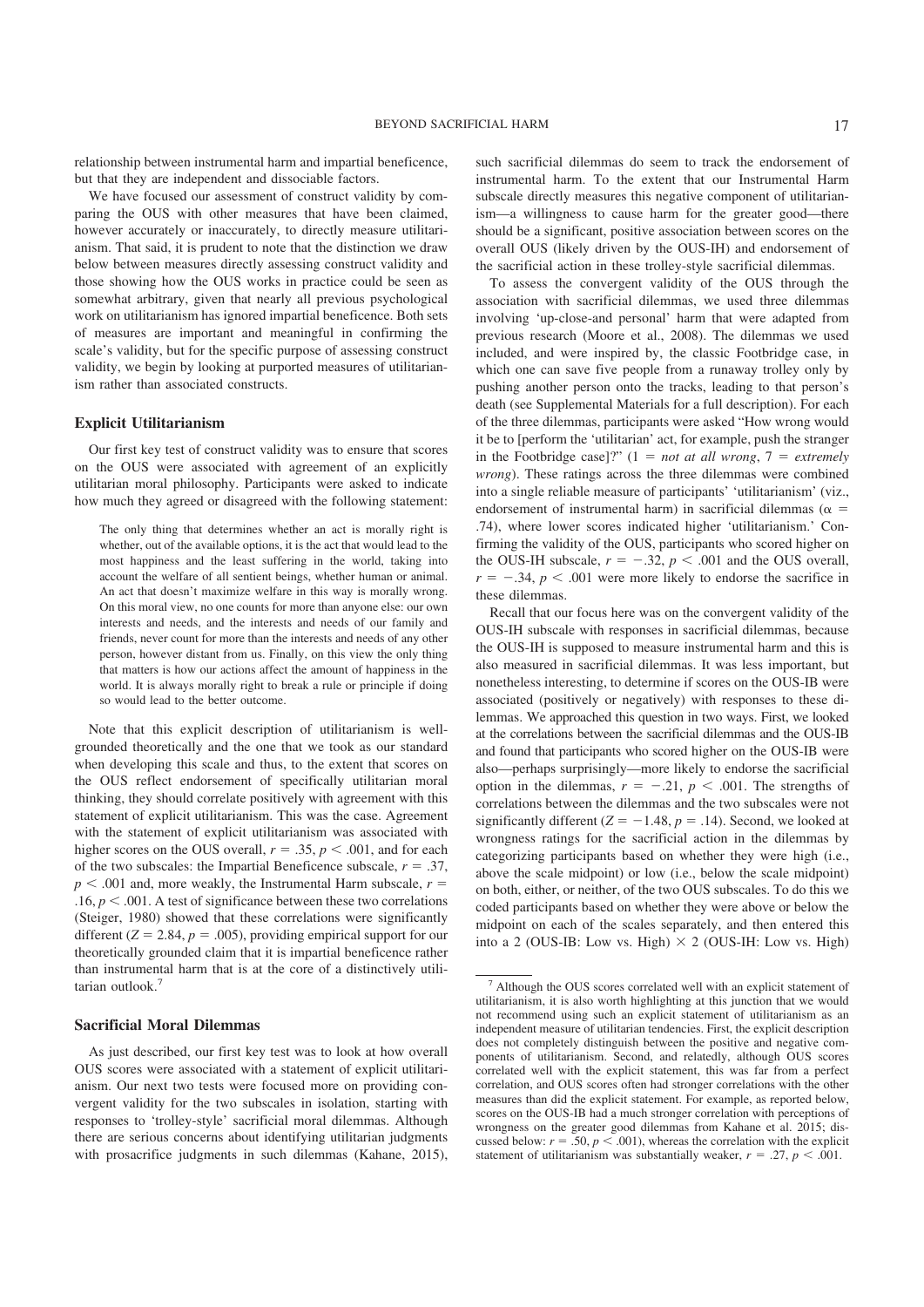between-subjects ANOVA. For convenience we shall call participants who scored high on both subscales "utilitarians"  $(N = 50)$ , and those who scored low on both subscales "deontologists"  $(N =$ 118). Those who scored high on Impartial Beneficence but low on Instrumental Harm are referred as "impartials"  $(N = 67)$ , and those who scored high on Instrumental Harm but low on Impartial Beneficence as "instrumentalists"  $(N = 47)$ . Note that these labels are simply intended to make the following results more easily interpretable for the reader, and should not be taken as firm categorizations. We observed a main effect on wrongness by whether participants were above or below the midpoint on the OUS-IH,  $F(1, 278) = 23.64$ ,  $p < .001$ ,  $\eta^2 = .08$ , and a (weaker) main effect based on the OUS-IB,  $F(1, 278) = 4.30, p = .04, \eta^2 =$ .02, but no interaction between OUS-IB and OUS-IH,  $F(1, 278) =$ 0.17,  $p = .68$ ,  $\eta^2 = .00$ . "Utilitarians" (i.e., those high on both IB and IH) thought the sacrifice to be the least wrong of all four groups, regarding it as significantly less wrong than "impartialists" (i.e., those high only on IB but low on IH;  $p = .01$ ), and "deontologists" (those low on both IB and IH;  $p < .001$ ). There was no difference between "utilitarians" and "instrumentalists" ( $p = .73$ ). Deontologists (low on both IB and IH) thought the sacrifice to be most wrong, significantly more so than utilitarians ( $p < .001$ ), impartialists ( $p = .04$ ), and instrumentalists ( $p < .001$ ). Overall, then, both Impartial Beneficence and Instrumental Harm were associated with thinking the sacrificial action to be less wrong, but unsurprisingly this was stronger for Instrumental harm. While there was no significant interaction between the two dimensions, it is noteworthy that utilitarians high on both dimensions thought the sacrifice to be the least wrong, and deontologists low on both dimensions thought it to be the most wrong.

The significant association we observed between prosacrifice judgments and the OUS-IB (even if weaker than the association with the OUS-IH) is somewhat puzzling given that that in some of our previous work (Kahane et al., 2015) we found no relation between such judgments and a battery of 'greater good' dilemmas, a vignette-based measure of the 'positive' dimension of utilitarianism (see below). One possibility is that the first-person presentation of the dilemmas in the previous study (e.g., 'should you push the man?') had something to do with the observed difference, since for consistency all dilemmas here were presented in the thirdperson form (e.g., 'should Adam push the man?'). Further research is required to assess such possibilities.

#### **'Greater Good' Moral Dilemmas**

Our final key test of construct validity was to establish the convergence between OUS-IB and overall OUS scores with responses to dilemmas tapping participants' endorsement of selfsacrifice and impartiality in morality. To accomplish this, we used three 'greater good' dilemmas designed by Kahane et al. (2015) to directly pit an explicit utilitarian action promoting the greater good against a narrower, more partial moral view that allows us to give priority to self, family, and country. For each item participants were asked to rate how wrong it would be for someone to perform the *non*-utilitarian action (1 = *not at all wrong*; 7 = *very wrong*), such that higher scores indicated greater utilitarianism (in contrast to the sacrificial dilemmas). Confirming our construct validity, endorsement of the utilitarian action in these greater good dilemmas was significantly associated with scores on the OUS-IB subscale,  $r = .50$ ,  $p < .001$  and with OUS scores overall,  $r = .40$ ,  $p <$ 001.

We also looked at the correlation between responses to the greater good dilemmas and the other subscale, OUS-IH. Interestingly, there was no relationship between scores on the OUS-IH,  $r = .07$ ,  $p = .26$  and responses to the greater good dilemmas, and the correlations between the OUS-IB and OUS-IH with the dilemmas were significantly different  $(Z = 6.04, p < .001)$ . Similar results were observed when looking at perceived wrongness of the nonutilitarian act in the greater good dilemmas based on whether participants were high (i.e., above the scale midpoint) or low (i.e., below the scale midpoint) on both, either, or neither, of the two subscales. We observed a main effect on wrongness by whether participants were above or below the midpoint on the OUS-IB,  $F(1, 278) = 34.78, p < .001, \eta^2 = .11$ , but no significant effect of the OUS-IH,  $F(1, 278) = 3.16$ ,  $p = .08$ ,  $\eta^2 = .01$ , and no interaction between OUS-IB and OUS-IH,  $F(1, 278) = 0.43$ ,  $p =$ .51,  $\eta^2$  = .00. "Utilitarians" (high on both IB and IH) thought that failing to perform the utilitarian action was the most wrong of all four groups, thinking it significantly more wrong than "instrumentalists" (high on IH but low on IB;  $p < .001$ ), and "deontologists" (low on both IB and IH;  $p < .001$ ). Similarly, "impartialists" (high on IB but low on IH) thought that failing to perform the utilitarian action was more wrong than instrumentalists  $(p = .006)$  and deontologists ( $p < .001$ ); but there was no difference between utilitarians and impartialists ( $p = .10$ ), nor between impartialists and deontologists ( $p = .41$ ). Higher levels of impartial beneficence were associated with more characteristically utilitarian responses in the greater good dilemmas, but this was independent of endorsement of instrumental harm. Overall, then, results from both correlational analyses and an ANOVA revealed that while sacrificial judgments were correlated with scores on the OUS-IB, more concrete cases of impartial beneficence were not associated with instrumental harm. These results again highlight that while there is a connection between the utilitarian components of instrumental harm and impartial beneficence, they appear to have relatively distinct psychological correlates.

Finally, it is important to note that of the 5 items in the OUS-IB subscale, 3 are concerned with self-sacrifice for the greater good (1, 2, 5), one with impartiality with respect to strangers versus those close to you (3), and one with the act/omission distinction (4). The three greater good dilemmas we used here covered selfsacrifice to aid distant strangers, self-sacrifice to prevent harm to animals, and refusal to give priority to one's own country in the context of charitable donation. The OUS-IB subscale was significantly correlated with all 3 dilemmas ( $rs$  > .31,  $ps$  < .001), suggesting that it measures both the element of self-sacrifice and the rejection of special duties to those closely associated with you.

#### **Study 3: Expert Validation**

In Study 2, we established construct validity by showing that both the OUS overall and its two subscales were strongly correlated with the degree to which participants endorsed an explicit statement of utilitarianism and that each of the subscales was associated in the appropriate direction with more specific measures of the positive and negative dimensions of utilitarianism (e.g., the OUS-IH with prosacrifice responses to sacrificial dilemmas and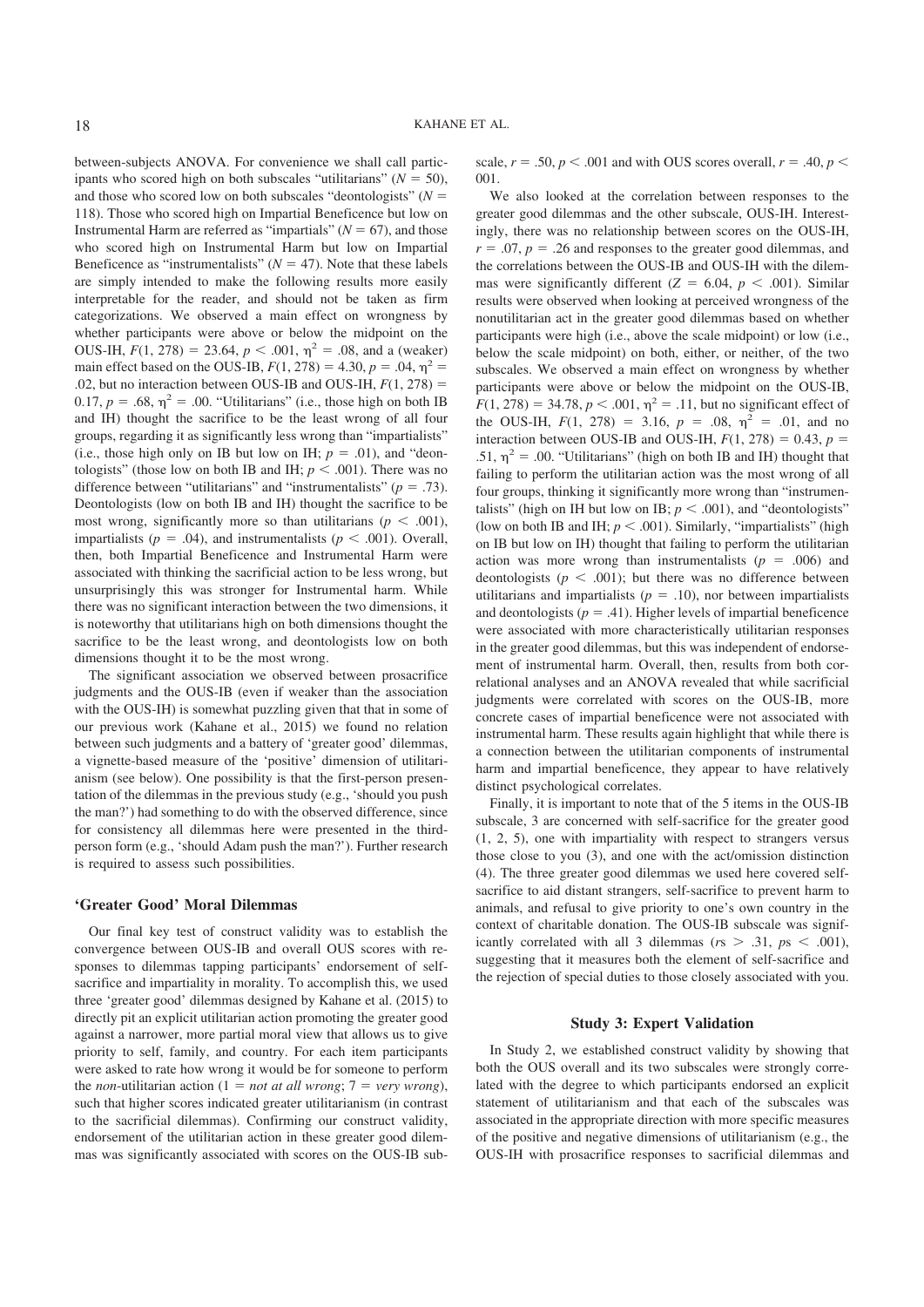the OUS-IB with more impartial responses in the greater good dilemmas).

To provide further validation of the construct, we compared OUS scores with the self-reported moral views of experts in moral philosophy. To the extent that the OUS is a reliable measure of utilitarian tendencies, it should strongly correlate with the degree to which such experts self-identify as utilitarian. Notice, however, that the OUS was designed as a measure of the moral outlook of ordinary people, not as a tool enabling fine-grained classification of the ethical views of moral philosophers.

Collecting responses from experts also allowed us to investigate another question. While both the OUS-IB and OUS-IH were strongly correlated with explicit endorsement of utilitarianism  $(r =$ .81 and  $r = .70$ , respectively), they were only weakly associated with each other  $(r = .14)$ , supporting our hypothesis that these two dimensions of utilitarianism are nevertheless independent factors in the psychology of ordinary people. This independence might raise questions about the rationale for including both dimensions in a single scale. However, the conceptual unity of the scale would be demonstrated if the two dimensions were closely linked in expert moral philosophers who either explicitly endorse or reject utilitarianism. We predicted that the two subscales *would* be strongly correlated in a sample of expert moral philosophers.

#### **Method**

**Participants.** Our sample of experts in moral philosophy were recruited through an email sent to the following mail-lists associated with ethics and moral philosophy: the Future of Humanity Institute, the Centre for Effective Altruism, the Ethox Centre, and the Uehiro Centre for Practical Ethics at the University of Oxford; the Anscombe Bioethics Centre for Medical Ethics; the Bioethics Centre at Monash University; The Hastings Center (bioethics research institute); the Yeoh Tiong Lay Centre for Politics, Philosophy & Law at King's College London; and BioEdge.org. These groups were purposely selected to consist of people who work extensively on questions of ethics and moral philosophy, and care was taken to include both utilitarian-leaning groups (e.g., the Future of Humanity Institute and the Centre for Effective Altruism) and antiutilitarian-leaning groups (e.g., the conservative Anscombe Bioethics Centre and Bioedge.org), as well as groups that focus more on the applied aspects of moral philosophy (e.g., The Hastings Center and Yeoh Tiong Lay Centre). Participants completed the survey online via an electronic link sent in the email. Participants were not personally paid for taking part but instead had the option to register an email address to enter a charity-raffle. For every person that completed the survey we put £2 (approx \$2.50 USD) into a pot to be donated to charity, and at the end of data collection we randomly selected one response and asked the winner which charity we should donate to from the following list: Against Malaria Foundation (AMF), Royal Society for the Prevention of Cruelty to Animals (RSPCA); Schistosomiasis Control Initiative (SCI); Cancer Research U.K.; British Heart Foundation; the Red Cross; and Doctors without Borders. The winner chose the Against Malaria Foundation, and we accordingly donated £172 (£2  $\times$  86 participants).

Of the 86 participants who completed the survey in full, five participants were excluded from data analysis because they were undergraduate students. Thus, our final sample consisted of 81

experts in moral philosophy (23 female,  $M_{\text{age}} = 32$ ,  $SD = 9.72$ ). Around half of our sample were graduate students (56%), followed by postdoctoral researchers (17%), lecturers/associate professors (14%), and full professors (6%). Participants had spent an average of 8 years (including graduate studies) working in moral philosophy ( $M = 7.65$ ,  $SD = 8.17$ ).

**Measures.** In this study, participants completed the 9-item Oxford Utilitarianism Scale before rating their own self-reported utilitarianism and indicating their own ethical views (see below). Finally, participants indicated their gender and age, their status in the university (graduate student; postdoctoral researcher; lecturer/ associate professor; full professor) and how many years they had spent in professional philosophy.

*Own ethical view.* Participants were asked to indicate which of a list of 10 common ethical systems was closest to their own ethical view (act utilitarianism; rule utilitarianism; other form of utilitarianism; nonutilitarian consequentialism; Kantian ethics; other forms of deontology; virtue ethics; care ethics; religious ethics; common-sense morality; non-Western ethical view; or 'other'). We noted that perhaps none of these would perfectly describe participants' views, but asked them to indicate which one was the closest.

*Self-report utilitarianism.* To assess how utilitarian our expert participants judged themselves to be, we asked participants to read the following description and rate how utilitarian they were on a 1–10 scale:

We would like you to tell us to what extent you consider your ethical views to be close to or far from utilitarianism. Since 'utilitarianism' can mean different things and since there are many ways in which one might reject utilitarianism, let us explain what exactly we mean by this question. By 'utilitarianism' we mean unadorned, classical act utilitarianism: roughly, the view that an act is right if and only if it maximizes aggregate welfare from a thoroughly impartial standpoint. So for our purposes views are more utilitarian the closer they are to this view, less utilitarian the further they are from this view. If you are an unqualified act utilitarian then you count as maximally utilitarian on this scale. If you are a rule utilitarian or a consequentialist whose axiology includes more than welfare then you are somewhat less utilitarian. Moving further away from the top end of the scale, the more a person thinks of morality in partial terms, and the more (and the stronger the) deontological constraints they accept, the less 'utilitarian' they count on our measure. If you are attracted to W. D. Ross's pluralist deontological theory you would rank low on this scale. If you hold an absolutist Kantian theory which gives limited weight to consequences, or a highly traditional moral view, then you should rank at the very bottom of the scale. Please indicate where you yourself fall on this dimension, where 10 indicates that you fully endorse classical utilitarianism and 1 indicates that your view is as far as can be from such a utilitarian view. (e.g., you hold very strong deontological views)

#### **Results**

The primary aim of this study was simple: to see whether, for our expert participants who were well-versed in moral philosophy, scores on the OUS would be positively correlated with their own self-reported utilitarianism. Indeed, this is what we found: participants who rated themselves as being more utilitarian on the explicit self-report item also scored higher on the OUS. Participants' self-reported explicit utilitarianism was significantly correlated with scores on the OUS-IB,  $r = .73$ ,  $p < .001$ , OUS-IH,  $r =$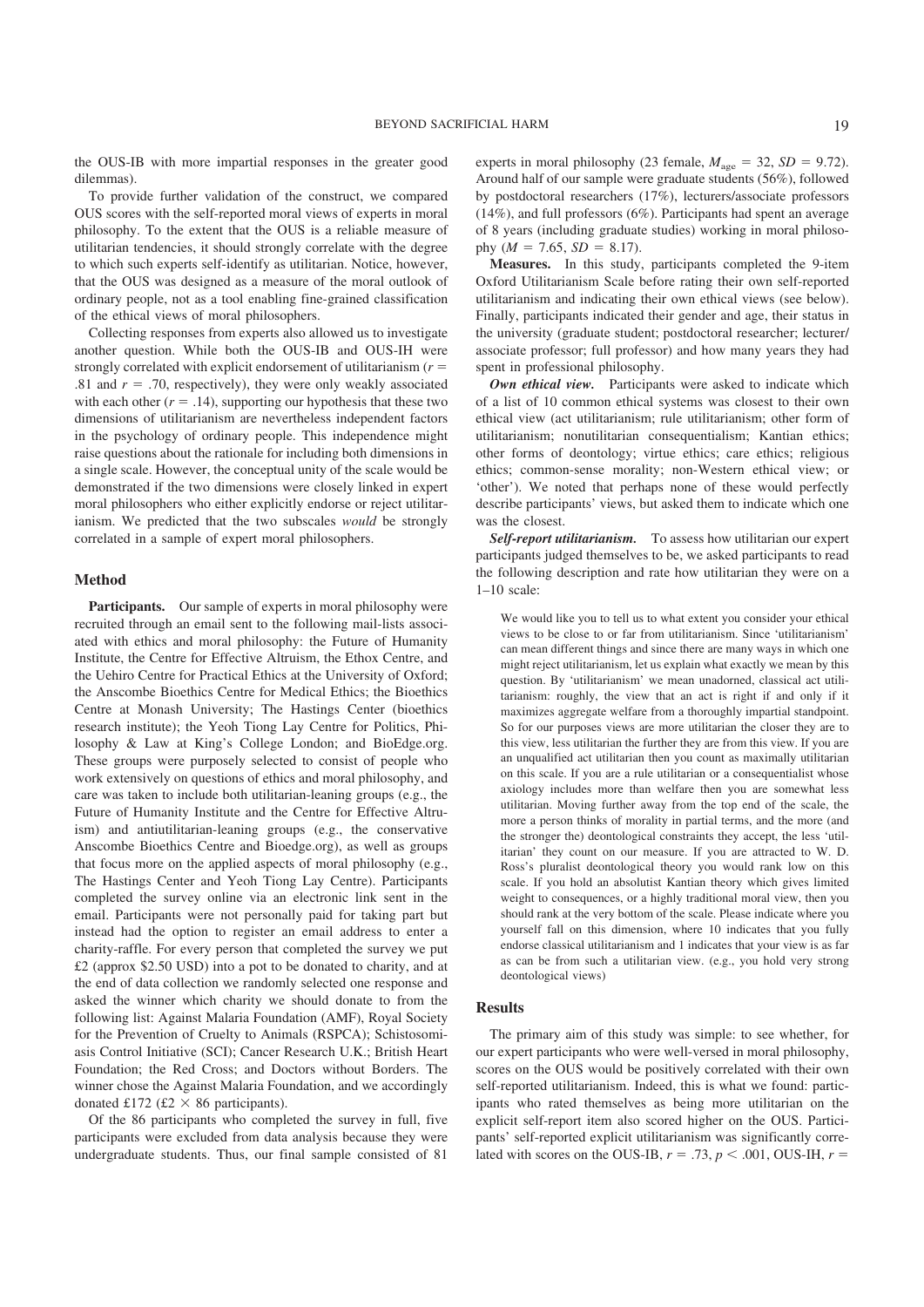.69,  $p < .001$ , and overall OUS scores,  $r = .76$ ,  $p < .001$ . To probe and confirm this primary analysis, we subsequently looked at how participant's self-reported ethical view (e.g., act utilitarianism, Kantian ethics, etc.) was associated with OUS scores, and conducted analyses controlling for participants' expertise level. Across all additional analyses the same pattern was observed: self-described utilitarian tendencies were significantly associated with scores on the OUS.

First, we looked at OUS scores as a function of the ethical view that our expert participants said characterized their own view (see Figure 1). Participants who described themselves as believing most in "act utilitarianism" ( $N = 11$ ) scored significantly higher on the OUS than those who described themselves as endorsing "other forms of deontology" ( $N = 18$ ): on the OUS-IB,  $t(14.93) = 6.06$ ,  $p \leq .001$ , the OUS-IH,  $t(27) = 6.29$ ,  $p \leq .001$ , and overall,  $t(14.09) = 6.56$ ,  $p < .001$ . Similarly, participants who described themselves as some kind of utilitarian (act, rule, or other:  $N = 19$ ) scored higher than everyone else  $(N = 58)$ : on the OUS-IB,  $t(75) = 5.36, p < .001$ , the OUS-IH,  $t(75) = 5.30, p < .001$ , and overall,  $t(75) = 5.81$ ,  $p < .001$ . And looking just at those people who described themselves as some kind of consequentialist (utilitarian or nonutilitarian:  $N = 36$ ), scores were higher than those endorsing deontological ethics (Kantian or other form of deontology:  $N = 22$ ): on the OUS-IB,  $t(55.68) = 5.83$ ,  $p < .001$ , the OUS-IH,  $t(56) = 5.10, p < .001$ , and overall,  $t(55.98) = 6.29, p < .001$ .001. Across the two measures, then, expert participants who reported being more utilitarian scored higher on the OUS. Such results provide strong face validity for our claims: although the OUS is not designed specifically for those with substantial experience with the theory of utilitarianism (one does not need a scale to measure such an expert's view—you can just ask them!), it was important that differences in the OUS mirrored the self-reported moral views of experts. If a Kantian and a utilitarian scored similarly on the OUS, it would be a rather odd tool with which to assess lay utilitarian tendencies. This, however, was far from being the case. Those who described themselves as utilitarians scored significantly higher on the OUS than those who did not.

Second, we looked at whether results were robust to controlling for years spent in philosophy as a proxy for expertise-level within our expert panel. Partial correlations showed that self-reported explicit utilitarianism was significantly correlated with scores on the OUS when statistically controlling for years spent in philosophy: on the OUS-IB,  $r = .72$ ,  $p < .001$ , OUS-IH,  $r = .69$ ,  $p <$ .001, and overall,  $r = .76$ ,  $p < .001$ . When looking only at graduate students  $(N = 45)$ , self-reported explicit utilitarianism was again significantly correlated with scores on the OUS-IB,  $r =$ .70,  $p < .001$ , OUS-IH,  $r = .66$ ,  $p < .001$ , and overall OUS scores,  $r = .73$ ,  $p < .001$ . When looking only at those at the postdoctoral level or higher, the same pattern was seen but with slightly higher correlations: on the OUS-IB,  $r = .77$ ,  $p < .001$ , OUS-IH,  $r = .73$ ,  $p < .001$ , and overall OUS scores,  $r = .80$ ,  $p < .001$ . Similarly, when looking at graduates versus postdoctoral researchers or higher, an identical pattern of results was observed when looking at the effects of self-described ethical view on OUS scores.

Turning next to the question of the relation between OUS-IB and OUS-IH, our prediction that these would be more strongly correlated in an expert sample was confirmed ( $r = .75$ ,  $p < .001$ ) in the expert sample compared with  $r = .14$ ,  $p = .02$  in the lay sample of Study 2, with these being significantly different,  $Z =$ 6.5,  $p < .001$ ). This association was not lower in the graduate group ( $r = .74$ ,  $p < .001$ ) compared with the postgraduate one  $(r = .78, p < .001; Z = -.04, p = .68)$ . There was no relationship between years spent in philosophy and scores on the OUS overall,  $r = .14$ ,  $p = .23$ , the OUS-IB,  $r = .08$ ,  $p = .47$ , or the OUS-IH,  $r = .17$ ,  $p = .13$ . Correspondingly, the positive relationship between OUS-IB and OUS-IH was robust to controlling for years spent in philosophy,  $r = .75$ ,  $p < .001$ .

**The Oxford Utilitarianism Scale in practice.** Having established and validated our new Oxford Utilitarianism Scale, we next looked at how the OUS could be used in practice. Specifically, we sought to explore whether the OUS would shed further light on how utilitarian tendencies are associated with individual differences (e.g., psychopathy), moral attitudes (e.g., prosocial intentions), and ideological factors (e.g., religious belief). In doing so we show that the OUS will be a valuable tool for researchers working in moral psychology, demonstrating how previous work exploring utilitarian tendencies has been limited by a failure to take into account the ways in which the two core aspects of utilitarianism—impartial beneficence and instrumental harm have separate and divergent influences on moral cognition. By using the OUS we can clarify and extend the relationship between utilitarianism and other constructs.

To look at these issues, we used the same dataset as that used in Study 2 for assessing construct validity in a lay population. As



*Figure 1.* Scores on the OUS as a function of the expert's self-described ethical view.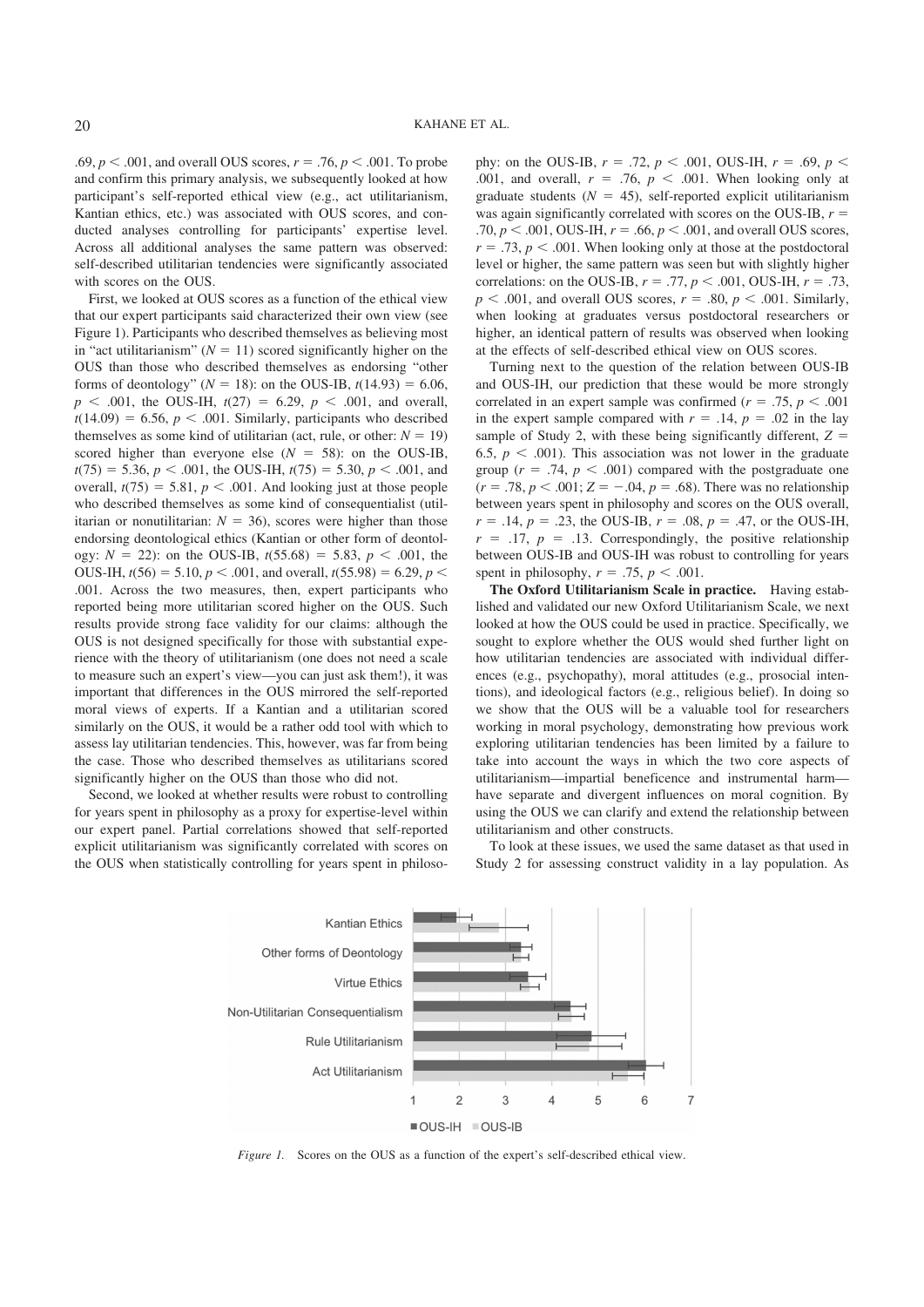noted above, this dataset consisted of 282 participants recruited from MTurk (178 female,  $M_{\text{age}} = 39$ ,  $SD = 12.66$ ), of whom the majority had attended college or higher education (80%). For all of the subsequent discussion, the reader can refer to Table 7 for correlations and to Table 8 for full *M*s and *SD*s. In the Supplemental Materials we report results with other noncentral measures we have omitted here in the interests of space, and further analyses (like those conducted to assess construct validity) looking at patterns of individual differences based on whether the participant was high (i.e., above the scale midpoint) or low (i.e., below the scale midpoint) on both, either, or neither, of the two subscales. Supporting our 2D model, we saw few distinctive patterns of fully utilitarian individuals who scored high on both subscales: for the individual difference measures associated more with the OUS-IB (e.g., empathic concern, identification with all humanity), highscoring individuals had higher scores on the associated measures, independent of how they scored on the other subscale; and the same pattern was observed for the OUS-IH and the individual differences measures associated with that (e.g., psychopathy).

We wish again to highlight before proceeding further that scores on the OUS-IB and OUS-IH were only weakly correlated (Study 1,  $r = .04$ ,  $p = .22$ ; Study 2,  $r = .14$ ,  $p = .02$ ). Moreover, relatively few people in our sample can be characterized as having a genuine overall utilitarian tendency. On the 1–7 scale, the mean overall OUS score was below the midpoint (Study 1,  $M = 3.58$ ,  $SD =$ 0.86; Study 2,  $M = 3.50$ ,  $SD = 0.92$ ), with slighter higher average scores on the IB subscale (Study 1,  $M = 3.75$ ,  $SD = 1.15$ ; Study 2,  $M = 3.65$ ,  $SD = 1.20$ ) than the IH (Study 1,  $M = 3.37$ ,  $SD =$ 1.24; Study 2,  $M = 3.31$ ,  $SD = 1.22$ ). Only a quarter of participants (Study 1, 28%; Study 2, 26%) scored above the midpoint of the scale ( $>4$ ), and this was again higher for the IB (Study 1, 39%; Study 2, 35%) than the IH (Study 1, 27%; Study 2, 24%). This indicates that only a minority of lay people have significant protoutilitarian leanings. And if we consider a more robust indicator of significant proto-utilitarian tendencies—people who scored at 5 or above on the scale—only 5% in Study 1 and 4% in Study 2 could be classified as significantly utilitarian overall, with this being higher for the IB (Study 1 and Study 2, 16%) than the IH (Study 1, 9%; Study 2, 5%). While there is, then, a distribution of utilitarian tendencies among the population, the prevalence of

#### Table 7

*Correlations Between the OUS and Related Individual Differences Measures*

| Measure                                      |                  |          | 3         |
|----------------------------------------------|------------------|----------|-----------|
| 1. Overall Oxford Utilitarianism Scale (OUS) |                  |          |           |
| 2. Impartial Beneficence Sub-Scale (OUS-IB)  | $.81***$         |          |           |
| 3. Instrumental Harm Sub-Scale (OUS-IH)      | $.70***$         | $.14*$   |           |
| 4. Psychopathy                               | .11              | $-.09$   | $.30***$  |
| 5. Empathic concern                          | $.14*$           | $.33***$ | $-16**$   |
| 6. Identification with all of humanity       | $.13***$         | $.33***$ | $-.19***$ |
| 7. Need for cognition                        | .02              | .06      | $-.03$    |
| 7. Hypothetical donation                     | $.31***$         | $.40**$  | .03       |
| 8. Environmental protection                  | $-.03$           | $14*$    | $-21***$  |
| 9. Economic conservatism                     | $.02\phantom{0}$ | $-.12$   | $.18***$  |
| 10. Social conservatism                      | .06              | $-.06$   | $.18***$  |
| 11. Religiosity                              | $.15*$           | $15^*$   | .06       |

 $p < .01.$  \*\*  $p < .005.$ 

Table 8

*Ms and SDs for Measures in Study 2*

| Measure                                   | Scale<br>rating | M     | SD    |
|-------------------------------------------|-----------------|-------|-------|
| Overall Oxford Utilitarianism Scale (OUS) | $1 - 7$         | 3.50  | .92   |
| Impartial Beneficence Sub-Scale (OUS-IB)  | $1 - 7$         | 3.65  | 1.20  |
| Instrumental Harm Sub-Scale (OUS-IH)      | $1 - 7$         | 3.31  | 1.22  |
| Explicit utilitarianism                   | $1 - 5$         | 2.99  | 1.04  |
| Classic sacrificial dilemmas              | $1 - 7$         | 5.19  | 1.36  |
| Greater good dilemmas                     | $1 - 7$         | 2.34  | 1.09  |
| Psychopathy                               | $1 - 4$         | 1.76  | .47   |
| Empathic concern                          | $1 - 5$         | 4.02  | .80   |
| Need for cognition                        | $1 - 5$         | 3.39  | .71   |
| Hypothetical donation                     | $0 - 100$       | 31.56 | 25.59 |
| Environmental protection                  | $1 - 7$         | 5.87  | 1.16  |
| Religiosity                               | $1 - 5$         | 2.68  | 1.27  |
| Economic conservatism                     | $1 - 7$         | 3.77  | 1.77  |
| Religiosity                               | $1 - 5$         | 2.68  | 1.27  |

people who can meaningfully be characterized as having a moderate to strong utilitarian tendency should not be overstated. Befitting its status as a radically demanding and counterintuitive moral philosophy, few laypeople even approximate the views of genuine utilitarians. This is an issue to which we return in our discussion.

#### **Personality and individual differences.**

*Psychopathy.* A growing body of research has shown a relationship between subclinical psychopathy and 'utilitarian' judgment in sacrificial dilemmas, whereby 'utilitarian' judgments are associated with higher levels of both clinical (Koenigs, Kruepke, Zeier, & Newman, 2012) and subclinical psychopathy and related antisocial traits (Bartels & Pizarro, 2011; Kahane et al., 2015; Koenigs et al., 2012; Wiech et al., 2013). Recent work suggests, however, that this association may be an artifact of the use of sacrificial moral dilemmas as the measure of utilitarianism: although psychopathy is associated positively with a willingness to personally harm others for the greater good, it is associated negatively with endorsement of moral self-sacrifice (Kahane et al., 2015). We predicted, therefore, that although overall OUS scores might be positively associated with psychopathy, this pattern would be driven by the OUS-IH subscale and that there would be either be no relationship, or a negative one, between psychopathy and the OUS-IB subscale. We measured psychopathy using Levenson's primary psychopathy subscale (Levenson, Kiehl, & Fitzpatrick, 1995), which consists of 16 items including "Success is based on survival of the fittest; I am not concerned about the losers" ( $\alpha$  = .89). Supporting predictions, overall OUS scores were not significantly associated with primary psychopathy,  $r =$ .11,  $p = .07$ —however, note the *p* value of .07, which could suggest a weak relationship—and neither were scores on the OUS-IB subscale,  $r = .09$ ,  $p = .13$ . Higher scores on the OUS-IH, however, were significantly associated with increased psychopathy,  $r = .30$ ,  $p < .001$ , and the strength of correlation between psychopathy and the OUS-IB and OUS-IH was significantly different  $(Z = -2.77, p = .01)$ .

*Empathic concern.* What is the relationship between empathic concern and utilitarian tendencies? Some work has suggested that deontological—but not utilitarian—tendencies are related to increased empathic concern (Choe & Min, 2011; Conway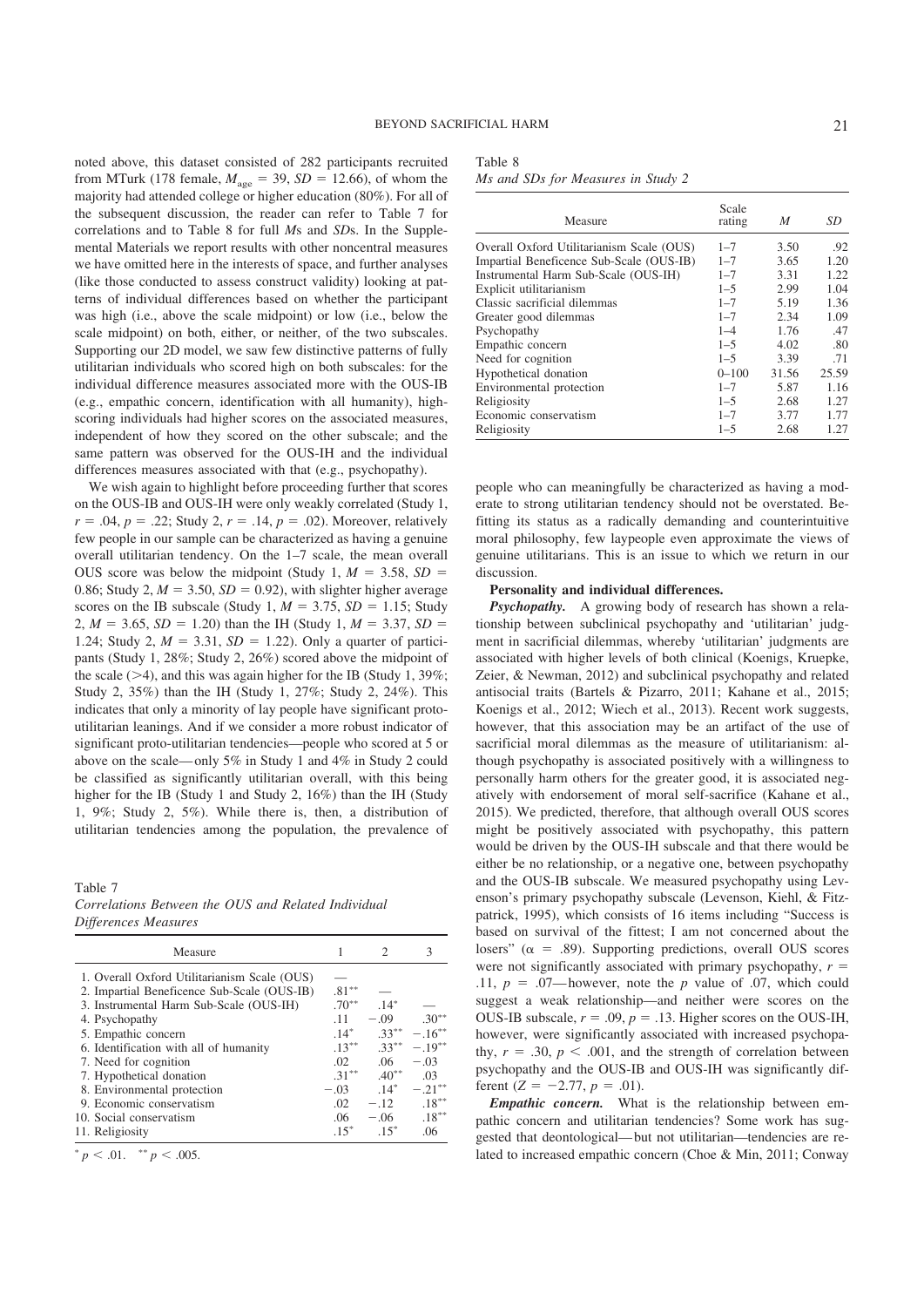& Gawronski, 2013; Gleichgerrcht & Young, 2013; Patil & Silani, 2014). Yet on theoretical grounds, such findings are puzzling, given that empathy has been claimed to be a central psychological source of utilitarianism (Hare, 1981; Smart & Williams, 1973). However, once we take into account that these prior studies all used sacrificial dilemmas as a measure of utilitarianism, the discrepancy can be explained. Such dilemmas focus exclusively on the negative dimension of utilitarianism, and specifically on willingness to cause harm for the greater good. If one considers killing one person to save five others, a stronger empathetic response is likely to be an obstacle to endorsing such instrumental harm. By contrast, the historical tie between utilitarianism and empathy is most plausibly related to utilitarianism's positive aspect, that is, its impartial concern for everyone's welfare. It is therefore likely that the previously found negative relationship between empathic concern and utilitarianism may have been driven entirely by instrumental harm, rather than impartial beneficence.

To explore this question we looked at the relationship between scores on the OUS and empathic concern. We used the Empathic Concern subscale of the Interpersonal Reactivity Index (Davies, 1980), which measures sympathy and concern for others and consists of 7 items including "When I see someone being taken advantage of, I feel kind of protective toward them" ( $\alpha = .90$ ). Given the strong conceptual (and empirical) negative relationship between psychopathy and empathic concern (here:  $r = -.59$ ,  $p <$ .001), our predictions mirrored those reported above for psychopathy. Specifically, we again predicted that although overall OUS scores might be negatively associated with empathic concern, this pattern would be driven by the OUS-IH subscale and that there would be a positive relationship between empathic concern and the OUS-IB subscale.

There was an overall positive relationship between OUS scores and empathic concern,  $r = .14$ ,  $p = .02$ , and while both OUS subscales were significantly correlated with empathic concern, these correlations were in opposite directions. While increased empathic concern was associated with scores on the OUS-IB subscale,  $r = .33$ ,  $p < .001$ , decreased empathic concern was associated with the OUS-IH,  $r = -.16$ ,  $p = .006$ ; these correlations were significantly different  $(Z = 2.28, p = .03)$ . Thus, although people who feel greater empathic concern care more about impartially maximizing welfare, they are also less likely to endorse instrumental harm to achieve those ends. In other words, as suggested by Kahane et al. (2015), the negative utilitarian tendency to endorse harm as a means to the greater good might stand in opposition to the positive utilitarian tendency to selfsacrifice and impartially maximizing happiness. Again, at a philosophical level, the aspects of impartial beneficence and instrumental harm are consistent, but at a psychological level these factors appear to have distinct antecedents and consequences on cognition.

*Identification with all of humanity.* We next looked at how OUS scores were associated with scores on the *Identification with All Humanity Scale* (IWAH): a measure of the extent to which people identify with humanity as a whole, rather than exhibit more parochial attachment to one's own community or country (McFarland, Webb, & Brown, 2012). The extent to which an individual identifies with the whole of humanity is best seen as an affective disposition rather than a moral view. However, such an all-encompassing impartial concern is often claimed to be a core feature of classical utilitarianism (Hare, 1981; Smart, 1956). For this reason, we predicted that IWAH would be positively related to the Impartial Beneficence subscale, but unrelated (or even negatively related) with the Instrumental Harm subscale.

The IWAH Scale was taken from McFarland et al. (2012) and consisted of 9 questions. Participants were required to rate, for people in their community, people in their country, and people all over the world, "How close do you feel to each of the following groups?" In analyzing results, the procedure advised by McFarland et al. was used, regressing the raw scores to give a more accurate representation of the variance in identification with all of humanity, whereby higher scores indicate greater identification with all of humanity.

As predicted, IWAH was significantly associated with OUS scores overall,  $r = .13$ ,  $p = .03$ , but this was driven in opposite directions by the OUS-IB,  $r = .33$ ,  $p < .001$  and OUS-IH,  $r = -.19$ ,  $p < .001$ , with these correlations being significantly different  $(Z = 6.94, p < .001)$ . Therefore, greater impartial beneficence was associated with greater identification with all of humanity, but greater instrumental harm was associated with less identification with all of humanity.

*Need for cognition.* It has been argued that utilitarian decision-making is uniquely based on effortful conscious reasoning (as opposed to immediate emotional responses) and that utilitarian inclinations are uniquely associated with a need for cognition (Conway & Gawronski, 2013), the motivational tendency to engage in effortful thinking (Cacioppo, Petty, & Kao, 1984). Indeed, the tendency for an individual to engage in and enjoy thinking seems intuitively related to utilitarianism to the extent that utilitarian decision-making involves the rational weighing of different consequences and the rejection of simpler, more intuitive solutions to moral problems. It has also often been claimed that greater reliance on reason was the source of the historical emergence of utilitarianism, and generally of more impartial and inclusive moral views (Pinker, 2011; Singer, 2011). The extent to which need for cognition might have divergent relations with the twin factors of impartial beneficence and instrumental harm, though, remains unclear. To explore this question with the OUS, we had participants complete the 18-item Need for Cognition scale (Cacioppo et al., 1984), in which participants rate how characteristic or uncharacteristic certain statements are of them, such as "I would prefer complex to simple problems"  $(1 = extremely uncharacteristic$ *of me*;  $7 =$  *extremely characteristic of me*).

In contrast to some previous research, there was no relationship between need for cognition and OUS scores: not overall,  $r = .02$ ,  $p = .73$ , for the OUS-IB,  $r = .06$ ,  $p = .35$  or for the OUS-IH separately,  $r = -.03$ ,  $p = .57$ . And interestingly, there was no association between need for cognition and other relevant measures, such as Robinson's utilitarianism scale,  $r = -.09$ ,  $p = .13$ or sacrificial moral dilemmas,  $r = -.04$ ,  $p = .46$ . It is worth noting, however, that need for cognition is a measure of motivation to engage in effortful deliberation. It cannot be ruled out at this stage that the OUS subscales are associated with other indicators of effortful cognition.

#### **Moral attitudes.**

*Hypothetical donation.* Present-day utilitarianism is commonly associated with movements to encourage more charitable donations to strangers in need in developing countries (MacAskill,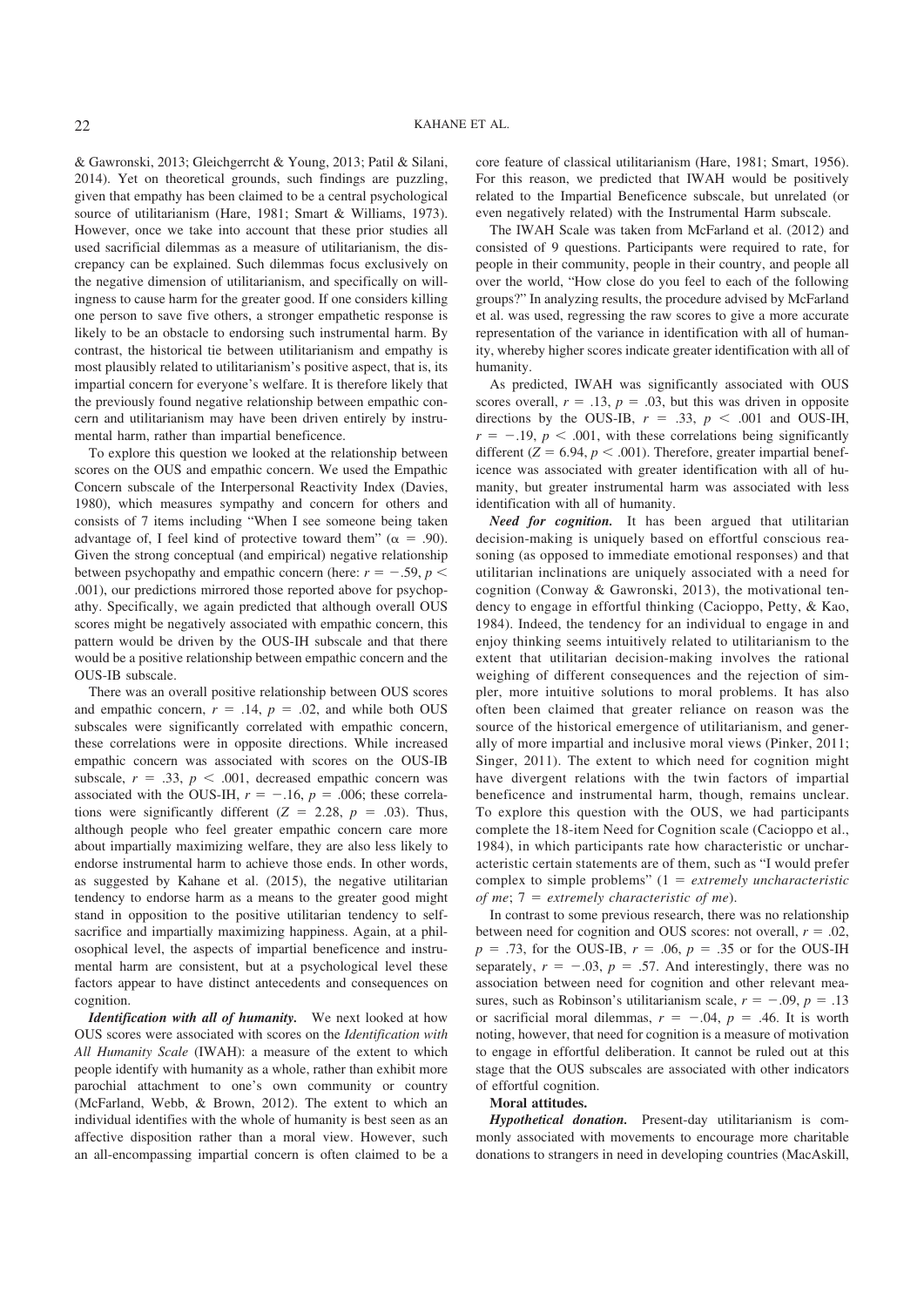2015; Singer, 2015). On utilitarian grounds, donating to effective charities like those in the developing world is not just morally praiseworthy, but actually morally required: we ought to give the money away, and it is wrong not to do so (Singer, 1972). We therefore next looked at how participants' self-reported tendency to engage in altruistic behavior would be associated with scores on the OUS. To the extent that the OUS measures utilitarianism, it should be positively correlated with a self-reported intention to perform effective charity. To investigate this we used a measure taken from Kahane et al. (2015) where participants were told to:

Imagine that you have just received a bonus at work of \$100. Your company, however, has a policy for all staff members that they can either take this bonus money of \$100 for themselves with no penalties, or choose to donate it to a respected charity that helps people in the Third World. You can choose to keep or donate as much of the bonus as you wish. If you choose to donate the bonus, the company will double what you put in: if you donate \$50 then the company will donate \$100, and if you donate \$100 the company will donate \$200. This choice is made using an anonymized online system, so no one in the company will know what you decided to do.

Participants then rated how much of the bonus they would donate to charity on a scale of \$0 to \$100. Perhaps unsurprisingly given the importance of charity to contemporary utilitarian thought, overall OUS scores were positively associated with larger hypothetical donations,  $r = .31$ ,  $p < .001$ . This overall correlation was, however, driven entirely by the Impartial Beneficence subscale,  $r = .40$ ,  $p < .001$ , with no relationship between hypothetical donations and endorsement of instrumental harm,  $r = .03$ ,  $p = .62$ . The strengths of these correlations were, again, significantly different  $(Z = 5.00, p < .001)$ . It is worth noting that the measure here is strictly a hypothetical one, with no actual cost to participants for making the altruistic decision. And yet people who are higher in the endorsement of instrumental harm still do not even hypothetically donate more. This result would be surprising if utilitarianism reflected a unitary psychological construct, but is to be expected if—as we have argued—what we call utilitarianism actually is grounded in two relatively distinct psychological constructs.

*Environmental protection.* The relationship between utilitarianism and attitudes toward the environment is complex. On the one hand, from a utilitarian perspective natural things such as rivers and rainforests are of only instrumental value, insofar as they bear on the utility of sentient beings. On the other hand, because climate change will likely cause severe harm to humans and other animals, there are strong utilitarian reasons to protect the environment now to prevent that future suffering. We were therefore interested in the relationship between proto-utilitarian tendencies and support for environmental protection. Such support reflects utilitarianism's positive dimension given that relevant policies require significant self-sacrifice and that most of their beneficiaries will be physically and temporally distant people (indeed, people who will exist only in the future). We thus predicted a positive relation between support for environmental protection and scores on the OUS-IB by contrast, there is no reason to expect such a relation with instrumental harm.

Participants were asked how much they agreed or disagreed that "It is important to protect the environment and the world's resources because of the negative consequences on future humans if we don't"  $(1 = strongly disagree, 7 = strongly agree)$ . Results showed that there was no overall relationship between OUS scores and support for environmental protection based on utilitarian considerations,  $r = .03$ ,  $p = .67$ , but this was attributable to the two subscales being significantly associated in different directions. As predicted, increased impartial beneficence was associated with greater endorsement of environmental protection,  $r = .14$ ,  $p = .02$ , whereas instrumental harm was associated with less willingness to protect the environment,  $r = -.21$ ,  $p < .001$ ; these associations were significantly different ( $Z = 4.55$ ,  $p < .001$ ). Although instrumental harm measures willingness to harm people for the sake of the greater good, it is likely—as suggested by its association with psychopathy—that it also measures general indifference to harm and destruction, including harm to the environment.

**Ideology.**

*Religiosity.* How would scores on the OUS relate to religious belief? Religious moral systems often emphasize the importance of rule-based moral decision making. Delve into the holy books of almost all major religions and you will find an extravagant number of rules dictating actions that are either morally obligatory (e.g., observing the Sabbath), or morally impermissible (e.g., coveting thy neighbor's wife). Such actions are typically seen as morally required or forbidden by virtue of being what they are, rather than as a result of their consequences—God commands it, and so it must be. It is thus not surprising that utilitarianism as a historical movement often came into direct conflict with religious views (Mill, 1863), nor that the utilitarian approach to morality is widely denounced by religious thinkers (Anscombe, 1981; John Paul II, 1995).

In line with the historical relationship between religion and utilitarianism, psychological research has reported that religious individuals are more likely to endorse a nonutilitarian approach to morality (Piazza, 2012; Piazza & Sousa, 2014; Szekely, Opre, & Miu, 2015) and that religious individuals show a tendency to prefer rule-based (deontological) over outcome-based (consequentialist) explanations for the wrongness of a moral action (Piazza, 2012). However the exact nature of the relationship between religious belief and utilitarianism might be less straightforward once we recognize that utilitarianism has both negative (instrumental harm) and positive (impartial beneficence) dimensions. The two-factor OUS therefore makes it possible to investigate the relation between utilitarianism and religious belief in a more fine-grained way than was possible before.

We measured religiosity with a 5-item Centrality of Religiosity Scale (CRS; Huber & Huber, 2012). The CRS is a measure of the centrality, importance, and salience of religiousness in a person, and consists of five items each tapping one of the theoretically defined core dimensions of religiosity: public practice, independent practice, religious experience, ideology, and intellect. Participants were asked to rate on a 5-item scale "How often do you think about religious issues?" (Intellect:  $1 = never$ ;  $5 = very$ *often*); "To what extent do you believe that God or something divine exists?" (Ideology:  $1 = not at all$ ,  $5 = very much so$ ); "How often do you take part in religious services?" (Public practice:  $1 =$ *never*,  $5 = very often$ ; "How often do you pray?" (Independent practice:  $1 = never$ ,  $5 = very often$ ; and "How often do you experience situations in which you have the feeling that God or something divine intervenes in your life?" (Experience:  $1 = never$ ,  $5$  = *very often*). Scores were combined into a single reliable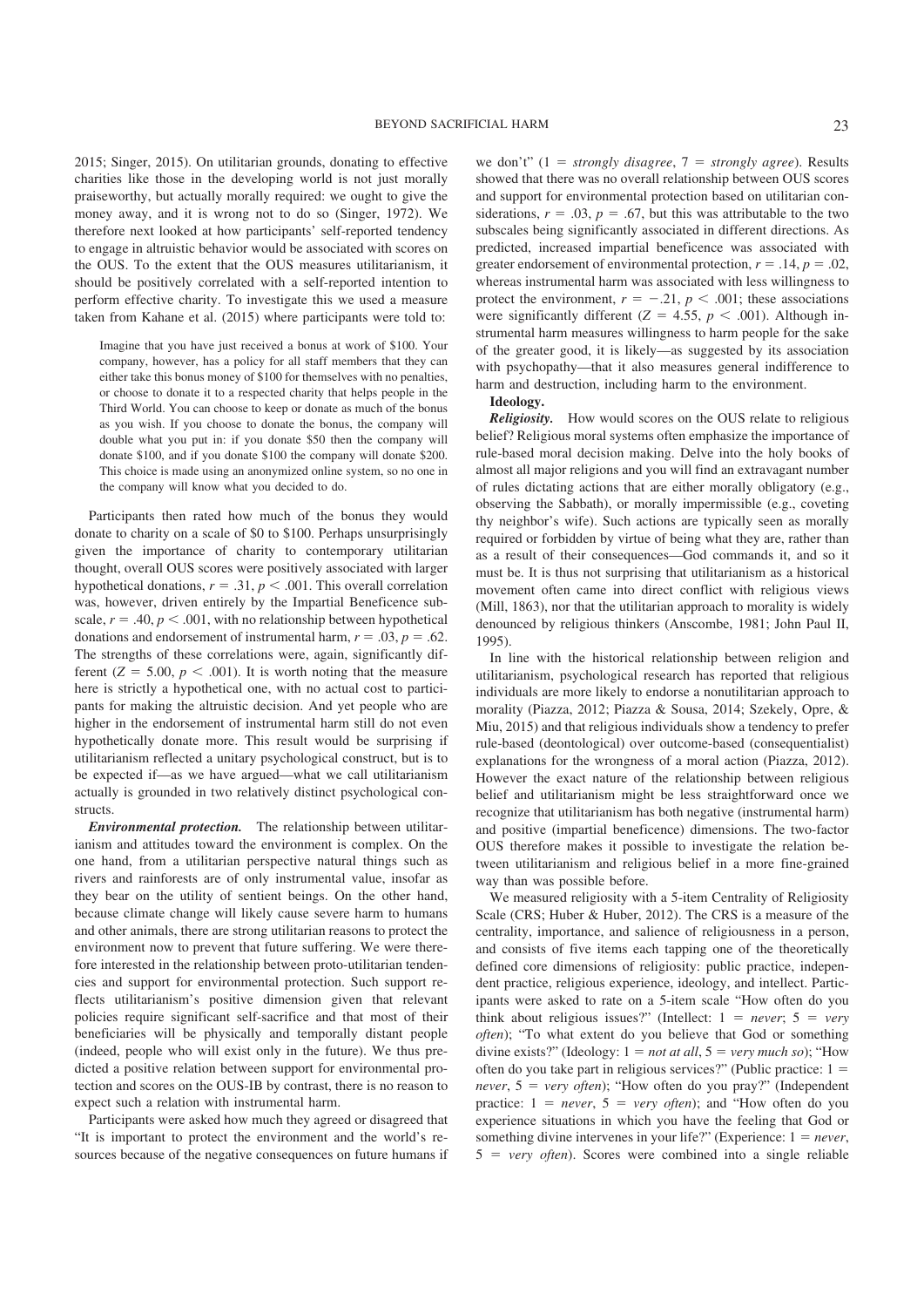measure ( $\alpha$  = .93) of the centrality of religiousness for each participant.

Overall OUS scores were associated with religiosity,  $r = .15$ ,  $p = .01$ , which is perhaps surprising given that previous work has associated deontological thinking with religiosity (Piazza & Sousa, 2014; Szekely et al., 2015). But a positive relation between religiosity and impartial beneficence, that is, the tendency to endorse the impartial promotion of everyone's welfare even at personal sacrifice to oneself, would be less surprising. Religious systems often include injunctions to "love thy neighbor"—even those from other communities, as exemplified in the parable of the Good Samaritan. Christians are told to "turn the other cheek" and "take up the cross" such that they humble themselves before God and forego material or social benefits in lieu of the divinely ordained moral good. Upon his appointment, Pope Francis said that "It hurts me when I see a priest or a nun with the latest model car; you can't do this . . . please, choose a more humble one. If you like the fancy one, just think about how many children are dying of hunger in the world" (Francis, 2013). Peter Singer has said almost identical things. Overall, the focus on self-sacrifice and love for one's neighbors, combined with the idea that all are equal under God's eyes, might suggest that scores on the OUS-IB would actually be positively associated with religiosity. Indeed, this was what we found,  $r = .15$ ,  $p = .01$ : those people who were more religious were also those who showed a greater endorsement of the impartial maximization of the greater good. The overall correlation between OUS scores and religiosity thus was driven by the OUS-IB and there was no relationship with religiosity and scores on the OUS-IH,  $r = -.06$ ,  $p = .31$ ; again these were significantly different  $(Z = 2.70, p = .01)$ . This pattern of results suggests that the negative relationship observed between utilitarian thinking and religiosity in previous research may be restricted to the component of utilitarianism that rejects traditional deontological moralities, rather than any reduced concern for impartially maximizing welfare per se. Indeed, this contention is supported by a separate analysis with the 6-item Anti-Traditional Morality measure that was not included in the final scale (see above discussion). As would be expected, there was a strong negative relationship such that people who were more religious were less willing to break with the rules of traditional deontological moralities,  $r = -.48$ ,  $p < .001$ . Given that for our American participants traditional moralities are based heavily in the Judeo-Christian tradition, this result is to be expected.

The positive relationship between religiosity and utilitarianism is not surprising when one considers the dissociation of impartial beneficence and instrumental harm in our 2D model. When Pope John Paul II criticized utilitarianism for treating people as means to an end, he primarily took issue with the instrumental harm aspect of the theory, and indeed it is this focus on instrumental harm that seems to have driven the negative relationship between religiosity and utilitarianism seen among laypeople in previous work. But the positive correlation of religiosity and impartial beneficence is easier to make sense of, reflected in the pronouncements of Pope Francis on the importance of sacrificing material goods for oneself to help those in foreign countries.

Indeed, from a historical perspective, the relationship between utilitarianism and the Judeo-Christian tradition is complex: although utilitarianism has often been historically in conflict with religious belief, some of the direct intellectual precursors of utilitarianism, such William Paley, were Christian believers (Schneewind, 1977); and the self-sacrificing impartial beneficence at the core of utilitarianism has been claimed to have its roots in Christian ideas (Gray, 2015). Sure enough, standard accounts of Christian ethics do generally involve a radical demand for self-sacrifice, impartiality, and universal love. It is really the willingness to harm and the rejection of traditional moral rules that lie at the heart of the historical tension between utilitarianism and religion, and Christian thinkers have recently begun exploring various affinities between the two views (Camosy, 2012).

*Political ideology.* In addition to associating deontological moral thinking with religiosity, some work has suggested that political conservatism exerts a significant effect on deontological moral reasoning—independent of religiosity (Piazza & Sousa, 2014). For this reason, we measured both economic and social political ideology (1 = *very liberal/left*, 7 = *very conservative/ right*), as well as asked participants to indicate which political party (if any) they identified with.

Overall OUS scores were not associated with either selfreported economic,  $r = .02$ ,  $p = .69$  or social conservatism,  $r =$ .06,  $p = 0.28$ . But, again, more nuanced results were observed when looking at the subscales independently. Economic conservatism was significantly associated with *reduced* impartial beneficence,  $r = -.12$ ,  $p = .054$  but *increased* acceptance of instrumental harm,  $r = .18$ ,  $p = .02$ , with these relationships being significantly different ( $Z = -3.88$ ,  $p < .001$ ). Such results mesh well with previous work showing an association between libertarianism and prosacrifice judgments in sacrificial dilemmas (Iyer et al., 2012). Social conservatism was not associated with scores on the OUS-IB,  $r = -.06$ ,  $p = .34$ , but, as with economic issues, greater social conservatism was associated with increased endorsement of instrumental harm,  $r = .18$ ,  $p = .003$ , and again these associations were significantly different  $(Z = -3.09, p = .002)$ .

A similar pattern of results was seen when looking at political party identification. There was no difference between Republicans and Democrats on overall OUS scores,  $t(194) = -0.35$ ,  $p = .73$ , but again, this was because party identification was associated with the two subscales in opposite ways. There was a significant difference on OUS-IB scores as a function of political party,  $t(194) = -2.38$ ,  $p = .02$ , whereby Democrats reported greater impartial beneficence ( $M = 3.77$ ,  $SD = 1.22$ ) than Republicans  $(M = 3.32, SD = 1.22)$ . Similarly, there was a significant difference on OUS-IH scores as a function of political party,  $t(194)$  = 2.34,  $p = .02$ , but this was such that Republicans reported greater endorsement of instrumental harm  $(M = 3.70, SD = 1.21)$  than Democrats ( $M = 3.25$ ,  $SD = 1.26$ ). In sum, Democrats were more likely to endorse impartial beneficence, and Republicans more likely to endorse instrumental harm. The distinct subcomponents of proto-utilitarian thinking, then, have distinct psychological correlates and even appear to be differently distributed in different groups of people.

**Demographics.** Finally, we looked at the relationship between OUS scores and demographic measures of age, education level, and gender. There was no relationship between age and OUS scores: not overall,  $r = -.06$ ,  $p = .30$ , for the OUS-IB,  $r = -.08$ ,  $p = .19$ , or for the OUS-IH,  $r = -.01$ ,  $p = .89$ . Similarly, there was no relationship between education level and OUS scores: not overall,  $r = -.05$ ,  $p = .40$ , for the OUS-IB,  $r = -.04$ ,  $p = .56$ , or for the OUS-IH,  $r = -.04$ ,  $p =$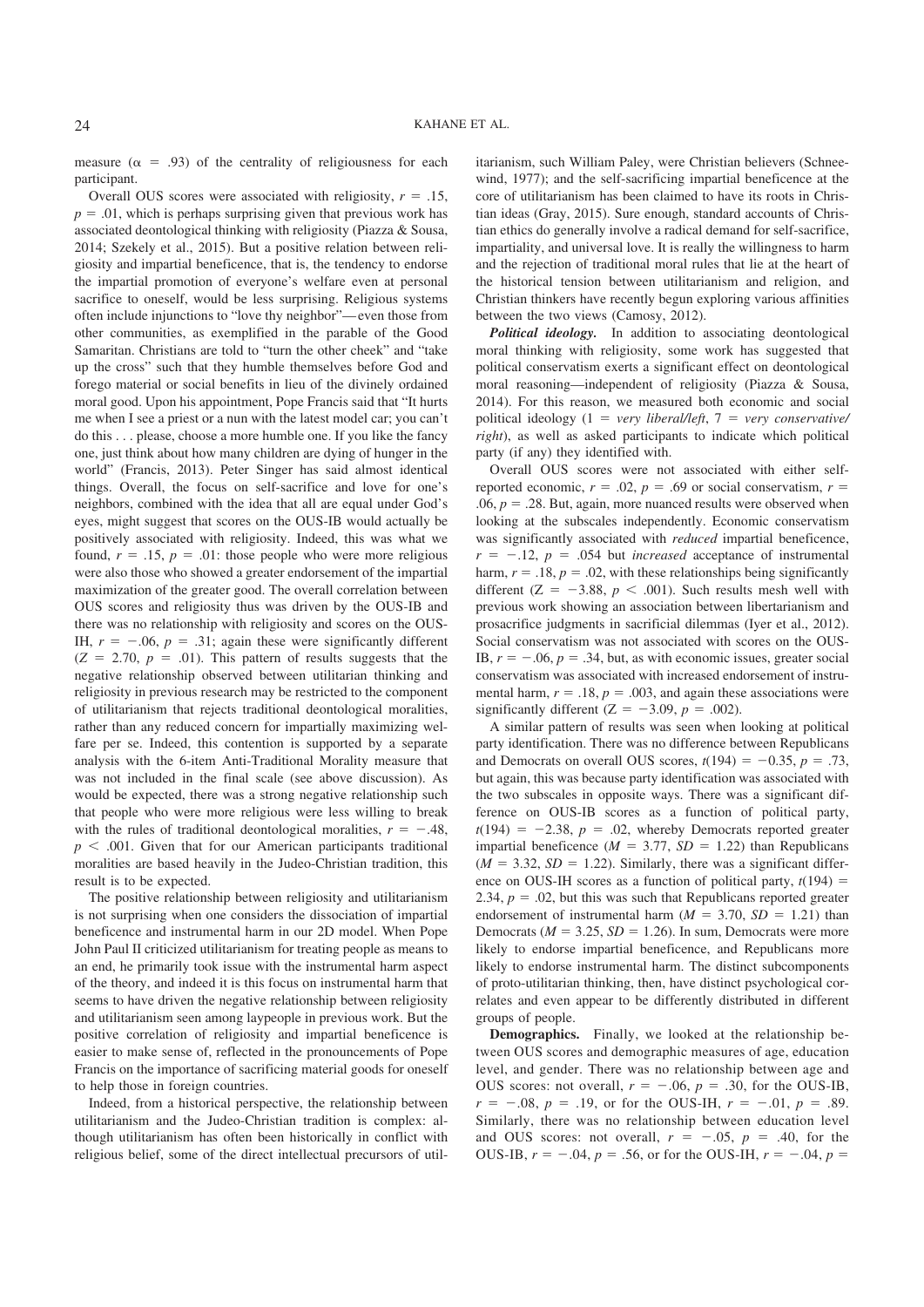.47. There were no gender differences in OUS scores overall,  $t(279) = .04$ ,  $p = .97$ , nor for the OUS-IB,  $t(279) = -1.40$ ,  $p =$ .16. While the effect of gender on OUS-IH scores was not significant by conventional standards (see Lakens et al., 2017),  $t(279) = 1.79$ ,  $p = .07$ , the mean difference was consistent with previous research such that men showed a slightly greater tendency to endorse instrumental harm  $(M = 3.48, SD = 1.33)$ than women  $(M = 3.21, SD = 1.13)$ .

#### **General Discussion**

Utilitarianism tells us to impartially maximize the aggregate well-being of everyone—and that we must severely harm or even kill innocent people if doing so is needed to achieve this overarching moral ideal. Most psychological research on utilitarian decision-making has so far focused on this last, negative dimension of utilitarianism, largely ignoring the more foundational impartial ideal that underlies it. In this paper, we have introduced a new theoretical framework for thinking about proto-utilitarian moral thinking in the lay population. Using this framework, we have developed, refined, and validated a new approach to measuring such thinking that taps both positive and negative dimensions of proto-utilitarian tendencies in the lay population. The Oxford Utilitarianism Scale (OUS) is designed to address the limitations of prior measures, especially the currently standard method of measuring so-called 'utilitarian' judgments with sacrificial dilemmas. In creating the scale, we took care to ensure that it was conceptually accurate without inappropriately imposing abstract philosophical notions on the moral thinking of nonphilosophers. Thus, although the pool of items we initially considered was based on a thorough analysis of the relevant literature in ethics and vetted by leading professional moral philosophers, the final scale is empirically driven and reflects clusters of moral evaluations that were statistically robust in large samples taken from the lay population. Most importantly, our findings show that proto-utilitarian tendencies do not form a unitary psychological phenomenon in the lay population, and in fact consist of two largely independent subcomponents. This division explains otherwise puzzling results in the existing literature, sheds new light on the psychological sources both of utilitarianism and widespread opposition to it, and opens up new directions for future research.

#### **The 2D Model of Utilitarian Decision-Making**

One of the central ways in which the OUS departs from previous work is by not assuming that utilitarian moral tendencies form a unitary psychological phenomenon, let alone one that can be understood by studying responses in a highly specific moral context. According to our 2D model, utilitarian decision-making involves two dissociable and independently important aspects, measured by separate subscales in the OUS: the first, Impartial Beneficence, reflects the extent to which individuals endorse the impartial promotion of everyone's welfare, while the second, Instrumental Harm, reflects the extent to which people endorse harm that brings about a greater good. By dissociating these two independent factors of utilitarianism, it is possible to reach a more nuanced and accurate picture of how utilitarian tendencies are related to a host of individual difference measures and other moral attitudes.

The initial results reported here already show how the 2D model of utilitarian decision-making allows us to make better sense of prior findings and associations that would otherwise seem puzzling. They also show how the model can be used to shed light on the psychological sources of the core 'positive' aspect of utilitarianism, its radically impartial character and the demands on the self that it consequently imposes. For example, multiple prior studies claimed to find that the moral-decision making of psychopaths is abnormally utilitarian (see, e.g., Koenigs et al., 2012)—a surprising result given the antisocial character of this condition. But once we take into account the distinction between instrumental harm and impartial beneficence as separate dimensions of utilitarian thinking, this result can easily be explained. As reported above, psychopathy in a nonclinical sample was associated with greater endorsement of instrumental harm but not impartial beneficence, a far less surprising result. In a prior study we similarly found a positive relation between psychopathic tendencies and prosacrificial judgments in sacrificial dilemmas but not with the 'greater good' dilemmas that pit impartial versus partial moral concerns (Kahane et al., 2015), a finding replicated here.

The 2D model also allows us to better clarify the relationship between utilitarian moral thinking and empathic concern. Again, the negative relationship between utilitarian decision-making and empathic concern suggested by multiple prior studies (Choe & Min, 2011; Conway & Gawronski, 2013; Gleichgerrcht & Young, 2013; Patil & Silani, 2014) is highly puzzling given the historical and, on some views, strong theoretical tie between classical utilitarianism and empathy (Hare, 1981; Smart, 1961/1973) and evidence tying empathic concern to extreme altruism to distant strangers (Brethel-Haurwitz et al., 2016). But our results show that this association is driven exclusively by the instrumental harm dimension of utilitarianism and that empathic concern is at the same time positively associated with impartial beneficence, utilitarianism's positive core. Indeed, our results show that these two dimensions of utilitarianism are not only independent but are also inversely correlated with a psychological trait that is highly relevant for morality, further confirming our view that it is a mistake to treat utilitarian decision-making as a unitary psychological phenomenon outside of the philosophical context.

In line with interpretation, we also found that while impartial beneficence was associated with greater donation rates to a hypothetical charity helping people in impoverished countries, greater support for welfare-based concern about the environment, and higher levels of identification with the whole of humanity, these measures were either not, or in the case of environmental concern, negatively, associated with instrumental harm.

The 2D model similarly sheds new light on the relation between utilitarian moral thinking and religiosity. Although the two have often been historically opposed, our results suggest that the core of that conflict may lie in utilitarianism's endorsement of instrumental harm, as well as in its rejection of traditional and absolutist moral rules. Yet religiosity was positively correlated with impartial beneficence, reflecting the important affinities between utilitarianism and Judeo-Christian moral ideals, affinities being explored in some recent work in ethics (Camosy, 2012).

Utilitarianism is typically viewed as a radically progressive moral view. But as the association between impartial beneficence and religiosity reveals, the relationship between utilitarianism and religious and political commitments might be a bit more compli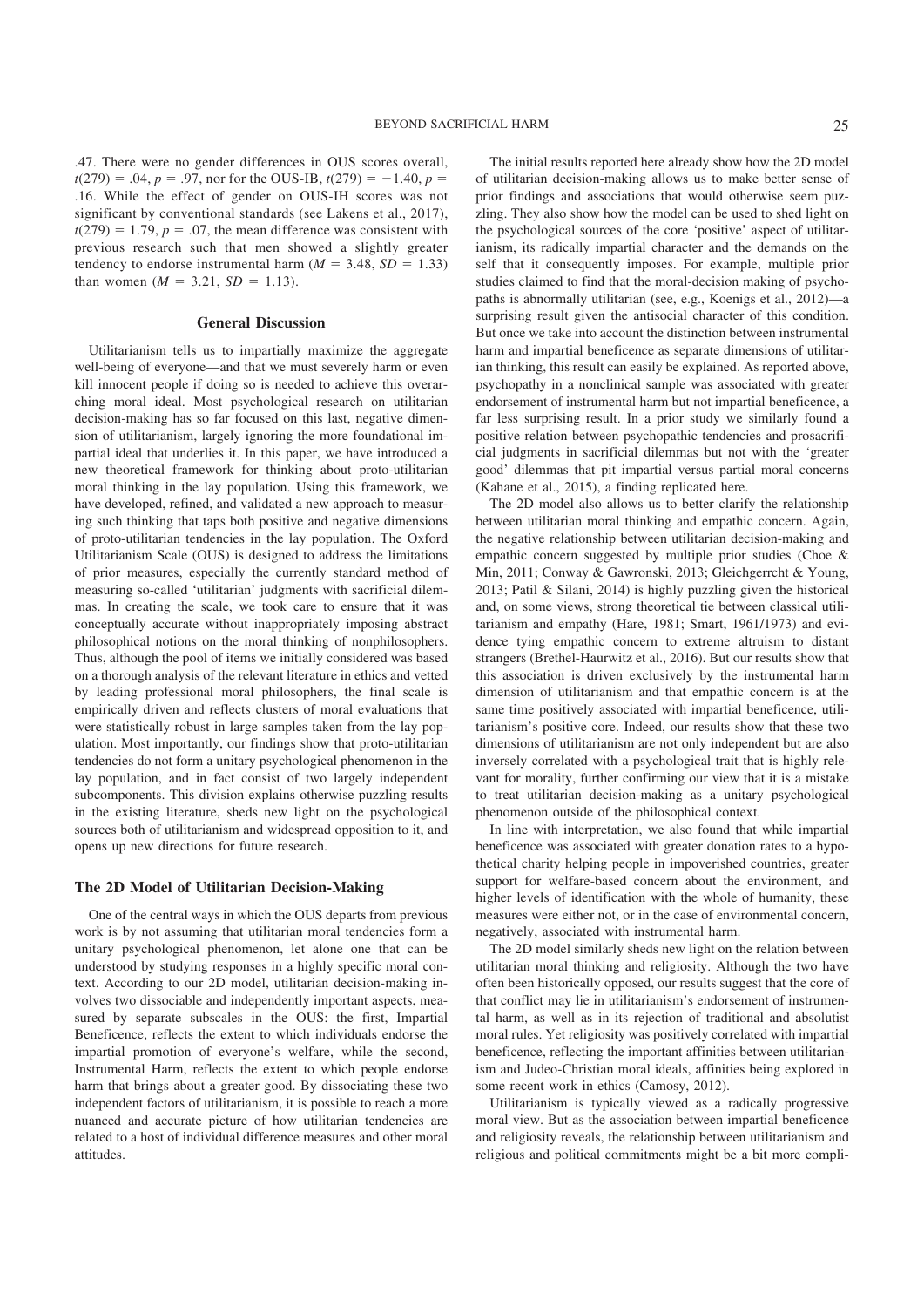cated. This notion is further confirmed by the nuanced relationship between the OUS subscales and political ideologies. For example, economic conservatism was at once positively associated with instrumental harm and, perhaps unsurprisingly, negatively correlated with impartial Beneficence. This finding is in line with previous studies tying libertarianism to prosacrifice judgments in sacrificial dilemmas (Iyer et al., 2012), again illustrating the point that a permissive attitude to harming others is compatible with having a radically partial and even self-centered view of morality (Kahane, 2015). Political party affiliation was also associated with different dimensions of utilitarianism, with Democrats scoring higher on impartial beneficence and Republicans higher on instrumental harm.

Given that the OUS-IB and OUS-IH subscales measure independent psychological factors that are differentially or even inversely associated with a range of traits and measures, it may be questioned whether these two dimensions belong in a single scale. However, the psychological disunity of aspects of utilitarian decision-making in the lay population does not undermine the theoretical unity of the overall construct. The items on this scale were derived from an extensive review of the ethical literature and vetted by a panel of moral philosophers, and scores on both of the subscales were associated with endorsement of an explicit statement of utilitarianism. The two subscales were also strongly correlated in a sample of expert moral philosophers, further confirming their theoretical unity. Finally, ordinary individuals who score highly on both subscales would be appropriately classified as highly utilitarian—and would rank as considerably more utilitarian than someone who merely has a permissive attitude to instrumental harm.

Nevertheless, it is true that focusing on the overall OUS score risks overlooking or even distorting the relationship between utilitarian tendencies and various psychological phenomena. At this early stage, therefore, we suggest that primacy should be given to the subscale scores. Such an approach is not uncommon with measures that target conceptually related but psychologically distinct constructs. A prominent example is the Interpersonal Reactivity Index (Davies, 1980), a multidimensional measure of trait empathy that consists of four independent subscales, each measuring a theoretically related but psychologically distinct trait.

#### **Instrumental Harm: Implications for the Sacrificial Dilemmas Approach**

The sacrificial dilemmas method is currently the dominant approach to measuring utilitarian tendencies (Christensen & Gomila, 2012) and it has yielded important, groundbreaking advances for our understanding of how people consider instrumental harm in moral decision making (Greene, 2014). At the same time, our studies support the argument that sacrificial dilemmas only tap a narrow dimension of utilitarian thinking and that it is unwarranted to infer general claims about the psychological processes underlying utilitarian decision-making only on the basis of the study of prosacrifice judgments in such dilemmas (Kahane et al., 2015; Kahane & Shackel, 2010; Kahane, 2015). Our present work confirms the hypothesis that instrumental harm is a significant dimension of proto-utilitarian tendencies in ordinary people, albeit one that is dissociable from the more positive dimension of impartial beneficence.<sup>8</sup>

The OUS is a measure of individual differences in utilitarian tendencies rather than a tool for directly studying the psychological processes (such as aversion to causing harm) involved in specific episodes of moral decision-making. While much work by Greene and colleagues has focused on how sacrificial dilemmas illuminate the cognitive architecture of moral decision-making rather than utilitarian tendencies per se, sacrificial dilemmas are often used to measure individual differences in utilitarian tendencies within a population as well as differences in such tendencies between populations (see, e.g., Bègue & Laine, 2017; Koenigs et al., 2007). We propose that the OUS should supersede sacrificial dilemmas as a method for measuring such individual differences, even in the domain of instrumental harm. Besides its brevity, the Instrumental Harm subscale of the OUS covers a broader range of considerations relating to instrumental harm than those captured by sacrificial dilemmas, and also avoids the far-fetched and often fantastic character of many sacrificial dilemmas (Bauman et al., 2014).

At the same time, sacrificial dilemmas remain an important tool for studying the psychological processes underlying support for instrumental harm in moral decision-making, one aspect of utilitarian decision-making. Notice, however, that while the OUS was designed to measure the moral outlooks of *individuals* rather than the processes underlying moral *judgments*, it can also shed light on the considerations that shape moral judgments in more specific contexts. Indeed the OUS could be used to distinguish those prosacrifice judgments that reflect only greater acceptance of instrumental harm and those that may also reflect a broader impartial moral perspective; the findings reported here suggest that there may be such a subset of prosacrifice responses to sacrificial dilemmas given that such responses were associated with impartial beneficence (albeit weakly).

All of that said, we believe that there is a strong case for abandoning the widespread but unhelpful terminological practice of classifying prosacrifice responses in sacrificial dilemmas as 'utilitarian judgments' (Kahane, 2015; Kahane et al., 2015). On that terminology, a psychopath who is concerned only about his self-interest and has no compunction about harming others would be described as having a 'strong utilitarian bias' while an extreme altruist who is a moral vegetarian, gives most of her money to charities helping people in the developing world, and who donated her kidney to a stranger, yet who recoils from the idea of violently sacrificing an innocent person to save five others, would count as having a 'strong deontological bias.' By contrast, the OUS would reveal that these two individuals are unusually high on one aspect of a utilitarian outlook but low on the other. Neither is usefully described as fully utilitarian, although it could be argued that the extreme altruist comes much closer.

While prosacrifice judgments are in line with utilitarianism, so are many other moral judgments, including, most paradigmatically, judgments relating to self-sacrifice and aid to strangers what we call the positive dimension of utilitarianism. Reserving the term 'utilitarian judgment' to the narrow, negative aspect of a

<sup>8</sup> Instrumental Harm was also independent from other aspects of the 'negative' dimension of utilitarianism, such as the rejection of absolutist and traditional morality captured by the third factor that emerged in the scale construction process, a factor that we ultimately did not include in the final scale.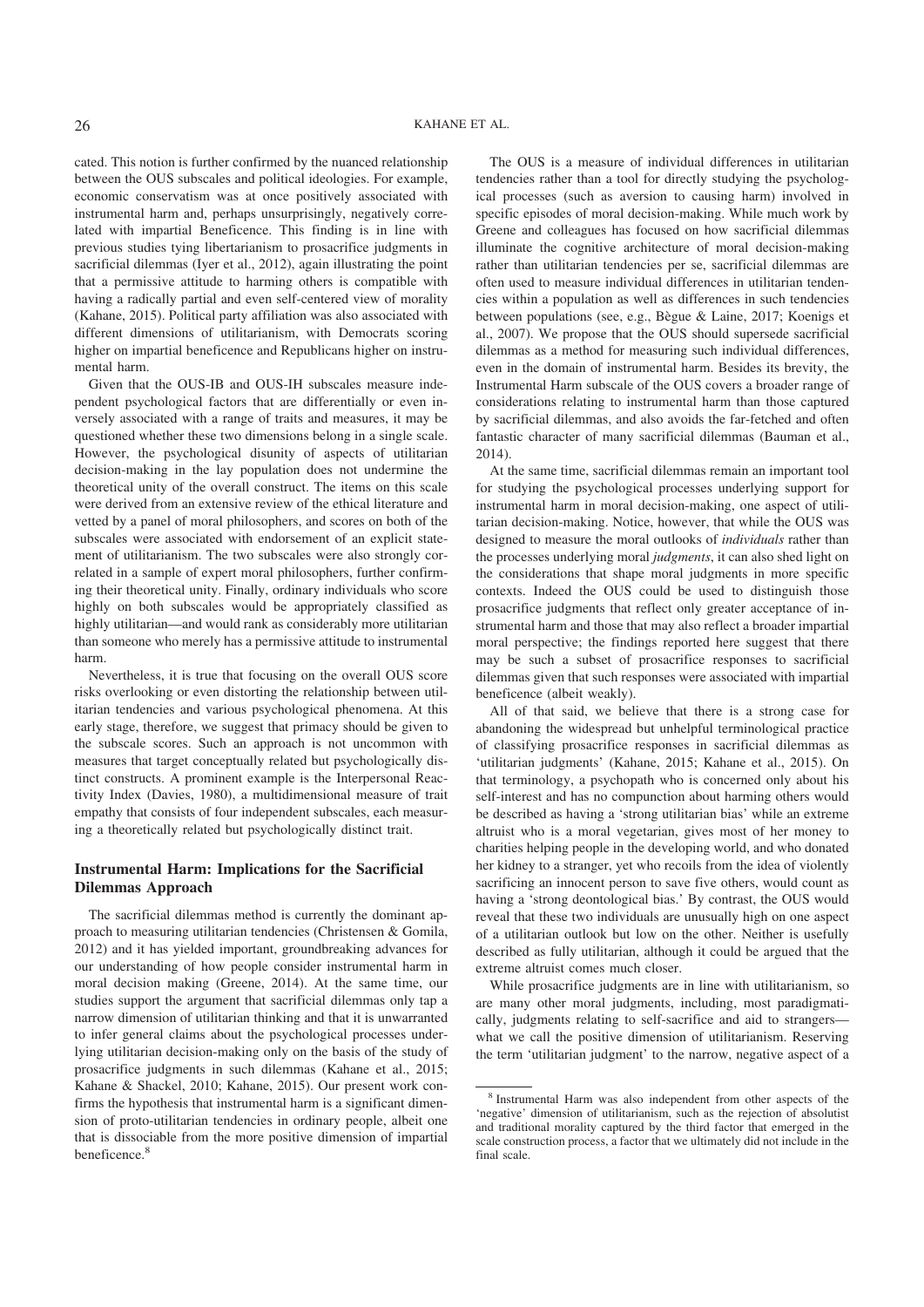utilitarian outlooks leaves us with no terminology to describe these other classes of judgments, and gives the misleading impression that instrumental harm is the core or even the whole of utilitarianism. When researchers discuss the psychological factors and processes that underlie 'utilitarian judgments' they can give the impression that they are referring to a general, unitary psychological phenomenon. Yet there is little or no evidence that the processes that drive prosacrifice judgments (reflecting greater endorsement of instrumental harm) also drive, for example, judgments instructing us to give a substantial portion of our income to help distant strangers. In fact, the findings of the present study and of Kahane et al. (2015) strongly suggest that very different processes shape these different kinds of proto-utilitarian judgments, and that some factors—most notably, empathic concern—may play a different and even contrasting role in each case.

Theoretical clarity and precision would be better served, for example, if instead of describing the prosacrificial tendencies of individuals with antisocial traits as a 'utilitarian bias,' it was instead referred to as a 'consequentialist bias' (since consequentialism need not imply the positive, impartial aspect of utilitarianism), or even more precisely as a bias in favor of instrumental harm. Importantly, on our framework such individuals *are* more utilitarian than others in one important respect, even if not in others. Even if a bias in favor of prosacrificial judgments is strongly driven by reduced aversion to harm, its overt manifestation seems to be genuinely focused on what we called Instrumental Harm—that is, seeing harm as permitted only when it leads to a morally better consequence. This interpretation would be defeated only if such individuals had a morally permissive attitude toward harming irrespective of consequence. Yet this seems unlikely, at least in most individuals whose antisocial tendencies are subclinical.

#### **Impartial Beneficence: Preliminary Findings and Future Directions**

Although the psychology of instrumental harm has received a great deal of attention in moral psychology, less work has been devoted to investigating the sources of radically impartial moral views. There is of course a considerable literature studying altruism (e.g., Batson, 1991; de Waal, 2008; Krebs, 1982) and charitable giving more specifically (e.g., Bekkers & Wiepking, 2011; Caviola, Faulmüller, Everett, Savulescu, & Kahane, 2014; Harbaugh, Mayr, & Burghart, 2007; Oppenheimer & Olivola, 2011; Van Lange, Bekkers, Schuyt, & Vugt, 2007), but as discussed earlier, impartial beneficence goes beyond a willingness to make sacrifices to help others, or even a willingness to make sacrifices to help complete strangers who will not reciprocate (as studied, e.g., using the Dictator Game; see, e.g., Benenson, Pascoe, & Radmore, 2007; Brañas-Garza, 2006; Eckel & Grossman, 1996; Engel, 2011; Everett, Haque, & Rand, 2016). Individuals differ in the degree to which they are disposed to make sacrifices to help strangers, but such differences are compatible with commonsense morality since it regards such sacrifices as permissible and even praiseworthy. Impartial beneficence, by contrast, is the far more radical view that we should treat the well-being of *all* sentient beings *equally*—and that we are therefore *required* to give as much moral weight to distant strangers as to our closest relatives. Although such impartial beneficence is theoretically distinct from identification with the whole of humanity (McFarland et al., 2012), a construct more concerned with an individual's sense of identity, the two constructs are obviously closely related and as expected were strongly correlated in our research.<sup>9</sup>

Impartial beneficence was also associated with greater levels of empathic concern, suggesting an important role for emotion in the core positive dimension of utilitarianism. This finding is in line with the theorizing of some prominent utilitarians (Hare, 1981; Smart & Williams, 1973), but in tension both with accounts of impartial beneficence that see it as based in cold reason (de Lazari-Radek & Singer, 2012; Sidgwick, 1901) and some recent psychological theorizing (Greene, 2008). The link with empathic concern is also consonant with work suggesting that the psychological and neural profile of extreme altruists is the reverse of that of psychopaths (Marsh et al., 2014). To the extent that extreme altruism is driven by unusual levels of empathic concern (Brethel-Haurwitz et al., 2016), the 2D model predicts that such extreme altruists would be high in impartial beneficence but low on instrumental harm. And although we did not find a negative association between psychopathy and impartial beneficence in the lay population, we have previously found that psychopathy was linked to reduced endorsement of self-sacrifice for the greater good in the 'greater good' vignettes (Kahane et al., 2015).

While impartial beneficence is not identical with self-sacrifice, even in its extreme forms, it is still the case that 3 of the 5 items in the OUS-IB focus on self-sacrifice. Further research is needed to clarify the relationship between endorsement of self-sacrifice and refusal to give priority to those who are emotionally, socially, spatially, and temporally near—two aspects of impartiality that are potentially distinct. More generally, just as work using sacrificial dilemmas has revealed a highly complex picture of the multiple factors that can shape judgments relating to instrumental harm, it is likely that a wide range of factors can affect judgments relating to impartial beneficence. The 'greater good' vignettes introduced in Kahane et al. (2015), which cover different aspects of partiality/ impartiality, could be used to study such factors.

The association between impartial beneficence and empathic concern may seem inconsistent with recent criticisms of empathy that contrast it with a more impartial, consequentialist approach (Bloom, 2017). However, that criticism targets empathy understood as feeling what you believe others feel, and as contrasted with compassion or concern for the well-being of others (Jordan, Amir, & Bloom, 2016): it is largely the latter which is measured by the empathic concern subscale employed in the present study (Davies, 1980). Still, further research into the relationship between empathic concern and different aspects of moral impartiality is needed. Moreover, it should not be assumed that an attitude of impartial beneficence will be automatically translated into focused efforts to maximize utility of the kind advocated by the effective altruist movement (MacAskill, 2015; Singer, 2015). It may be that a tendency toward impartial beneficence makes up the affective

<sup>&</sup>lt;sup>9</sup> Fully, impartial beneficence regards the well-being of all morally relevant subjects as equally important. Exactly which beings fall within the scope of such concern will depend on further questions about well-being, the relationship between well-being and sentience, and which living things possess sentience in the relevant sense (a utilitarian may give equal consideration to the well-being of all sentient beings but hold that, e.g., fish are not sentient in the relevant sense).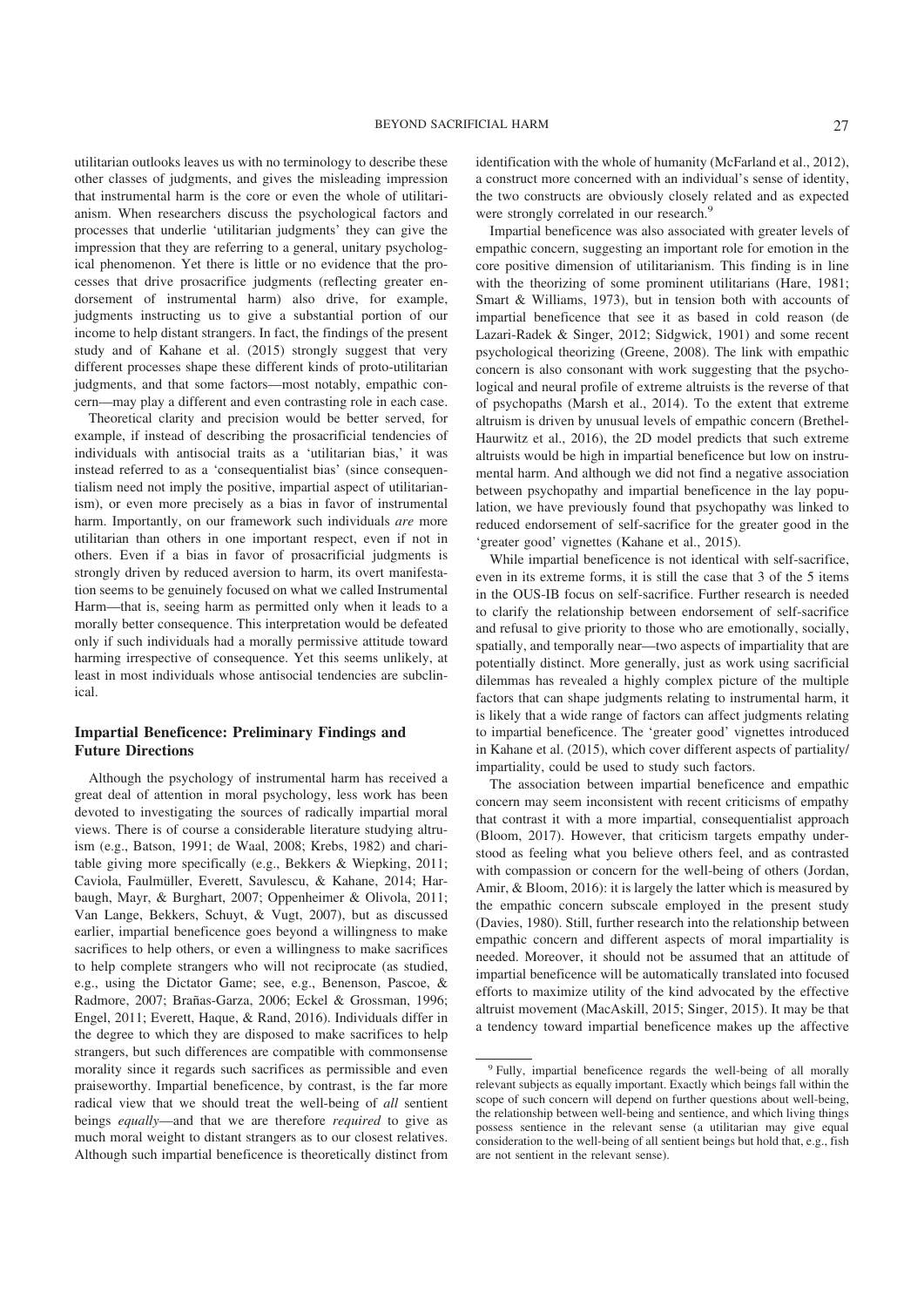background to such an explicit maximizing aim, but that further cognitive steps are needed to endorse it explicitly.

Recent work in moral psychology and its evolutionary origins has highlighted the 'groupish' character of human morality (Greene, 2014; Haidt, 2012) and the ways in which altruism is often constrained by self-interest (e.g., Bardsley, 2008; Dana, Cain, & Dawes, 2006; Yamagishi & Kiyonari, 2000) and social distance (Jones & Rachlin, 2006). Commonsense morality allows individuals to prioritize self over others, family and friends over strangers, and country and other ingroups over outgroup members. The British Prime Minister Theresa May recently stated that "If you believe you're a citizen of the world, you're a citizen of nowhere." Further familiar injunctions include "Family comes first" and "Charity begins at home." The impartial cosmopolitan outlook of utilitarianism is a radical departure from such commonsense attitudes. But although the factors that underlie allegiance to various ingroups have been studied extensively, the psychological underpinnings of such an impartial moral view have received less attention.

Interestingly, recent work has found that participants expressed negative attitudes toward actors who sacrificed one to save a larger number in sacrificial dilemmas (Everett, Pizarro, & Crockett, 2016) as well as toward actors who acted impartially by not giving priority to those with whom they have close personal relationships (Hughes, 2017). It is not surprising that both aspects of utilitarianism are regarded with suspicion—the utilitarian ideal of impartial beneficence was already ridiculed by Charles Dickens in *Bleak House* in his character of Mrs. Jellyby, a 'telescopic philanthropist' who is obsessed with aiding a remote African tribe while showing little concern for her own family (Dickens, 1853). At the same time, such an impartial attitude is unlikely to arouse the aversive reaction most people feel toward the idea of violently sacrificing an innocent person—let alone toward the idea of infanticide. Moreover, Hughes (2017) found that impartial acts were regarded as less moral than partial ones because of inferences about lack of empathy and compassion; yet we found that impartial beneficence is closely tied to empathic concern. In addition, Hughes (2017) focused on cases where actors do not give priority to those close to them. Attitudes toward actors who engage in acts of extreme self-sacrifice are likely to be more ambivalent, and may be influenced by whether such acts are regarded by the actor as supererogatory (i.e., going beyond the call of duty) or, in line with utilitarianism, as obligatory—and thus as issuing a similar demand to others.

The evidence currently suggests that the variance in moral views about instrumental harm is strongly driven by differences in aversion to harming. Individuals who feel a strong aversion to harming tend to reject Instrumental Harm; those with less or no such aversion regard it more permissively. There is at present less evidence about the sources of differences in impartial beneficence. It is very likely that low OUS-IB scores, indicating strong partiality, reflect either a strongly self-centered outlook and reluctance to make significant sacrifices to others, or a strong commitment to various narrow ingroups of the kind measured, for example, by the loyalty subscaled of the Moral Foundations Questionnaire (Graham et al., 2011). But although factors driving such strongly partial views are well-studied, the factors that drive above-average impartial views, all the way to the radical impartiality of utilitarianism, are not as well understood. For example, whereas within a utilitarian framework there is no inherent difference between the rejection of partiality to self and a rejecting of partiality to close others, these two aspects of radical impartiality may have distinct psychological sources in the lay population.

Because the present study only investigated the correlates of impartial beneficence, it cannot speak directly to the question of what causally drives it. The tie we found between impartial beneficence and empathic concern, and the absence of an association with need for cognition, is in line with the notion that such radical impartiality is driven by empathic concern, an affective disposition, broadly in line with some philosophical accounts of the sources of utilitarianism (Hare, 1981; Smart, 1961/1973) but less so with the view that such impartiality is based on rational reflection on the arbitrariness of privileging some humans over others or of giving moral significance to mere distance (Sidgwick, 1907; de Lazari-Radek & Singer, 2012). However, further work is needed to directly investigate this question.

Although impartial beneficence and instrumental harm are two independent dimensions of moral judgment, they can interact in important ways. Views on impartial beneficence determine which beings are taken to fall within the scope of morality and the extent to which they are given moral weight. These considerations will in turn affect judgments about whether certain people (who may be family members, compatriots, or strangers) should be sacrificed to save others (who again may be close or distant from the agent; see Petrinovich et al., 1993; Swann et al., 2010). Conversely, views on instrumental harm will affect how one will approach promoting the greater good: are we permitted to promote this impartial aim by engaging in cold calculation of cost and benefit, sacrificing some to help a greater number, or must our efforts to help others also respect the rights of individuals? This two-way relationship between the two factors offers further justification to measuring both of them in a single scale.

#### **The Psychological Sources of Utilitarianism and Anti-Utilitarianism**

Utilitarianism is often portrayed by its proponents as the product of clear-headed rational reflection, and resistance to utilitarianism as largely due to the way it clashes with powerful intuitions and emotions (such as those elicited by the idea of violently sacrificing an innocent person to maximize utility; Singer, 1974, 2005). Greene (2008) has argued that rather than deontology and consequentialism being "philosophical inventions," they are better understood as "philosophical manifestations of two dissociable psychological patterns, two different ways of moral thinking, that have been part of the human repertoire for thousands of years" (p. 360). We concur that support for utilitarian (consequentialist) or deontological ethical principles is almost certainly driven by psychological dispositions and processes that are part of our basic mental toolkit. Where we disagree is with the notion that the utilitarian side of the equation is the result of a single, unitary psychological pattern. This is because our findings suggest that there are two dissociable psychological sources *within* the utilitarian dimension: one relating to impartial beneficence and one to instrumental harm. In other words, our 2D model posits that there are two dissociable components to utilitarian decision-making something quite different from Greene's dual process model, which posits two systems underlying deontology versus utilitari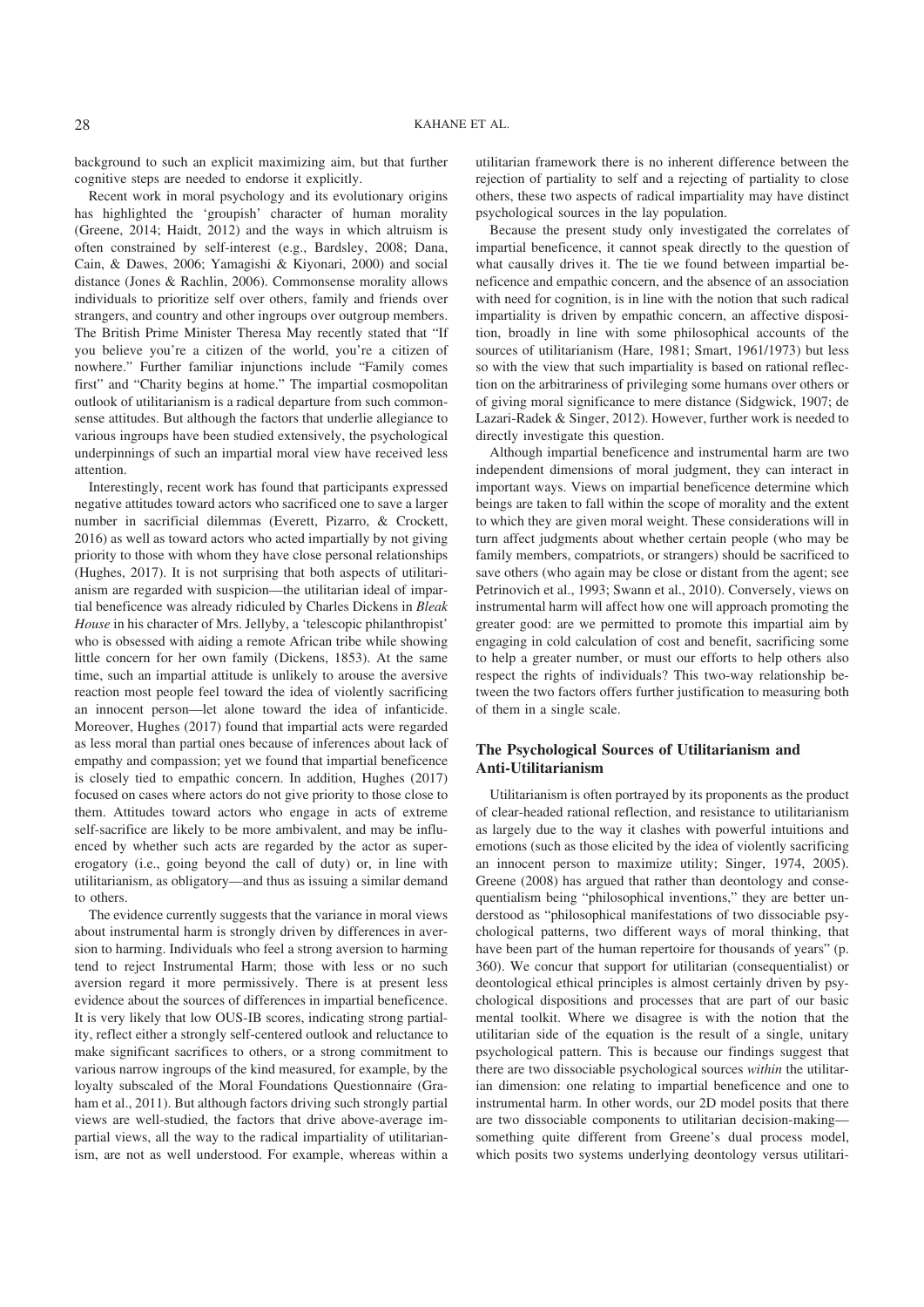anism, while treating each as a unitary psychological construct. On Greene's model, that is, the 'dual' refers to automatic versus controlled processes underlying deontological versus utilitarian judgments respectively; in our model, the 'two' refers to two different components within utilitarianism.

While a unitary model of utilitarianism-as-cognitive (and deontology-as-emotional) seemed to be supported by earlier studies using sacrificial dilemmas that tied prosacrifice judgments to effortful deliberation (Greene et al., 2004), more recent work has related such judgments to reduced aversion to harming (Cushman, Gray, Gaffey, & Mendes, 2012; Kahane et al., 2015). This latter work suggests therefore that prosacrifice judgments are largely driven by reduced emotion. In line with this interpretation, in the present study we found an association between the Instrumental Harm subscale and psychopathy and reduced empathic concern. The positive dimension of utilitarianism has also often been claimed to be based in rational reflection (de Lazari-Radek & Singer, 2012; Sidgwick, 1907)—Peter Singer's (1972) famous argument that there is no moral difference between letting a drowning child die and refusing to donate money to prevent deaths in developing countries is based on an appeal to consistency, not on pulling at our heartstrings. As we saw, however, the present study also associates impartial beneficence with empathic concern, an affective disposition—indeed, one that is exactly the reverse of that associated with instrumental harm. At the same time, neither subscale was significantly associated with need for cognition, a trait measure of motivation to engage in effortful cognition. These results are consonant with recent studies that found that extreme altruists who donated their kidneys to strangers exhibit higher empathic concern (Brethel-Haurwitz et al., 2016).

Importantly, our 2D model suggests a hitherto overlooked source of opposition to utilitarianism. Utilitarianism notoriously has implications that many find highly counterintuitive and even repugnant. Individuals low in both instrumental harm and impartial beneficence are likely to be strongly resistant to utilitarianism. However, the psychological independence and degree of tension between these two dimensions of utilitarianism suggests a further obstacle to its acceptance: psychological factors such as empathic concern that may make some individuals receptive to one dimension may also make them resistant to the other. There might be a degree of psychological instability *internal* to utilitarianism. As noted above, however, further research is required to clarify the causal relationship between empathic concern and impartial beneficence.

Instrumental harm and impartial beneficence are two aspects of a single coherent philosophical theory, but they come apart in the psychology of ordinary people. It is striking that while the two were only weakly associated in the lay population, they were strongly correlated in a sample of expert moral philosophers. It is unclear what explains this sharp contrast, and at this stage we can only speculate about its source. One natural explanation would be that this change may be due to philosophical education, including exposure to explicit views and arguments that tie the two moral dimensions together. On the 2D model, individuals are likely to arrive at such an overall utilitarian view by following two distinct psychological paths. Some individuals—perhaps driven by unusually high levels of empathic concern—begin by endorsing a radically impartial vision of moral concern and, in an attempt to turn this endorsement into a coherent theory, eventually come to endorse forms of instrumental harm as well, to promote such impartial goals. Other individuals may start with greater acceptance of instrumental harm—likely driven by low levels of empathic concern—and a general rejection of traditional moral rules, and, seeking to find a systematic moral framework to replace the commonsense morality that they reject, come to endorse a sweeping impartial view. In both cases, reasoning may serve not as the impetus to the embryonic utilitarian view, but rather as a means to integrate two aspects of utilitarianism that are psychologically independent or even opposed. Utilitarianism may be the product, not of pure rational reflection and argument, but of an attempt to bring pretheoretical tendencies and intuitions into a coherent equilibrium (along the lines suggested, in the deontological context, by Holyoak & Powell, 2016). Further research could investigate (a) the extent to which explicit endorsement of utilitarian views involves such adjustment, (b) whether one of the two 'starting points' is predominant, and (c) whether the initially dominant dimension predicts the degree to which the behavior of utilitarians mirrors their theoretical commitments. One can predict, for example, that individuals who start out high only in instrumental harm give less money to charity compared with those who start out high in impartial beneficence.<sup>10</sup>

An alternative explanation of the association between the two subscales in the expert sample is that the structure of the debate in current moral philosophy attracts those individuals in whom the two dimensions are already aligned. Possible support for this speculative hypothesis comes from the fact that the proportion of the lay population that could be described as having strong overall utilitarian tendencies—around 26% scored above the midpoint of the OUS ( $>4$ ) and only 4% scored 5 or more—is not substantially lower than the self-reported view of philosophers. Of 931 participants in a recent survey of professional philosophers, 23.6% favored or leaned toward consequentialism over deontology or virtue ethics; of these, only 9.7% endorsed consequentialism outright (Bourget & Chalmers, 2014). Because consequentialism includes both utilitarianism in its different forms as well as theories that ascribe value to things other than utility (e.g., to justice), these results suggest that the percentage of professional philosophers who endorse utilitarianism without qualification may not be much higher than the percentage of participants in our study who con-

<sup>&</sup>lt;sup>10</sup> Impartial beneficence and instrumental harm are logically linked within a utilitarian framework: classical utilitarianism tells us that impartial beneficence is the *whole* of morality, which entails that there are no intrinsic constraints on the means we can use to promote everyone's good. That is to say, instrumental harm is derived from the more fundamental idea of impartial beneficence, when the latter is used to define moral rightness. However, it does *not* follow that the two must go together as a matter of logic. We can regard Impartial Beneficence not as the whole of morality but as one moral principle among others, a principle that can be outweighed or constrained, for example, by restrictions on what kind of harms are morally permitted. Conversely, acceptance of instrumental harm in no way mandates endorsement of impartial beneficence—in the same way that a permissive attitude to 'white lies' in no way commits us to accepting duties to aid distant strangers (though instrumental harm does assume a degree of *beneficence*—i.e., giving some weight to the number of lives one can save). So the strong association between impartial beneficence and instrumental harm within expert moral philosophers cannot be fully explained simply as being due to a search for consistency. It may also reflect the fact that both impartial beneficence and instrumental harm are historically associated with utilitarianism, a view that features prominently in introductory courses in ethics.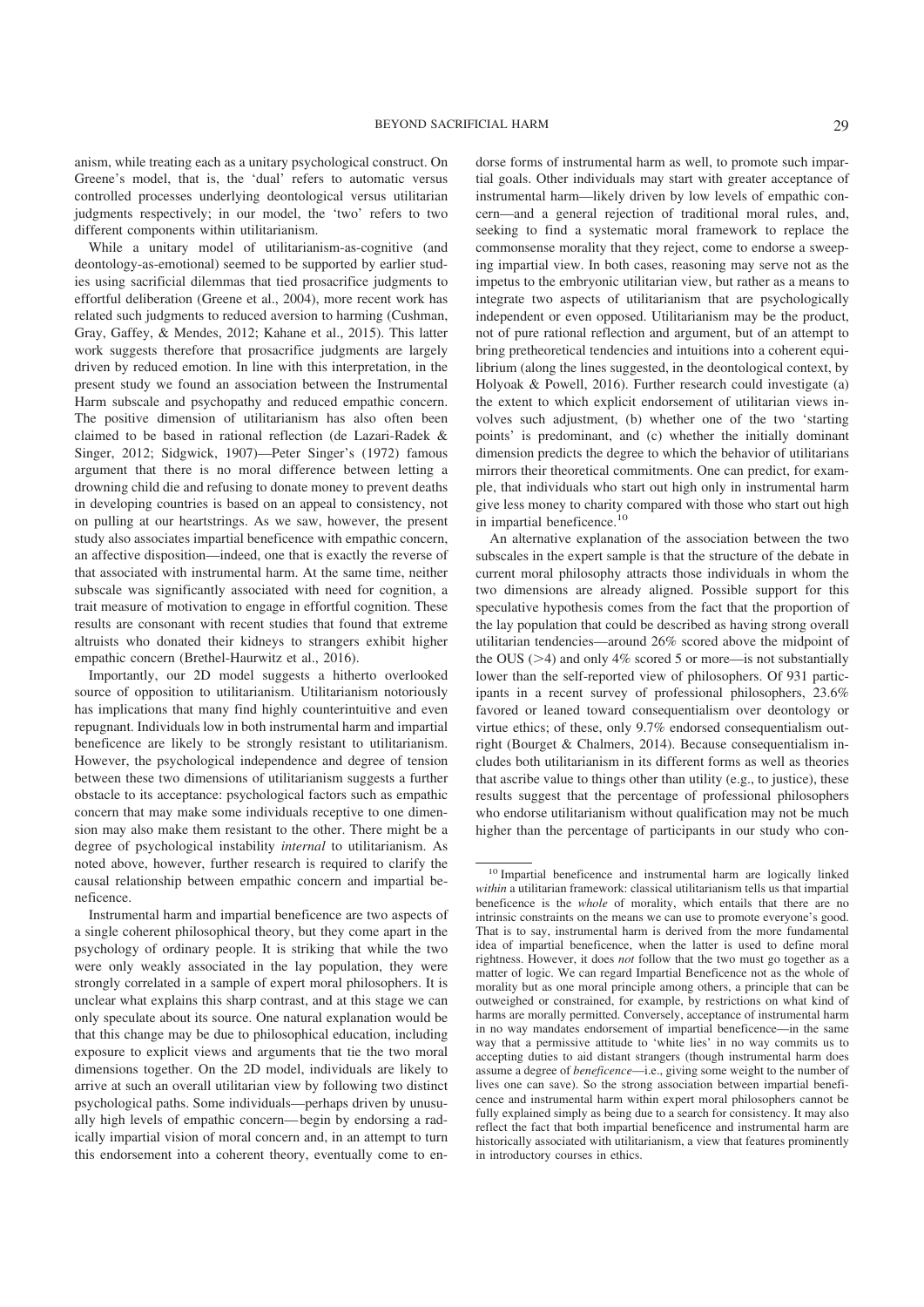sistently endorsed strongly utilitarian views. Coupled with our own findings, this at least raises the possibility—a possibility that requires further investigation—that full-blown endorsement of utilitarianism partly reflects an unusual prephilosophical psychological disposition in a minority of individuals, rather the end point of a process of philosophical reasoning from a common psychological starting point shared by nonutilitarians. A simpler alternative explanation, however, is that utilitarian views are endorsed only by a small minority both in moral philosophy and in the general population because of the general cultural dominance of deontological forms of morality.

#### **Limitations and Future Directions**

The OUS does have a number of limitations. Some of these have been mentioned in passing in the discussion above but it is worth making them explicit. First, the OUS is a measure of individual differences in moral outlook, not of the processes and mechanisms that underlie a particular episode of moral judgment; it measures traits rather than states. Second, the items on the OUS-IB largely focus on self-sacrifice and less on impartiality with respect to others: a more fine-grained approach may be needed to investigate different strands of the psychology of moral partiality and impartiality.

A third potential limitation of the OUS is that it doesn't directly measure the calculating dimension of utilitarianism. Classical utilitarians not only claim that we should impartially consider the good of all in our moral decisions—they also hold that we are morally required to *maximize* that good, and it is this calculating and maximizing aspect of utilitarianism that some find problematic. Many items on both subscales of the OUS implicitly involve comparisons of overall utility (sacrificing one's leg to save another's life; killing some innocent people to save a greater number), and the OUS was positively associated with an explicit statement of utilitarianism that included this maximizing component. But the scale admittedly does not directly measure this dimension of utilitarianism. This is for two reasons. First, to directly measure such a maximizing tendency, we would need to see whether subjects would endorse, not only sacrificing 1 to save 5, but 1 to save 2, and 20 to save 21 (Kahane, 2015). A short item scale is not the best tool for this achieving this end. Second, it is doubtful whether such a maximizing tendency is a distinctive moral phenomenon rather than a general decision-making tendency—an egoist driven by pure self-interest can also engage in elaborate cost-benefit analysis when others may merely satisfice. We concede, however, that the question of whether such a maximizing tendency reflects a distinctive dimension of moral decisionmaking and, possibly, even a further dimension of proto-utilitarian tendencies, is worth investigating. $11$ 

Finally, we wish to emphasize that the OUS is meant to be a measure of an overall pattern of moral views and judgments, not behavior or intentions to act. Individuals may strongly endorse instrumental harm yet find it difficult to sacrifice someone to save a greater number if actually confronted with such a decision in real life. Similarly, someone may endorse a highly impartial vision of morality yet fail, for example, to donate much money to relevant effective charities. Indeed, several studies found that the moral behavior of moral philosophers does not significantly differ from that of others (Schwitzgebel, 2009; Schwitzgebel & Rust, 2009, 2014). We did find that impartial beneficence was positively associated with greater rates of hypothetical donation to charity but further research is needed to clarify the relationship between the subscales of the OUS and relevant forms of actual moral behavior.

#### **Conclusion**

The use of sacrificial dilemmas to study the contrast between utilitarian and deontological judgments has dominated research in moral psychology. But although the psychological source of this major ethical dispute is of great interest, sacrificial dilemmas are a limited tool for studying proto-utilitarian tendencies in the lay population (Kahane, 2015; Kahane et al., 2015; Kahane & Shackel, 2010). In this paper we have introduced the 2D model of utilitarian psychology, a new theoretical framework for studying such tendencies. The 2D model treats utilitarian moral decisionmaking not as an all-or-nothing category but as a matter of degree, and as involving two largely independent 'positive' and 'negative' dimensions. On this basis, we developed the OUS, a new scale that is both philosophically rigorous and empirically driven, and which attempts to address concerns about sacrificial dilemmas and existing scales. Our preliminary application of the scale already demonstrates how the distinction between impartial beneficence and instrumental harm can help to clarify the relationship between a utilitarian moral outlook and a range of other psychological constructs and measures while generating important new avenues for further research. Importantly, our results strongly suggest that, in the context of the lay population, utilitarian decision-making does not constitute a unitary psychological phenomenon.

The division between impartial beneficence and instrumental harm may also have important practical implications. Ethicists who wish to promote wider acceptance of utilitarian moral approaches in the general population may need to divide their efforts. Those individuals who are more likely to endorse instrumental harm, or generally be willing to dismiss or discount traditional moral rules, may at the same time be indifferent—or even hostile—to the overarching moral aim of impartially maximizing the good of all sentient beings. Conversely, drawing public attention to the negative side of utilitarianism—one upshot of the widespread identification of utilitarianism with sacrificial solutions to trolley dilemmas in current moral psychology—may do little for, and even get in the way of, promoting greater moral impartiality. Singer's session on effective altruism at Victoria University drew those who were excited by the idea of impartial beneficence—but also a group of outraged protestors repelled by instrumental harm. To the extent that the positive aim of utilitarianism has greater moral priority, utilitarians would be advised to downplay the negative component of their doctrine and may even find a surprisingly pliant audience in the religious population.

<sup>&</sup>lt;sup>11</sup> Another distinctive feature of classical utilitarianism that the OUS does not measure directly is its rejection of a moral distinction between acts and omissions. One of the items of the Impartial Beneficence subscale is concerned with rejecting such a distinction in the context of aid, but impartial beneficence is conceptually distinct from the rejection of the act/omissions distinction and the relationship between the two requires further investigation. Such an investigation would also clarify the relation between OUS scores and omission bias, a nonutilitarian disposition that has been studied extensively (see Baron & Ritov, 1994; Ritov & Baron, 1990).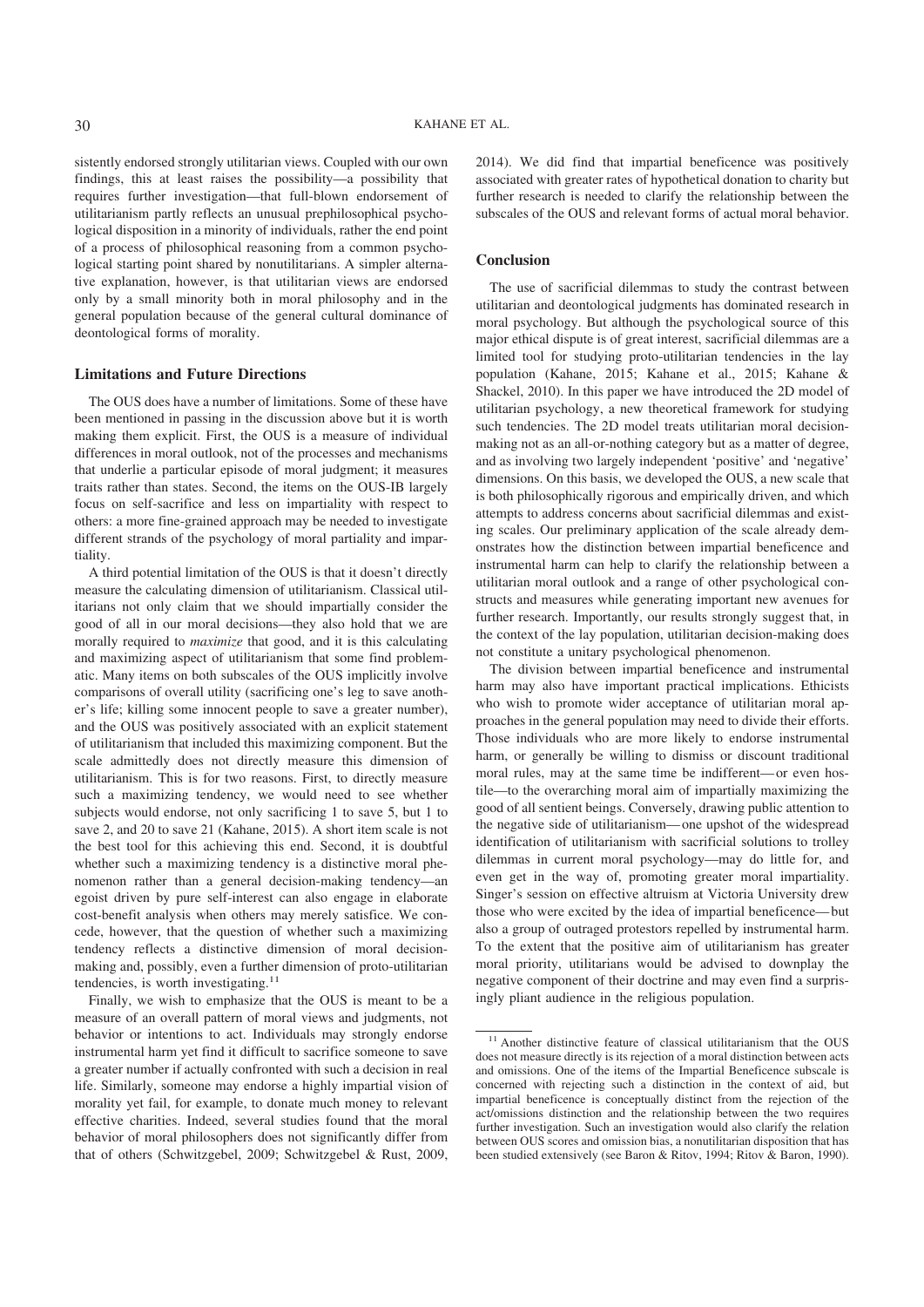But although such a strategy may be a more effective way of promoting aspects of utilitarian thinking, the apparent psychological disconnect between the 'positive' and 'negative' dimensions of utilitarianism—an attitude of impartial concern for the wellbeing of all individuals, on the one hand, and a 'cold-hearted,' unemotional acceptance of instrumental harm on the other—suggests that the prospect of full-blown, unreserved acceptance of utilitarianism by more than a small minority may face formidable psychological obstacles.

#### **References**

- Akaike, H. (1974). A new look at the statistical model identification. *IEEE Transactions on Automatic Control, 19,* 716–723. http://dx.doi.org/10 .1109/TAC.1974.1100705
- Anscombe, G. E. M. (1981). *Ethics, religion and politics: Collected philosophical papers* (Vol. III). Oxford, England: Basil Blackwell.
- Bardsley, N. (2008). Dictator game giving: Altruism or artefact? *Experimental Economics, 11,* 122–133. http://dx.doi.org/10.1007/s10683-007- 9172-2
- Bargh, J. A., & Chartrand, T. L. (1999). The unbearable automaticity of being. *American Psychologist, 54,* 462–479. http://dx.doi.org/10.1037/ 0003-066X.54.7.462
- Baron, J., & Ritov, I. (1994). Reference points and omission bias. *Organizational Behavior and Human Decision Processes, 59,* 475–498. http://dx.doi.org/10.1006/obhd.1994.1070
- Baron, J., Scott, S., Fincher, K., & Emlen Metz, S. (2015). Why does the Cognitive Reflection Test (sometimes) predict utilitarian moral judgment (and other things)? *Journal of Applied Research in Memory & Cognition, 4,* 265–284. http://dx.doi.org/10.1016/j.jarmac.2014.09.003
- Bartels, D. M., & Pizarro, D. A. (2011). The mismeasure of morals: Antisocial personality traits predict utilitarian responses to moral dilemmas. *Cognition, 121,* 154–161. http://dx.doi.org/10.1016/j.cognition .2011.05.010
- Batson, C. D. (1991). *The altruism question: Toward a socialpsychological answer*. Hillsdale, NJ: Erlbaum.
- Bauman, C. W., McGraw, A. P., Bartels, D. M., & Warren, C. (2014). Revisiting external validity: Concerns about trolley problems and other sacrificial dilemmas in moral psychology: External validity in moral psychology. *Social and Personality Psychology Compass, 8,* 536–554. http://dx.doi.org/10.1111/spc3.12131
- Bègue, L., & Laine, P.-J. (2017). Moral utilitarianism and attitudes toward animals. *Ethics & Behavior, 27,* 173–178. http://dx.doi.org/10.1080/ 10508422.2016.1162720
- Bekkers, R., & Wiepking, P. (2011). A literature review of empirical studies of Philanthropy: Eight mechanisms that drive charitable giving. *Nonprofit and Voluntary Sector Quarterly, 40,* 924–973. http://dx.doi .org/10.1177/0899764010380927
- Benenson, J. F., Pascoe, J., & Radmore, N. (2007). Children's altruistic behavior in the dictator game. *Evolution and Human Behavior, 28,* 168–175. http://dx.doi.org/10.1016/j.evolhumbehav.2006.10.003
- Bentham, J. (1983). *The collected works of Jeremy Bentham: Deontology, together with a table of the springs of action; and the article on utilitarianism*. Oxford, England: Oxford University Press. (Original work published 1789)
- Bentler, P. M. (2007). On tests and indices for evaluating structural models. *Personality and Individual Differences, 42,* 825–829. http://dx.doi.org/ 10.1016/j.paid.2006.09.024
- Bloom, P. (2017). *Against empathy: The case for rational compassion*. London, England. Random House. Retrieved from https://books.google .co.uk/books?hl=en&lr=&id=\_eslDAAAQBAJ&oi=fnd&pg=PT2& ots=gYNcLQGJhd&sig=IfoG8Ew500aOWLx9lz1WQgaoyps
- Bourget, D., & Chalmers, D. J. (2014). What do philosophers believe? *Philosophical Studies, 170,* 465–500. http://dx.doi.org/10.1007/s11098- 013-0259-7
- Brañas-Garza, P. (2006). Poverty in dictator games: Awakening solidarity. *Journal of Economic Behavior & Organization, 60,* 306–320. http://dx .doi.org/10.1016/j.jebo.2004.10.005
- Brethel-Haurwitz, K. M., Stoycos, S. A., Cardinale, E. M., Huebner, B., & Marsh, A. A. (2016). Is costly punishment altruistic? Exploring rejection of unfair offers in the ultimatum game in real-world altruists. *Scientific Reports, 6,* srep18974. http://dx.doi.org/10.1038/srep18974
- Cacioppo, J. T., Petty, R. E., & Kao, C. F. (1984). The efficient assessment of need for cognition. *Journal of Personality Assessment, 48,* 306–307. http://dx.doi.org/10.1207/s15327752jpa4803\_13
- Camosy, C. C. (2012). *Peter Singer and Christian ethics: Beyond polarization*. New York, NY: Cambridge University Press. http://dx.doi.org/ 10.1017/CBO9781139043304
- Cattell, R. (1978). *The scientific use of factor analysis in behavioral and life sciences*. New York, NY: Plenum Press. http://dx.doi.org/10.1007/ 978-1-4684-2262-7
- Caviola, L., Faulmüller, N., Everett, J. A., Savulescu, J., & Kahane, G. (2014). The evaluability bias in charitable giving: Saving administration costs or saving lives? *Judgment and Decision Making, 9,* 303–316.
- Chaiken, S., & Trope, Y. (Eds.). (1999). *Dual-process theories in social psychology* (Vol. XIII). New York, NY: Guilford Press.
- Charities Aid Foundation. (2016). *UK Giving 2015: An overview of charitable giving in the UK during 2015*. Retrieved from https://www .cafonline.org/docs/default-source/personal-giving/caf\_ukgiving 2015\_1891a\_web\_230516.pdf?sfvrsn=2
- Choe, S. Y., & Min, K.-H. (2011). Who makes utilitarian judgments? The influences of emotions on utilitarian judgments. *Judgment and Decision Making, 6,* 580–592.
- Christensen, J. F., & Gomila, A. (2012). Moral dilemmas in cognitive neuroscience of moral decision-making: A principled review. *Neuroscience and Biobehavioral Reviews, 36,* 1249–1264. http://dx.doi.org/10 .1016/j.neubiorev.2012.02.008
- Comrey, A. L., & Lee, H. B. (1992). *A first course in factor analysis*. Hillsdale, NJ: Erlbaum.
- Conway, P., & Gawronski, B. (2013). Deontological and utilitarian inclinations in moral decision making: A process dissociation approach. *Journal of Personality and Social Psychology, 104,* 216–235. http://dx .doi.org/10.1037/a0031021
- Côté, S., Piff, P. K., & Willer, R. (2013). For whom do the ends justify the means? Social class and utilitarian moral judgment. *Journal of Personality and Social Psychology, 104,* 490–503. http://dx.doi.org/10.1037/ a0030931
- Cullity, G. (2006). *The moral demands of affluence*. Oxford, England: Oxford University Press.
- Cushman, F., Gray, K., Gaffey, A., & Mendes, W. B. (2012). Simulating murder: The aversion to harmful action. *Emotion, 12,* 2–7. http://dx.doi .org/10.1037/a0025071
- Cushman, F., Young, L., & Hauser, M. (2006). The role of conscious reasoning and intuition in moral judgment: Testing three principles of harm. *Psychological Science, 17,* 1082–1089. http://dx.doi.org/10.1111/ j.1467-9280.2006.01834.x
- Dana, J., Cain, D. M., & Dawes, R. M. (2006). What you don't know won't hurt me: Costly (but quiet) exit in dictator games. *Organizational Behavior and Human Decision Processes, 100,* 193–201. http://dx.doi .org/10.1016/j.obhdp.2005.10.001
- Davies, M. H. (1980). A multidimensional approach to individual differences in empathy. *Catalog of Selected Documents in Psychology, 10*.
- Dawel, A., O'Kearney, R., McKone, E., & Palermo, R. (2012). Not just fear and sadness: Meta-analytic evidence of pervasive emotion recognition deficits for facial and vocal expressions in psychopathy. *Neuro-*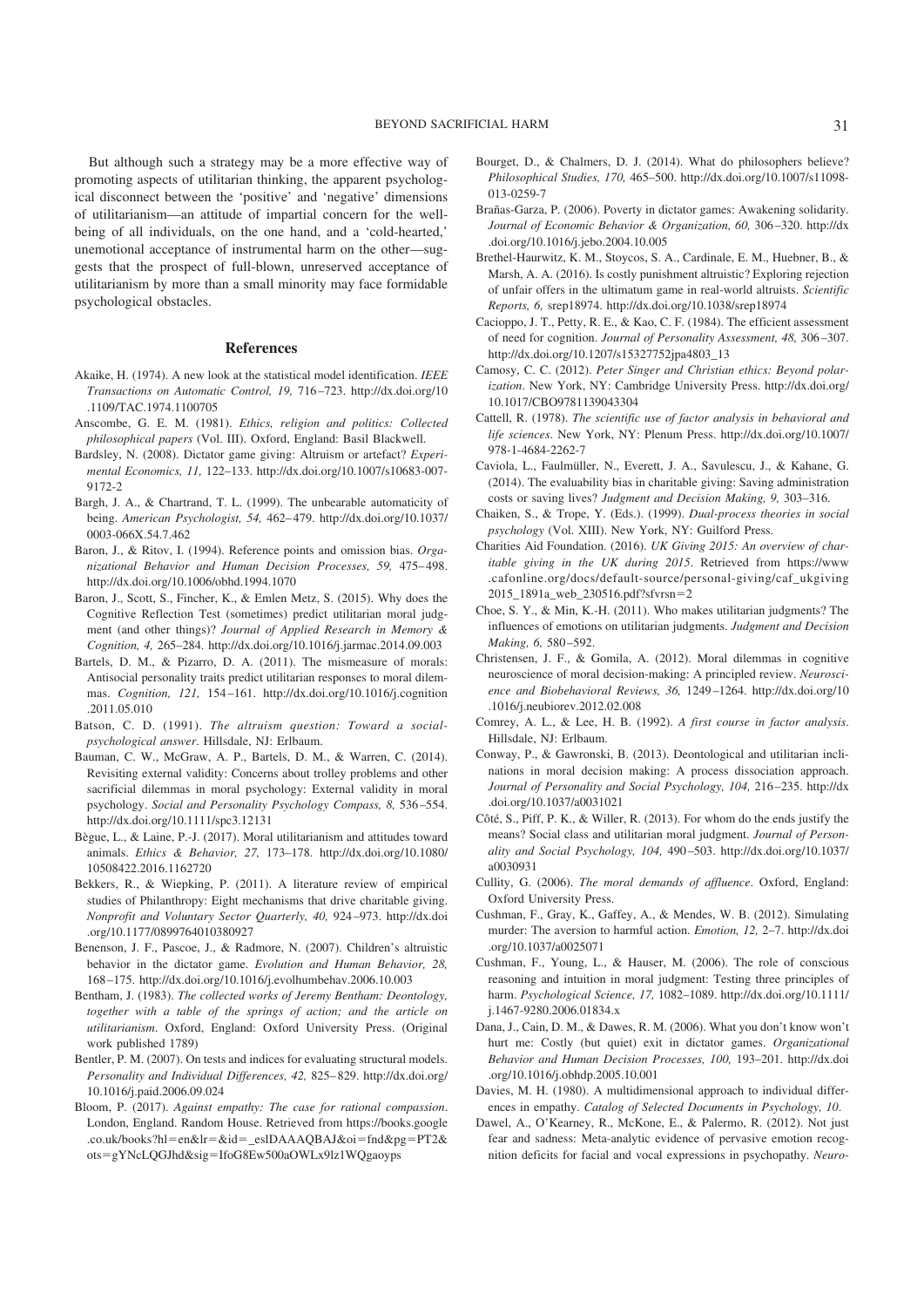*science and Biobehavioral Reviews, 36,* 2288–2304. http://dx.doi.org/ 10.1016/j.neubiorev.2012.08.006

- de Lazari-Radek, K., & Singer, P. (2012). The objectivity of ethics and the unity of practical reason. *Ethics, 123,* 9–31. http://dx.doi.org/10.1086/ 667837
- de Waal, F. B. M. (2008). Putting the altruism back into altruism: The evolution of empathy. *Annual Review of Psychology, 59,* 279–300. http://dx.doi.org/10.1146/annurev.psych.59.103006.093625
- Decety, J., Lewis, K. L., & Cowell, J. M. (2015). Specific electrophysiological components disentangle affective sharing and empathic concern in psychopathy. *Journal of Neurophysiology, 114,* 493–504. http://dx .doi.org/10.1152/jn.00253.2015
- Dickens, C. (1853). *Bleak house*. London, England: Bradbury and Evans.
- Duke, A. A., & Bègue, L. (2015). The drunk utilitarian: Blood alcohol concentration predicts utilitarian responses in moral dilemmas. *Cognition, 134,* 121–127. http://dx.doi.org/10.1016/j.cognition.2014.09.006
- Eckel, C. C., & Grossman, P. J. (1996). Altruism in anonymous dictator games. *Games and Economic Behavior, 16,* 181–191. http://dx.doi.org/ 10.1006/game.1996.0081
- Engel, C. (2011). Dictator games: A meta study. *Experimental Economics, 14,* 583–610. http://dx.doi.org/10.1007/s10683-011-9283-7
- Everett, J. A. C., Haque, O. S., & Rand, D. G. (2016). How good is the Samaritan, and why? An experimental investigation of the extent and nature of religious prosociality using economic games. *Social Psychological and Personality Science, 7,* 248–255. http://dx.doi.org/10.1177/ 1948550616632577
- Everett, J. A. C., Pizarro, D. A., & Crockett, M. J. (2016). Inference of trustworthiness from intuitive moral judgments. *Journal of Experimental Psychology: General, 145,* 772–787. http://dx.doi.org/10 .1037/xge0000165
- Everitt, B. S. (1975). Multivariate analysis: The need for data, and other problems. *The British Journal of Psychiatry, 126,* 237–240. http://dx.doi .org/10.1192/bjp.126.3.237
- Fan, X., Thompson, B., & Wang, L. (1999). Effects of sample size, estimation methods, and model specification on structural equation modeling fit indexes. *Structural Equation Modeling, 6,* 56–83. http:// dx.doi.org/10.1080/10705519909540119
- Foot, P. (1967). The problem of abortion and the doctrine of double effect. *Oxford Review, 5,* 5–15.
- Francis, Pope (2013, July 6). What would Jesus drive? Pope tells priests to buy "humble" cars. *Reuters*. Retrieved from http://www.reuters.com/ article/pope-cars-idUSL5N0FC0IR20130706
- Fried, C. (1978). *Right and wrong*. Cambridge, MA: Harvard University Press. http://dx.doi.org/10.4159/harvard.9780674332508
- Gleichgerrcht, E., & Young, L. (2013). Low levels of empathic concern predict utilitarian moral judgment. *PLoS ONE, 8*(4), e60418. http://dx .doi.org/10.1371/journal.pone.0060418
- Glenn, A. L., Koleva, S., Iyer, R., Graham, J., & Ditto, P. H. (2010). Moral identity in psychopathy. *Judgment and Decision Making, 5,* 497.
- Gorsuch, R. L. (1983). *Factor analysis* (2nd ed.). Hillsdale, NJ: Erlbaum. Graham, J., Nosek, B. A., Haidt, J., Iyer, R., Koleva, S., & Ditto, P. H. (2011). Mapping the moral domain. *Journal of Personality and Social*
- *Psychology, 101,* 366–385. http://dx.doi.org/10.1037/a0021847 Gray, J. (2015, May 21). How & how not to be good. *The New York Review*
- *of Books*. Retrieved from http://www.nybooks.com/articles/2015/05/21/ how-and-how-not-to-be-good/
- Greene, J. D. (2007). Why are VMPFC patients more utilitarian? A dual-process theory of moral judgment explains. *Trends in Cognitive Sciences, 11,* 322–323. http://dx.doi.org/10.1016/j.tics.2007.06.004
- Greene, J. D. (2008). The secret joke of Kant's soul. In W. Sinnott-Armstrong (Ed.), *Moral psychology, Vol 3: The neuroscience of morality: Emotion, brain disorders, and development* (pp. 35–80). Cambridge, MA, US: MIT Press.
- Greene, J. D. (2014). *Moral tribes: Emotion, reason and the gap between us and them*. London, England: Atlantic Books Ltd.
- Greene, J. D., Nystrom, L. E., Engell, A. D., Darley, J. M., & Cohen, J. D. (2004). The neural bases of cognitive conflict and control in moral judgment. *Neuron, 44,* 389–400. http://dx.doi.org/10.1016/j.neuron .2004.09.027
- Greene, J. D., Sommerville, R. B., Nystrom, L. E., Darley, J. M., & Cohen, J. D. (2001). An fMRI investigation of emotional engagement in moral judgment. *Science, 293,* 2105–2108. http://dx.doi.org/10.1126/science .1062872
- Haidt, J. (2012). *The righteous mind: Why good people are divided by politics and religion*. New York, NY: Vintage.
- Harbaugh, W. T., Mayr, U., & Burghart, D. R. (2007). Neural responses to taxation and voluntary giving reveal motives for charitable donations. *Science, 316,* 1622–1625. http://dx.doi.org/10.1126/science.1140738
- Hare, R. M. (1981). *Moral thinking: Its levels, method, and point*. New York, NY: Oxford University Press. http://dx.doi.org/10.1093/ 0198246609.001.0001
- Hauser, M., Cushman, F., Young, L., Kang-Xing Jin, R., & Mikhail, J. (2007). A dissociation between moral judgments and justifications. *Mind & Language, 22,* 1–21.
- Holyoak, K. J., & Powell, D. (2016). Deontological coherence: A framework for commonsense moral reasoning. *Psychological Bulletin, 142,* 1179–1203. http://dx.doi.org/10.1037/bul0000075
- Hooper, D., Coughlan, J., & Mullen, M. R. (2008). Structural equation modelling: Guidelines for determining model fit. *Electronic Journal of Business Research Methods, 6,* 53–60.
- Horne, Z., Powell, D., & Hummel, J. (2015). A single counterexample leads to moral belief revision. *Cognitive Science, 39,* 1950–1964. http:// dx.doi.org/10.1111/cogs.12223
- Hu, L., & Bentler, P. M. (1999). Cutoff criteria for fit indexes in covariance structure analysis: Conventional criteria versus new alternatives. *Structural Equation Modeling, 6,* 1–55. http://dx.doi.org/10.1080/ 10705519909540118
- Huber, S., & Huber, O. W. (2012). The centrality of religiosity scale (CRS). *Religions, 3,* 710–724. http://dx.doi.org/10.3390/rel3030710
- Hughes, J. S. (2017). In a moral dilemma, choose the one you love: Impartial actors are seen as less moral than partial ones. *British Journal of Social Psychology, 56,* 561–577. http://dx.doi.org/10.1111/bjso.12199
- Hursthouse, R. (1999). *On virtue ethics*. Oxford, UK: Oxford University Press.
- Iyer, R., Koleva, S., Graham, J., Ditto, P., & Haidt, J. (2012). Understanding libertarian morality: The psychological dispositions of self-identified libertarians. *PLoS ONE, 7,* e42366. http://dx.doi.org/10.1371/journal .pone.0042366
- John Paul II. (1995, March 25). Evangelium vitae. *Papal encyclical*. Retrieved from http://w2.vatican.va/content/john-paul-ii/en/encyclicals/ documents/hf\_jp-ii\_enc\_25031995\_evangelium-vitae.html
- Jones, B., & Rachlin, H. (2006). Social discounting. *Psychological Science, 17,* 283–286. http://dx.doi.org/10.1111/j.1467-9280.2006.01699.x
- Jordan, M. R., Amir, D., & Bloom, P. (2016). Are empathy and concern psychologically distinct? *Emotion, 16,* 1107–1116. http://dx.doi.org/10 .1037/emo0000228
- Kagan, S. (1989). *The limits of morality*. Oxford, England: Oxford University Press.
- Kahane, G. (2015). Sidetracked by trolleys: Why sacrificial moral dilemmas tell us little (or nothing) about utilitarian judgment. *Social Neuroscience, 10,* 551–560. http://dx.doi.org/10.1080/17470919.2015.1023400
- Kahane, G., Everett, J. A. C., Earp, B. D., Farias, M., & Savulescu, J. (2015). 'Utilitarian' judgments in sacrificial moral dilemmas do not reflect impartial concern for the greater good. *Cognition, 134,* 193–209. http://dx.doi.org/10.1016/j.cognition.2014.10.005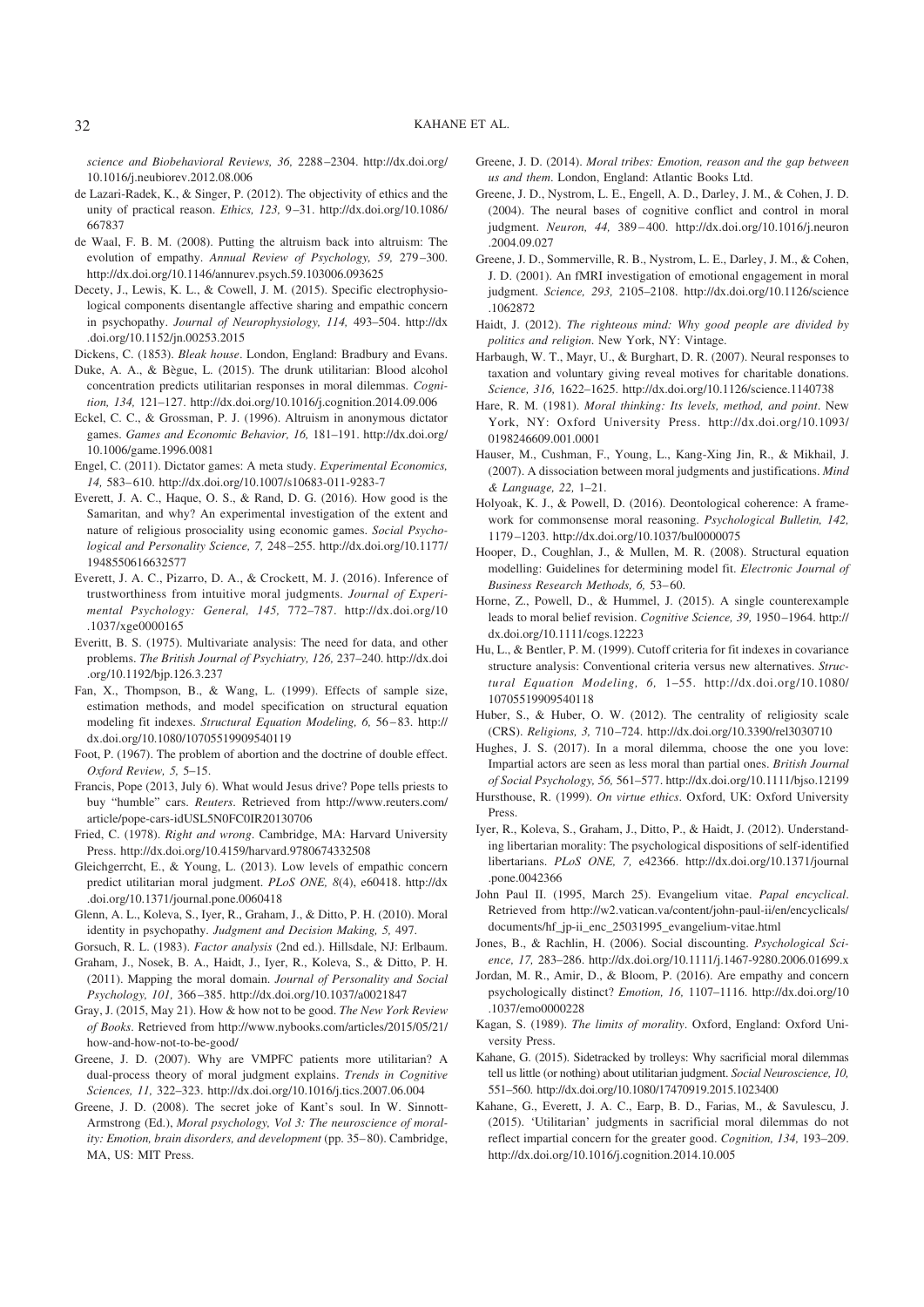- Kahane, G., & Shackel, N. (2010). Methodological issues in the neuroscience of moral judgement. *Mind & Language, 25,* 561–582. http://dx.doi .org/10.1111/j.1468-0017.2010.01401.x
- Kahane, G., Wiech, K., Shackel, N., Farias, M., Savulescu, J., & Tracey, I. (2012). The neural basis of intuitive and counterintuitive moral judgment. *Social Cognitive and Affective Neuroscience, 7,* 393–402. http:// dx.doi.org/10.1093/scan/nsr005
- Kenny, D. (2015, November 24). *Measuring model fit*. Retrieved March 18, 2017, from http://davidakenny.net/cm/fit.htm
- Kline, R. (2005). *Principles and practice of structural equation modelling*. New York, NY: Guilford Press.
- Koenigs, M., Kruepke, M., Zeier, J., & Newman, J. P. (2012). Utilitarian moral judgment in psychopathy. *Social Cognitive and Affective Neuroscience, 7,* 708–714. http://dx.doi.org/10.1093/scan/nsr048
- Koenigs, M., Young, L., Adolphs, R., Tranel, D., Cushman, F., Hauser, M., & Damasio, A. (2007). Damage to the prefrontal cortex increases utilitarian moral judgements. *Nature, 446,* 908–911. http://dx.doi.org/10 .1038/nature05631
- Krebs, D. (1982). Altruism: A rational approach. In N. Eisenberg (Ed.), *The development of prosocial behavior* (pp. 53–76). New York, NY: Academic Press. http://dx.doi.org/10.1016/B978-0-12-234980-5 .50008-0
- Lakens, D., Adolfi, F. G., Albers, C., Anvari, F., Apps, M., Argamon, S., ... Zwaan, R. (2017). Justify your alpha: A response to "Redefine statistical significance". *PsyArXiv*. Pre-print available at https://psyarxiv.com/9s3y6
- Levenson, M. R., Kiehl, K. A., & Fitzpatrick, C. M. (1995). Assessing psychopathic attributes in a noninstitutionalized population. *Journal of Personality and Social Psychology, 68,* 151–158. http://dx.doi.org/10 .1037/0022-3514.68.1.151
- Linn, R. L. (1968). A monte carlo approach to the number of factors problem. *Psychometrika, 33,* 37–71. http://dx.doi.org/10.1007/ BF02289675
- Lombrozo, T. (2009). The role of moral commitments in moral judgment. *Cognitive Science, 33,* 273–286. http://dx.doi.org/10.1111/j.1551-6709 .2009.01013.x
- MacAskill, W. (2015). *Doing good better: How effective altruism can help you make a difference*. New York, NY: Avery.
- Marsh, A. A., & Blair, R. J. R. (2008). Deficits in facial affect recognition among antisocial populations: A meta-analysis. *Neuroscience and Biobehavioral Reviews, 32,* 454–465. http://dx.doi.org/10.1016/j .neubiorev.2007.08.003
- Marsh, A. A., Stoycos, S. A., Brethel-Haurwitz, K. M., Robinson, P., VanMeter, J. W., & Cardinale, E. M. (2014). Neural and cognitive characteristics of extraordinary altruists. *Proceedings of the National Academy of Sciences of the United States of America, 111,* 15036– 15041. http://dx.doi.org/10.1073/pnas.1408440111
- McFarland, S., Webb, M., & Brown, D. (2012). All humanity is my ingroup: A measure and studies of identification with all humanity. *Journal of Personality and Social Psychology, 103,* 830–853. http://dx .doi.org/10.1037/a0028724
- Mill, J. S. (1863). *Utilitarianism*. London, England: Parker, Son, and Bourne.
- Moore, A. B., Clark, B. A., & Kane, M. J. (2008). Who shalt not kill? Individual differences in working memory capacity, executive control, and moral judgment. *Psychological Science, 19,* 549–557. http://dx.doi .org/10.1111/j.1467-9280.2008.02122.x
- Mundfrom, D. J., Shaw, D. G., & Ke, T. L. (2005). Minimum sample size recommendations for conducting factor analyses. *International Journal of Testing, 5,* 159–168. http://dx.doi.org/10.1207/s15327574ijt0502\_4
- Nunnally, J. C. (1978). *Psychometric theory* (2nd ed.). New York, NY: McGraw-Hill.
- O'Hara, R. E., Sinnott-Armstrong, W., & Sinnott-Armstrong, N. A. (2010). Wording effects in moral judgments. *Judgment and Decision Making, 5,* 547.
- Oppenheimer, D. M., & Olivola, C. Y. (2011). *The science of giving: Experimental approaches to the study of charity*. New York, NY: Psychology Press. Retrieved from https://books.google.co.uk/ books?hl=en&lr=&id=kCZ6AgAAQBAJ&oi=fnd&pg=PT14&dq= The + science + of + giving: + Experimental + approaches + to + the + study+of+charity&ots=lsQiRMp2Tu&sig=BCKca1gdZMYZ\_ToYX asxK-58zTA
- Parfit, D. (1984). *Reasons and persons*. Oxford, England: Oxford University Press.
- Patil, I., & Silani, G. (2014). Reduced empathic concern leads to utilitarian moral judgments in trait alexithymia. *Frontiers in Psychology, 5,* 501. http://dx.doi.org/10.3389/fpsyg.2014.00501
- Paxton, J. M., Bruni, T., & Greene, J. D. (2014). Are 'counter-intuitive' deontological judgments really counter-intuitive? An empirical reply to. *Social Cognitive and Affective Neuroscience, 9,* 1368–1371. http://dx .doi.org/10.1093/scan/nst102
- Petrinovich, L., O'Neill, P., & Jorgensen, M. (1993). An empirical study of moral intuitions: Toward an evolutionary ethics. *Journal of Personality and Social Psychology, 64,* 467–478. http://dx.doi.org/10.1037/0022- 3514.64.3.467
- Piazza, J. (2012). "If you love me keep my commandments": Religiosity increases preference for rule-based moral arguments. *International Journal for the Psychology of Religion, 22,* 285–302. http://dx.doi.org/10 .1080/10508619.2011.638598
- Piazza, J., & Sousa, P. (2014). Religiosity, political orientation, and consequentialist moral thinking. *Social Psychological and Personality Science, 5,* 334–342. http://dx.doi.org/10.1177/1948550613492826
- Pinker, S. (2011). *The better angels of our nature: The decline of violence in history and its causes*. London, UK: Penguin.
- Rawls, J. (1971). *A theory of justice*. Cambridge, MA: Belknap Press/ Harvard University Press.
- Ritov, I., & Baron, J. (1990). Reluctance to vaccinate: Omission bias and ambiguity. *Journal of Behavioral Decision Making, 3,* 263–277. http:// dx.doi.org/10.1002/bdm.3960030404
- Robinson, J. S. (2012, December 6). *The consequentialist scale: Elucidating the role of deontological and utilitarian beliefs in moral judgments* (Thesis). Retrieved from https://tspace.library.utoronto.ca/handle/1807/ 33868
- Robinson, J. S., Joel, S., & Plaks, J. E. (2015). Empathy for the group versus indifference toward the victim: Effects of anxious and avoidant attachment on moral judgment. *Journal of Experimental Social Psychology, 56,* 139–152. http://dx.doi.org/10.1016/j.jesp.2014.09.017
- Schaler, J. A. (Ed.). (2009). *Peter Singer under fire: The moral iconoclast faces his critics (Vol. 3)*. Chicago, IL: Open Court Publishing.
- Scheffler, S. (1982). *The rejection of consequentialism*. Oxford: Oxford University Press.
- Ross, W. D. (2002). *The right and the good*. Oxford, UK: Oxford University Press.
- Schneewind, J. B. (1977). *Sidgwick's ethics and Victorian moral philosophy*. Oxford, UK: Clarendon Press.
- Schwarz, G. (1978). Estimating the dimension of a model. *Annals of Statistics, 6,* 461–464. http://dx.doi.org/10.1214/aos/1176344136
- Schwitzgebel, E. (2009). Do ethicists steal more books? *Philosophical Psychology, 22,* 711–725. http://dx.doi.org/10.1080/09515080903409952
- Schwitzgebel, E., & Rust, J. (2009). The moral behaviour of ethicists: Peer opinion. *Mind, 118,* 1043–1059. http://dx.doi.org/10.1093/mind/fzp108
- Schwitzgebel, E., & Rust, J. (2014). The moral behavior of ethics professors: Relationships among self-reported behavior, expressed normative attitude, and directly observed behavior. *Philosophical Psychology, 27,* 293–327. http://dx.doi.org/10.1080/09515089.2012.727135
- Sen, A. (1983). Evaluator relativity and consequential evaluation. *Philosophy and Public Affairs, 12,* 113–132.
- Shiffrin, R. M., & Schneider, W. (1977). Controlled and automatic human information processing: II. Perceptual learning, automatic attending and